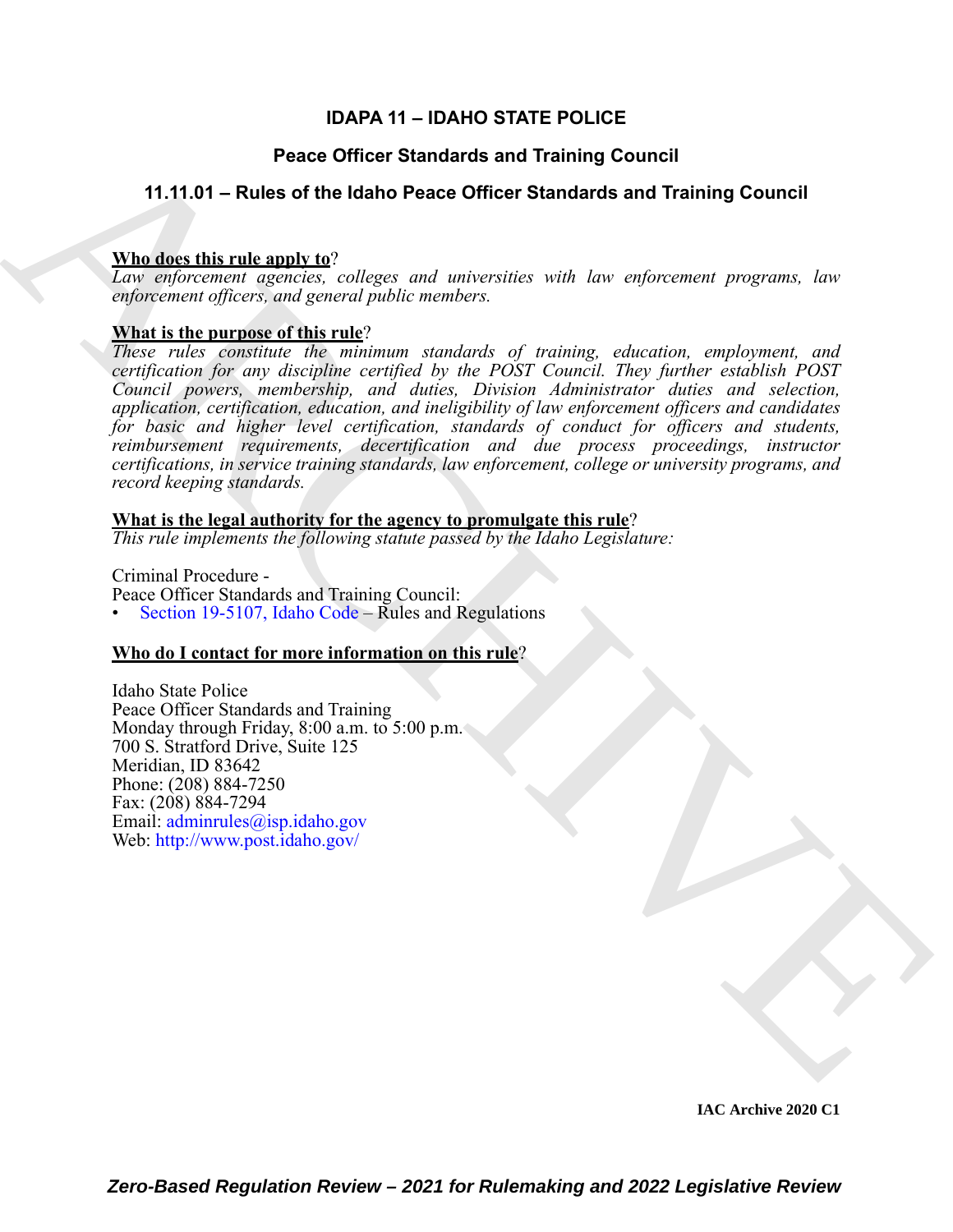# *Table of Contents*

# **IDAPA 11 – IDAHO STATE POLICE, PEACE OFFICER STANDARDS AND TRAINING COUNCIL 11.11.01 – Rules of the Idaho Peace Officer Standards and Training Council**

| <b>IDAPA 11 - IDAHO STATE POLICE,</b>                                                                                                                                                                                                |  |
|--------------------------------------------------------------------------------------------------------------------------------------------------------------------------------------------------------------------------------------|--|
| <b>PEACE OFFICER STANDARDS AND TRAINING COUNCIL</b>                                                                                                                                                                                  |  |
| 11.11.01 - Rules of the Idaho Peace Officer Standards and Training Council                                                                                                                                                           |  |
|                                                                                                                                                                                                                                      |  |
|                                                                                                                                                                                                                                      |  |
|                                                                                                                                                                                                                                      |  |
|                                                                                                                                                                                                                                      |  |
|                                                                                                                                                                                                                                      |  |
| 010. Definitions. <u>All manual control and the control of the control of the control of the control of the control of the control of the control of the control of the control of the control of the control of the control of </u> |  |
|                                                                                                                                                                                                                                      |  |
|                                                                                                                                                                                                                                      |  |
|                                                                                                                                                                                                                                      |  |
|                                                                                                                                                                                                                                      |  |
|                                                                                                                                                                                                                                      |  |
|                                                                                                                                                                                                                                      |  |
|                                                                                                                                                                                                                                      |  |
|                                                                                                                                                                                                                                      |  |
|                                                                                                                                                                                                                                      |  |
| 053. Education. 2006. 2007. 2008. 2009. 2010. 2010. 2010. 2010. 2010. 2010. 2010. 2010. 2010. 2010. 2010. 2010                                                                                                                       |  |
|                                                                                                                                                                                                                                      |  |
|                                                                                                                                                                                                                                      |  |
| 056. Documentation Of Criminal, Traffic, And Military Discharge Records.  12                                                                                                                                                         |  |
|                                                                                                                                                                                                                                      |  |
| 058. Standards Of Conduct For Basic Training Academy Students.  14                                                                                                                                                                   |  |
|                                                                                                                                                                                                                                      |  |
|                                                                                                                                                                                                                                      |  |
|                                                                                                                                                                                                                                      |  |
|                                                                                                                                                                                                                                      |  |
| 071. Law Enforcement Experience, Military Experience, And College Credits                                                                                                                                                            |  |
|                                                                                                                                                                                                                                      |  |
|                                                                                                                                                                                                                                      |  |
|                                                                                                                                                                                                                                      |  |
|                                                                                                                                                                                                                                      |  |
|                                                                                                                                                                                                                                      |  |
|                                                                                                                                                                                                                                      |  |
|                                                                                                                                                                                                                                      |  |
|                                                                                                                                                                                                                                      |  |
|                                                                                                                                                                                                                                      |  |
|                                                                                                                                                                                                                                      |  |
| 084. – 089. (Reserved) material metatroone en electronic en electronic en electronic en electronic en electron                                                                                                                       |  |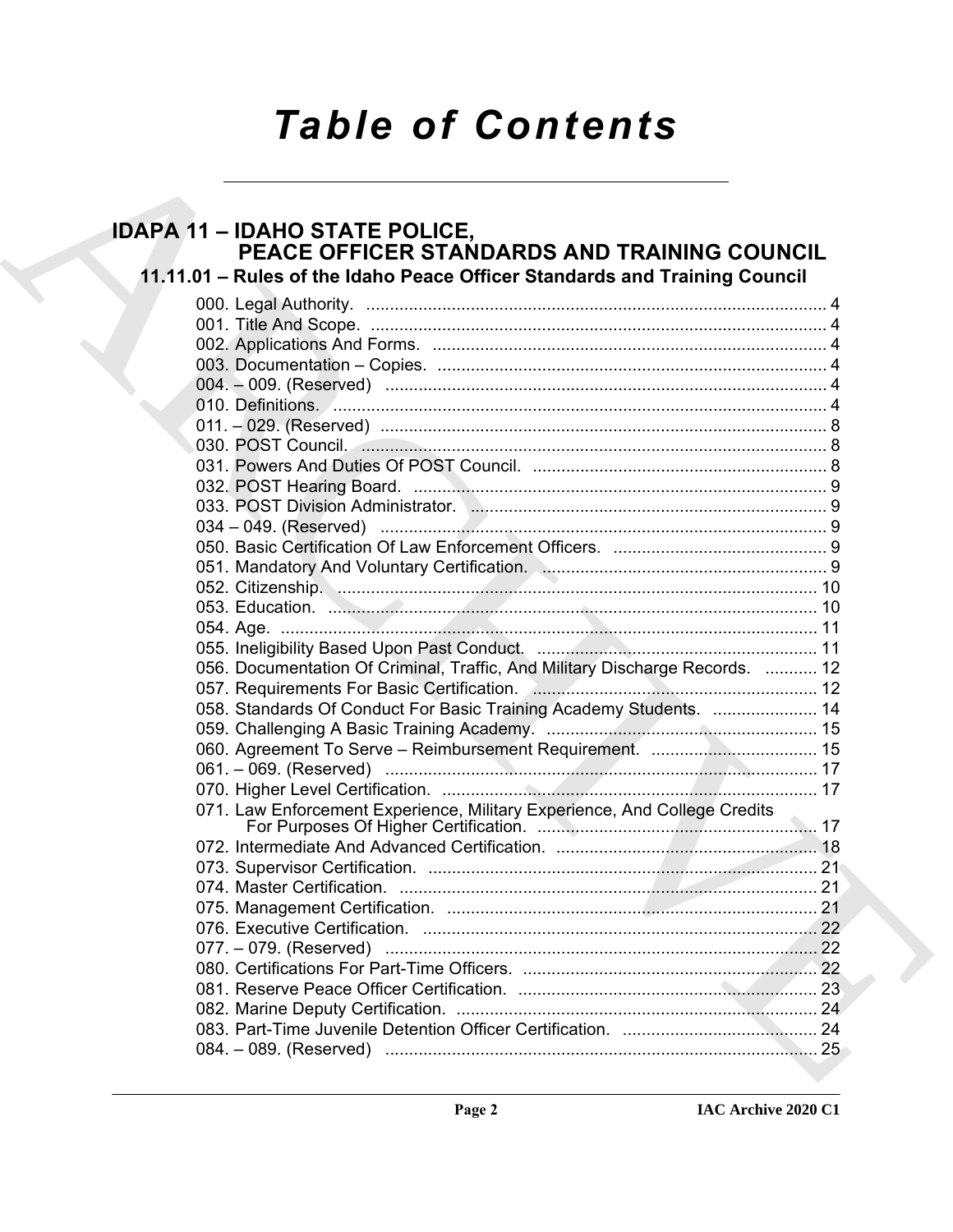# *Table of Contents (cont'd)*

| 093. – 099. (Reserved) material metatroone en electronic en electronic en electronic en electronic en electron |  |
|----------------------------------------------------------------------------------------------------------------|--|
|                                                                                                                |  |
|                                                                                                                |  |
|                                                                                                                |  |
|                                                                                                                |  |
|                                                                                                                |  |
|                                                                                                                |  |
|                                                                                                                |  |
|                                                                                                                |  |
| 122. Requirements For Instructors Of Law Enforcement Subjects.  30                                             |  |
| 123. Requirements For High Liability Instructor Endorsement.  30                                               |  |
|                                                                                                                |  |
|                                                                                                                |  |
| 126. Maintaining POST Instructor Certifications And Endorsements.  32                                          |  |
|                                                                                                                |  |
| 127. Suspension And Revocation Of Instructor Certification Or Endorsement.  32                                 |  |
|                                                                                                                |  |
|                                                                                                                |  |
| 131. In-Service Training Requirements For Retaining Basic Certification.  32                                   |  |
|                                                                                                                |  |
|                                                                                                                |  |
|                                                                                                                |  |
|                                                                                                                |  |
|                                                                                                                |  |
|                                                                                                                |  |
| 141. Law Enforcement Certification Program - General Provisions. M 35                                          |  |
|                                                                                                                |  |
|                                                                                                                |  |
|                                                                                                                |  |
|                                                                                                                |  |
| 146. Instruction.                                                                                              |  |
|                                                                                                                |  |
|                                                                                                                |  |
|                                                                                                                |  |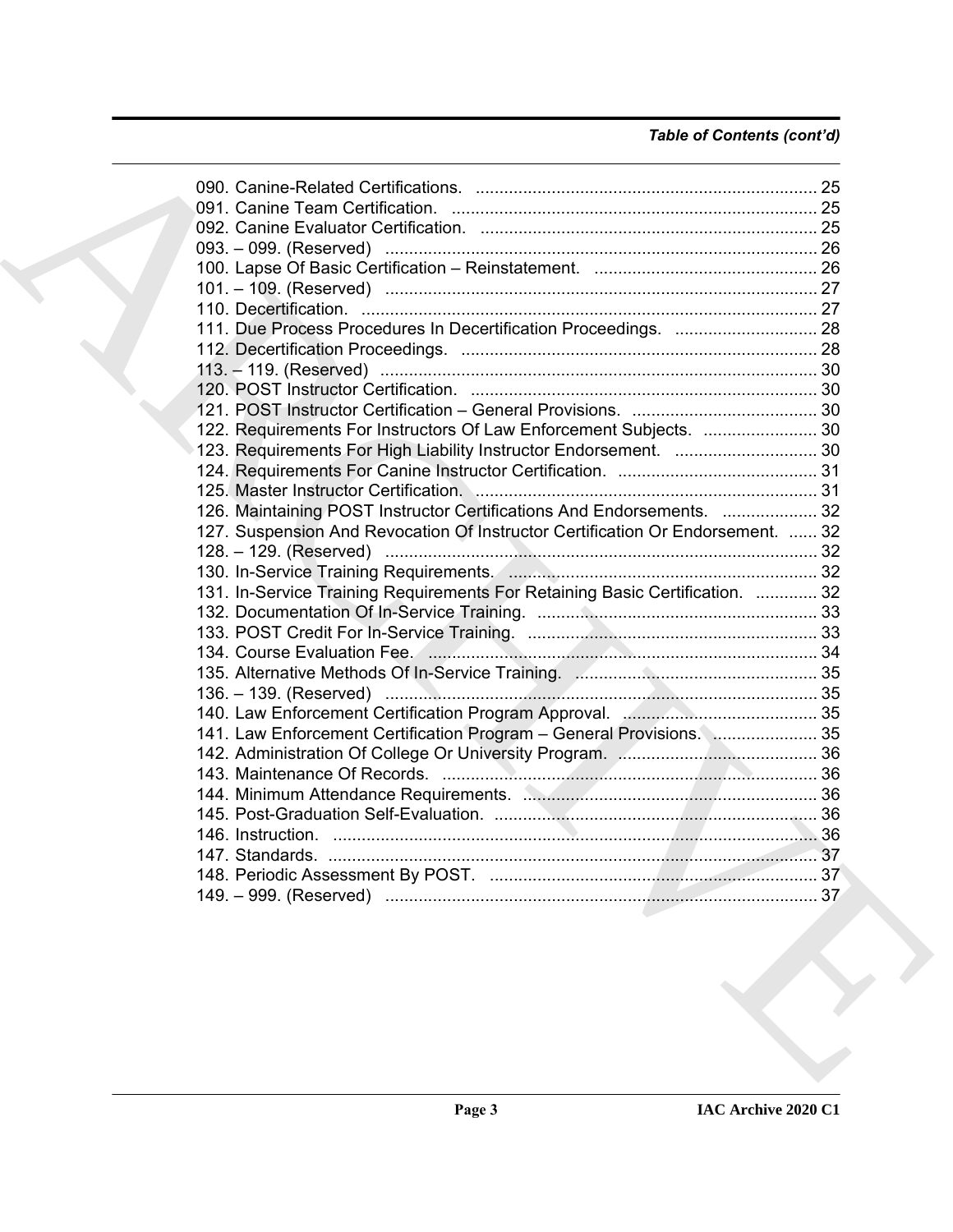# **IDAPA 11 – IDAHO STATE POLICE PEACE OFFICER STANDARDS AND TRAINING COUNCIL**

### <span id="page-3-19"></span><span id="page-3-1"></span><span id="page-3-0"></span>**11.11.01 – RULES OF THE IDAHO PEACE OFFICER STANDARDS AND TRAINING COUNCIL**

#### <span id="page-3-2"></span>**000. LEGAL AUTHORITY.**

Pursuant to Section 19-5107, Idaho Code, the Peace Officer Standards and Training Council has authority, in accordance with Title 67, Chapter 52, Idaho Code, to promulgate rules it deems necessary to carry out the provisions of Title 19, Chapter 51, Idaho Code. (3-20-20) of Title 19, Chapter 51, Idaho Code.

#### <span id="page-3-20"></span><span id="page-3-3"></span>**001. TITLE AND SCOPE.**

**01.** Title. These rules are titled IDAPA 11.11.01, "Rules of the Idaho Peace Officer Standards and Council," IDAPA 11, Title 11, Chapter 01. (3-20-20)T Training Council," IDAPA 11, Title 11, Chapter 01.

**02. Scope**. These rules constitute the minimum standards of training, education, employment, and certification for any discipline certified by the POST Council. (3-20-20)T

### <span id="page-3-8"></span><span id="page-3-4"></span>**002. APPLICATIONS AND FORMS.**

All persons seeking certification or endorsement by POST under these rules must complete all relevant POST approved forms, which shall be signed by the applicant's agency head or designee (on file at POST) prior to submission to POST. (3-20-20) submission to POST.

### <span id="page-3-15"></span><span id="page-3-5"></span>**003. DOCUMENTATION – COPIES.**

<span id="page-3-16"></span>**01. Citizenship, Education, Military and Criminal Records**. All documentation of citizenship, educational records and transcripts, military service, and criminal records required by these rules shall be submitted to POST in the form of a copy of a certified original document. (3-20-20) to POST in the form of a copy of a certified original document.

<span id="page-3-18"></span>**02. Training and Other Records**. Training records and other records required or allowed to be submitted to POST by these rules shall be submitted in the form of an original or certified copy. Where neither an original or certified copy is available, records shall be legible and not mutilated, altered or damaged. (3-20-20)T

<span id="page-3-17"></span>**03. Notice of Employment/Termination**. The names of all officers hired must be submitted to the Council within fifteen (15) days of employment. The termination of an officer's employment must also be relayed to the Council within fifteen (15) days of such action on an appropriate form designated by the Council. (3-20-20)T

### <span id="page-3-6"></span>**004. – 009. (RESERVED)**

#### <span id="page-3-9"></span><span id="page-3-7"></span>**010. DEFINITIONS.**

| In addition to the definitions under 19-5101, Idaho Code, the following terms apply: |  | $(3-20-20)T$ |
|--------------------------------------------------------------------------------------|--|--------------|
|                                                                                      |  |              |

<span id="page-3-12"></span><span id="page-3-11"></span><span id="page-3-10"></span>**01.** Act. Title 19, Chapter 51, of the Idaho Code. (3-20-20)T

**02. Adult Felony Probation and Parole Officer**. An employee of the Idaho Department of Correction esponsible for supervision of adult offenders on felony probation or parole. (3-20-20)T who is responsible for supervision of adult offenders on felony probation or parole.

<span id="page-3-13"></span>**03. Adult Misdemeanor Probation Officer**. An employee of a county misdemeanor probation department or contractor of a county who is responsible for preparing reports to the court, making recommendations regarding conditions of probation, and the supervision of misdemeanor offenders' compliance with court orders.

 $(3-20-20)T$ 

11.11.01 – RULES OF THE IDAND PEACE OFFICER STANDARDS AND TRAINING COUNCIL<br>
SINE INSERT ATTICURATION CALL the Passe Officer Standards and Taximic Concelles method in the method in the standard and the method in the method **04. Agency**. A law enforcement agency which is a part of or administered by the state of Idaho or any political subdivision thereof and which is responsible for the prevention and detection of crime and the enforcement of penal, traffic or highway laws of this state or any political subdivision; a juvenile detention center; a juvenile probation department; an adult misdemeanor probation department, a Public-Safety Answering Point (PSAP); the Idaho Department of Juvenile Corrections; the Idaho Department of Correction; or a private prison contractor of the State Board of Correction that is responsible for the first-line supervision, security, protection, and risk reduction of offenders housed in the a private correctional facility. (3-20-20)T

<span id="page-3-14"></span>**05.** Agency Head. A chief of police of a city, sheriff of a county or chief administrator of a law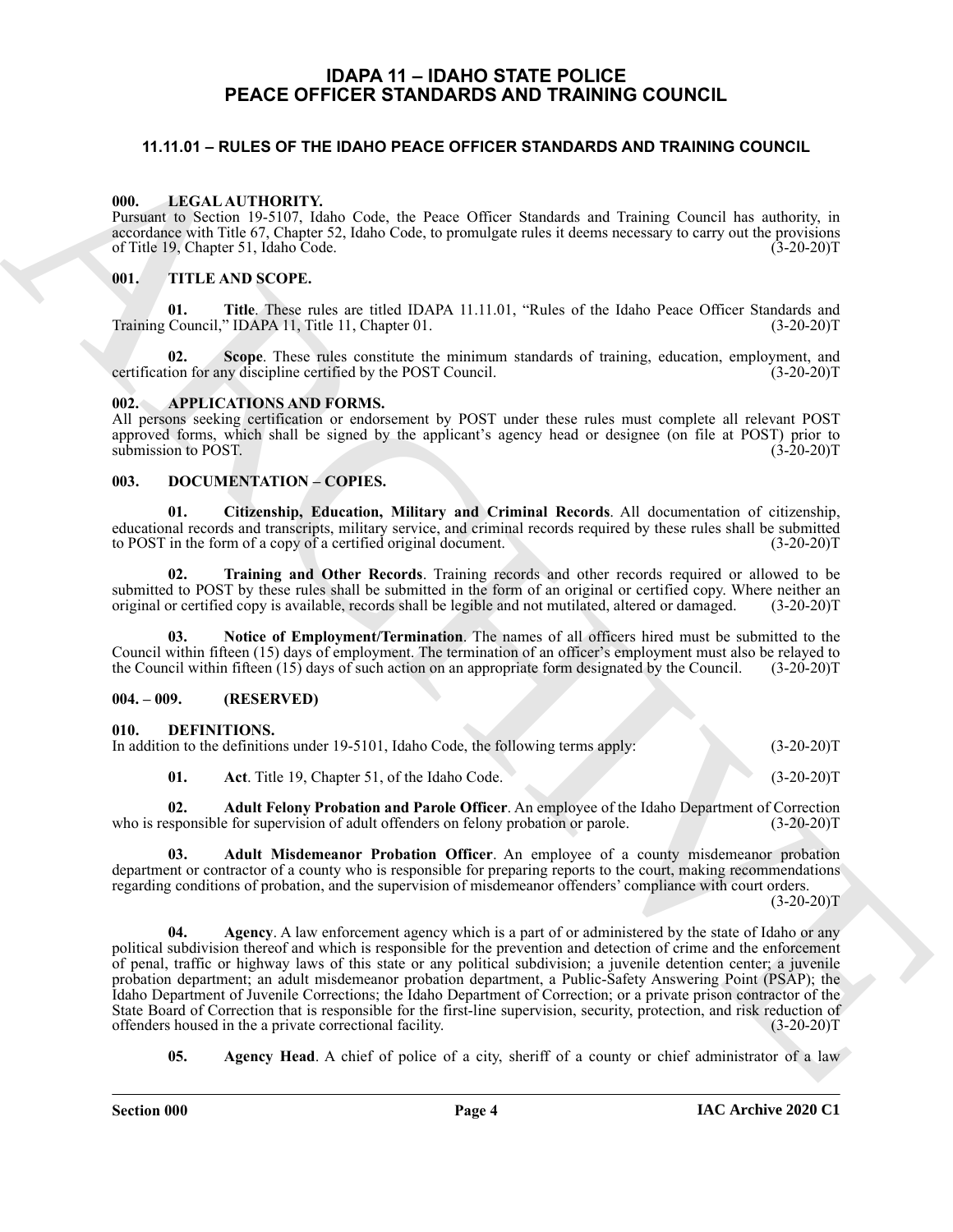<span id="page-4-0"></span>enforcement agency, as defined herein. (3-20-20)T

**06.** Applicant. A person applying to participate in a POST training program or applying for POST certification. (3-20-20) certification.  $(3-20-20)T$ 

<span id="page-4-2"></span><span id="page-4-1"></span>

**07.** Basic Training Academy. A basic course of Council approved instruction in a discipline certified by POST. (3-20-20) by POST.  $(3-20-20)T$ 

**08. Canine Team**. A specific person and a specific dog controlled by that person as its handler, formally assigned to perform law enforcement duties together. (3-20-20)T

<span id="page-4-3"></span>**09.** Canine Team Evaluator. An officer trained and certified by POST to evaluate the competence of ams. (3-20-20)T canine teams.

<span id="page-4-4"></span>**10.** Challenge Examination. A test to aid POST in determining whether an officer has sufficient nee that a waiver of completion of a basic training academy for that officer is warranted. (3-20-20)T competence that a waiver of completion of a basic training academy for that officer is warranted.

<span id="page-4-5"></span>**11. College Credit**. A unit of work toward an academic or vocational degree awarded by a college or university accredited by one of the accrediting agencies listed in Subsection 11.11.01.053.01.d. or other POST accepted U.S. regional accrediting agency. (3-20-20) accepted U.S. regional accrediting agency.

<span id="page-4-6"></span>**12. Conviction**. Any conviction in any federal, tribal, state, county, or municipal court; a voluntary forfeiture of bail, bond, or collateral deposited to secure a defendant's appearance in court as final disposition; the payment of a fine or civil penalty; a plea of guilty or nolo contendere; or a finding of guilt, notwithstanding the form of judgment or withheld judgment, regardless of whether the sentence is imposed, suspended, deferred, or withheld, or whether the plea or conviction is set aside or withdrawn, or the case or charge is dismissed or reduced, or the record expunged under Section 19-2604, Idaho Code, or any other comparable statute or procedure, where the setting aside of the plea or conviction, or dismissal or reduction of the case or charge, or expungement of the record is based upon lenity or rehabilitation rather than upon a defect in the legality or factual basis of the plea, finding of guilt, or conviction. "Conviction" does not include a misdemeanor conviction upon a bond forfeiture for a violation that is or would at the time have in Idaho been an infraction violation, if the only reason it is classified as a misdemeanor is due to the bond forfeiture. (3-20-20)T

**13. Correction Officer**. An employee of the Idaho Department of Correction or a private prison contractor of the State Board of Correction who is responsible for the first-line supervision, security, protection, and risk reduction of offenders housed in a correction facility. (3-20-20)T

<span id="page-4-10"></span><span id="page-4-9"></span><span id="page-4-8"></span><span id="page-4-7"></span>**14.** Council. The Idaho Peace Officer Standards and Training Council. (3-20-20)T

**15. County Detention Officer**. An employee of a county sheriff who works in a county jail and is ple for the safety, care, protection, and monitoring of county jail inmates. (3-20-20) responsible for the safety, care, protection, and monitoring of county jail inmates.

Monito State Police<br>
Collection State States States States States States States States States States States States States States States States States States States States States States States States States States States S **16. Crime of Deceit**. Any offense described in Section 18-1301 et seq., Idaho Code, (Bribery), Section 18-1401 et seq. (Burglary), Sections 18-1901 (Fictitious Stock Subscription), 18-1902 (Exhibition of False Papers to Public Officers), 18-1903 (Use of False Name in Prospectus), 18-1904 (Illegal Dividends and Reductions of Capital), 18- 1905 (Falsification of Corporate Books), 18-1906 (Fraudulent Reports by Officers), 18- 2202(1) (Computer Crime), 18-2302 (False Swearing as to Qualifications as Voter), 18- 2304 (Procuring Illegal Votes), 18-2305 (Intimidation, Corruption and Frauds), 18-2306 (Illegal Voting or Interference with Election), 18-2307 (Attempting to Vote When Not Qualified or to Repeat Voting), 18-2309 (Officers Attempting to Change Result), 18- 2310 (Forging or Counterfeiting Returns), 18-2311 (Adding to or Subtracting From Votes), 18-2316 (Tampering with Certificates of Nomination or Ballots), 18-2320 (Bribery of Electors), Section 18-2401 et seq. (Theft), Section 18- 2601 et seq. (Falsifying Evidence -- Offering Forged or Fraudulent Documents in Evidence), Section 18-2701 et seq. (Bribery of Executive Officers), Sections 18-3105 (False Statement by Commission Merchant, Broker, Agent, Factor or Consignee to Principal or Consignor), 18-3106 (Drawing Check Without Funds -- Drawing Check With Insufficient Funds -- Prima Facie Evidence of Intent -- Standing of Person Having Acquired Rights -- Probation Conditions), 18- 3123 (Forgery of a Financial Transaction Card), 18-3124 (Fraudulent Use of a Financial Transaction Card), 18-3125 (Criminal Possession of Financial Transaction Card and FTC Forgery Devices), 18-3125A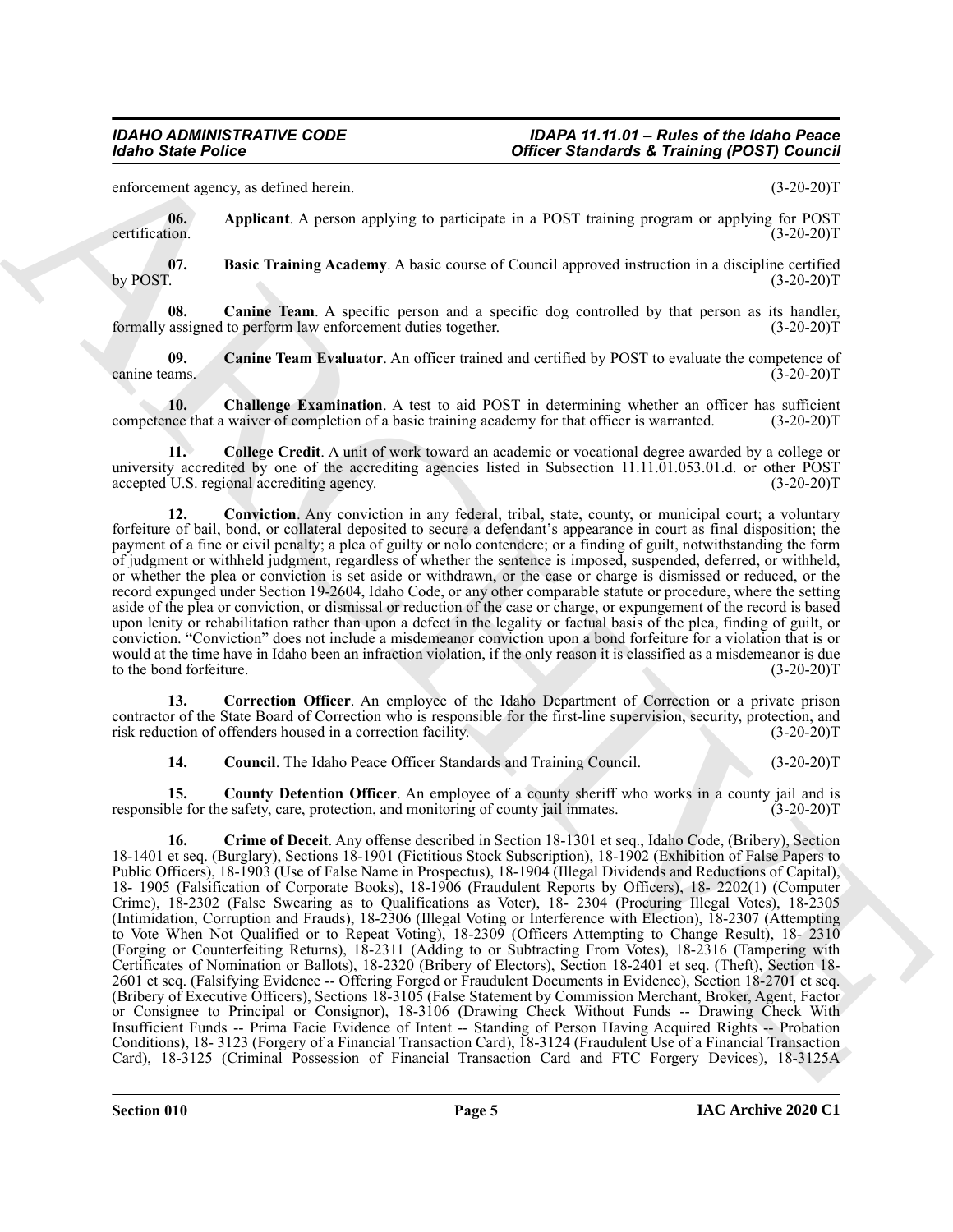More Sink Points . (The United Sinks Deal Sink Points of Marchans at Theorem is the sink of the sink of the sink points of the sink of the sink of the sink of the sink of the sink of the sink of the sink of the sink of th (Unauthorized Factoring of Credit Card Sales Drafts), 18-3126 (Misappropriation of Personal Identifying Information), 18-3127 (Receiving or Possessing Fraudulently Obtained Goods or Services), 18-3201 (Officer Stealing, Mutilating or Falsifying Public Records), 18-3202 (Private Person Stealing, Mutilating or Falsifying Public Records), 18-3203 (Offering False or Forged Instrument for Record), 18-3204 (False Certificates or Other Instruments from Officers), 18-3206 (Mutilating Written Instruments), Section 18-3601 et seq. (Forgery and Counterfeiting), Sections 18-4616 (Defacing Marks on Logs or Lumber), 18- 4617 (Stealing Rides on Trains), 18- 4621 (Stealing Electric Current -- Tampering with Meters), 18-4622 (Stealing Electric Current -- Accessories Liable as Principals), 18-4624 (Taken or Converted Merchandise as Theft), 18-4626 (Willful Concealment of Goods, Wares or Merchandise -- Defense for Detention), 18-4630 (Illegal Use of Documents), 18-4701 (Alteration of Bills), 18- 4702 (Alteration of Enrolled Copies), 18-4703 (Offering Bribes to Legislators), 18-4704 (Legislators Receiving Bribes), Section 18-5401 et seq. (Perjury), Section 18-6501 et seq. (Robbery), Sections 18-8201 (Money Laundering and Illegal Investment -- Penalty -- Restitution), 41-293 (Insurance Fraud), 41-294 (Damage to or Destruction of Insured Property), 41-1306 (False Financial Statements), 49-228 (Receiving or Transferring Stolen Vehicles), 49- 231 (Farm Implements -- Purchasing or Selling When Identifying Number Altered or Defaced a Felony), 49-232 (Fraudulent Removal or Alteration of Numbers Prohibited), 49-518 (Altering or Forging Certificate -- Stolen Cars -- Destroying or Altering Engine or Decal Number -- Use of Fictitious Name -- Fraud), or any attempt, conspiracy or solicitation to commit any of the foregoing offenses, or any racketeering offense under Section 18-7801 et seq., Idaho Code, in which any of the foregoing offenses constitutes at least one (1) of the predicate acts, or any other crime defined in the Idaho Code involving any form of theft or including fraudulent intent as an element, or an offense equivalent to any of the foregoing in any other jurisdiction. (3-20-20) (3-20-20) T

<span id="page-5-0"></span>**17. Division Administrator**. The administrator of the Idaho Peace Officers Standards and Training of the Idaho State Police. (3-20-20) Division of the Idaho State Police.

**18. Emergency Communications Officer**. Any emergency call taker or dispatcher employed by a Public Safety Answering Point (PSAP), whose responsibilities include receiving or dispatching 9-1-1 calls.

 $(3-20-20)T$ 

<span id="page-5-4"></span><span id="page-5-3"></span><span id="page-5-2"></span><span id="page-5-1"></span>**19. Field Training**. Formal, on the job training for special and defined purposes. (3-20-20)T

**20. Full Time**. An employee who is, for a calendar month, employed on average at least thirty (30) service per week, or one hundred thirty (130) hours of service per month. (3-20-20) hours of service per week, or one hundred thirty  $(130)$  hours of service per month.

**21. Hearing Board**. A board of three members designated by the Chair of the Council to hear d cases and enter recommended orders for the Council's decision. (3-20-20) contested cases and enter recommended orders for the Council's decision.

<span id="page-5-5"></span>**22. Hearing Officer**. A person designated by the Council to preside over decertification proceedings and to render findings of fact, conclusions of law and a recommended order at the conclusion of those proceedings.  $(3-20-20)T$ 

<span id="page-5-6"></span>**23. In-Service Training**. Training designed to refresh or enhance a certified officer's ability to perform their duties. (3-20-20)T

<span id="page-5-7"></span>**24. Juvenile Corrections Direct Care Staff**. An employee of the Idaho Department of Juvenile Corrections whose primary job duties include the safety, care, education, protection, or supervision of juveniles committed to the custody of the department. Direct care staff positions include: Rehabilitation Technician Trainee; Rehabilitation Technician; Rehabilitation Supervisor; Rehabilitation Specialist; Rehabilitation Specialist Associate; Instructor – DJC; Instructor Specialist; Instructor Assistant; Safety and Security Officer; Recreation Coordinator, Corrections; and Safety and Security Supervisor. (3-20-20)T

<span id="page-5-8"></span>**25. Juvenile Detention Center**. A facility that is part of or administered by an Idaho county and is responsible for the safety, care, protection, and monitoring of juvenile offenders. (3-20-20)T

**26. Juvenile Detention Officer**. An employee working in a juvenile detention center who is ole for the safety, care, protection, and monitoring of juvenile offenders. (3-20-20)<sup>T</sup> responsible for the safety, care, protection, and monitoring of juvenile offenders.

<span id="page-5-10"></span><span id="page-5-9"></span>**27. Juvenile Probation Department**. A public or private agency administered by or contracted with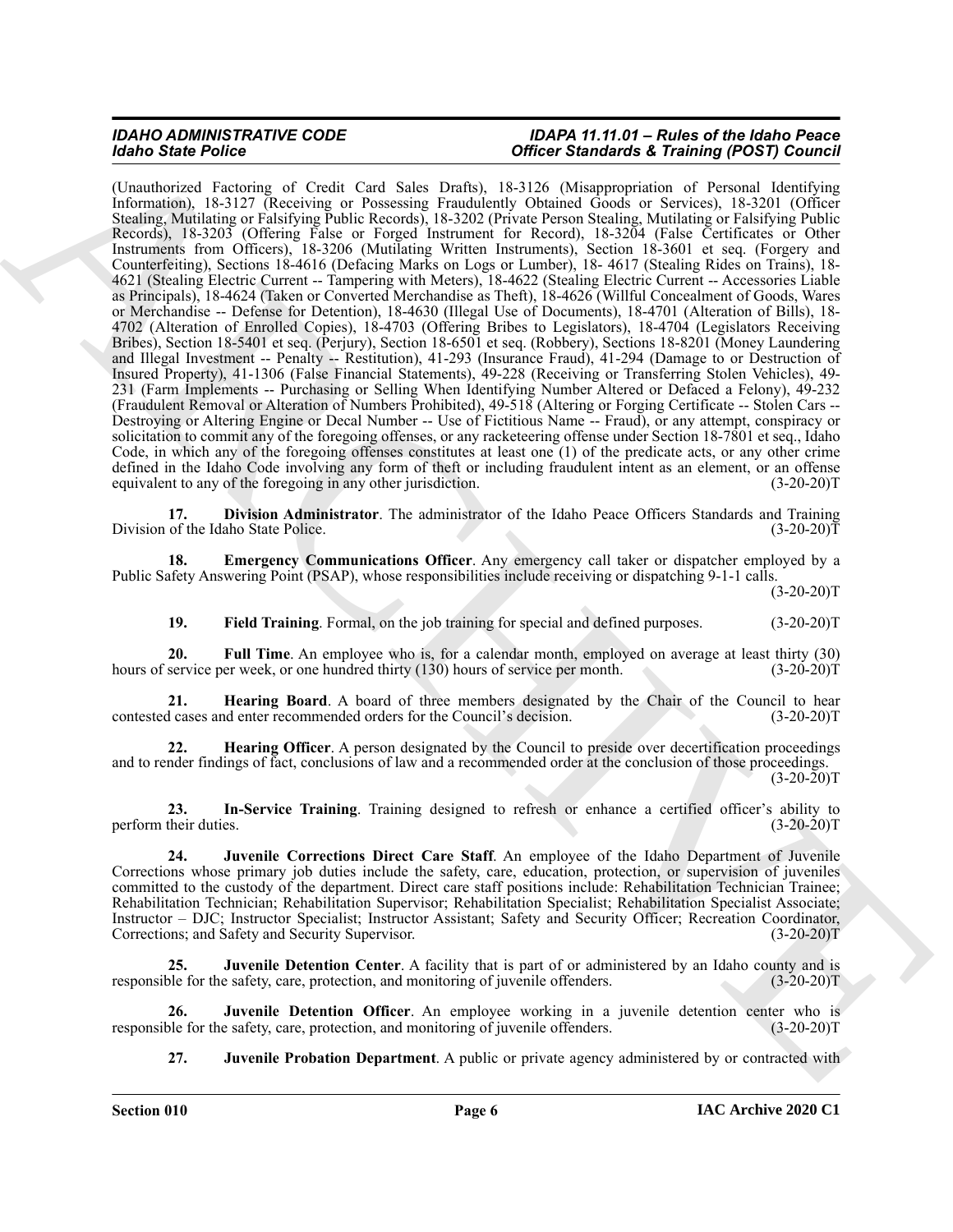the court, and providing juvenile probation services to a county at the concurrence and expense of the county commissioners. (3-20-20) commissioners.

<span id="page-6-0"></span>**28. Juvenile Probation Officer**. An employee of a juvenile probation department who is responsible for preparing social history reports to the court, making recommendations regarding conditions of probation, and the supervision of juvenile offenders' compliance with court orders. (3-20-20)T

<span id="page-6-1"></span>**Law Enforcement Certification Program.** A program operated by a college or university, law enforcement agency, or private entity and satisfying POST basic training academy requirements. (3-20-20)T

<span id="page-6-3"></span><span id="page-6-2"></span>**30. Law Enforcement Certification Program Facility**. A facility at which law enforcement certification programs conduct training.

More State Police continues problems that we want a late of the state of the state of the state police of the state of the state of the state of the state of the state of the state of the state of the state of the state o Law Enforcement Profession. As used in these rules in reference to agreements authorized pursuant to Section 19-5112, Idaho Code, the "law enforcement profession" includes the following positions: Peace Officer, County Detention Officer, Emergency Communications Officer, Juvenile Detention Officer, Juvenile Probation Officer, Correction Officer, Juvenile Corrections Direct Care Staff, Adult Felony Probation and Parole Officer, Idaho Department of Juvenile Corrections Direct Care Staff, and Adult Misdemeanor Probation Officer.

 $(3-20-20)T$ 

<span id="page-6-4"></span>**32. Marine Deputy**. A person employed by a county sheriff whose primary function is to perform elated enforcement duties within established policies and procedures. (3-20-20)<sup>T</sup> marine-related enforcement duties within established policies and procedures.

<span id="page-6-5"></span>**33. Misdemeanor Probation Department**. A public or private agency administered by or contracted with the county, and providing misdemeanor probation services to a county at the concurrence and expense of the county commissioners. (3-20-20) county commissioners.

<span id="page-6-6"></span>**34. Part-Time Employee**. An employee, regardless of discipline, who works less than thirty (30) r week or one hundred thirty (130) hours per month. (3-20-20) hours per week or one hundred thirty (130) hours per month.

<span id="page-6-7"></span>**35. Peace Officer**. A full or part-time patrol officer employed by an agency whose duties primarily consist of the prevention and detection of crime and the enforcement of penal, traffic or highway laws of this state or any political subdivision. "Peace officer" also means a patrol or reserve officer employed by a police or law enforcement agency of a federally recognized Indian tribe who has completed a POST basic training academy and<br>has been deputized by a sheriff of a county or a chief of police of a city in Idaho. (3-20-20)T has been deputized by a sheriff of a county or a chief of police of a city in Idaho.

<span id="page-6-14"></span><span id="page-6-9"></span><span id="page-6-8"></span>**36. POST**. The Idaho Peace Officer Standards and Training Program. (3-20-20)T

**37. POST Certified Instructor**. A person certified by POST as qualified to instruct or assess students se of instruction which meets POST standards for certification or training. (3-20-20)T in a course of instruction which meets POST standards for certification or training.

**38. Program Coordinator**. A person designated by a college, university, or agency to be responsible enforcement certification program. (3-20-20) for a law enforcement certification program.

<span id="page-6-10"></span>**39. Prosecutor**. A city prosecuting attorney, city assistant prosecuting attorney, county prosecuting attorney, county deputy prosecuting attorney, attorney general, deputy attorney general, United States attorney, or assistant United States attorney. (3-20-20)T

<span id="page-6-11"></span>**40.** Public Safety Answering Point (PSAP). A city, county, or state emergency call center that direct or transferred 9-1-1 calls for police, firefighting, and ambulances. (3-20-20) receives direct or transferred 9-1-1 calls for police, firefighting, and ambulances.

<span id="page-6-12"></span>**41. Regional Training Specialist**. A POST employee who is assigned to a specific region of the state, and who assesses training materials and instruction for law enforcement personnel to assure compliance with POST standards. (3-20-20)T

<span id="page-6-13"></span>**42. Reserve Peace Officer**. A person appointed by an agency to perform the duties of a peace officer on a limited basis. (3-20-20)T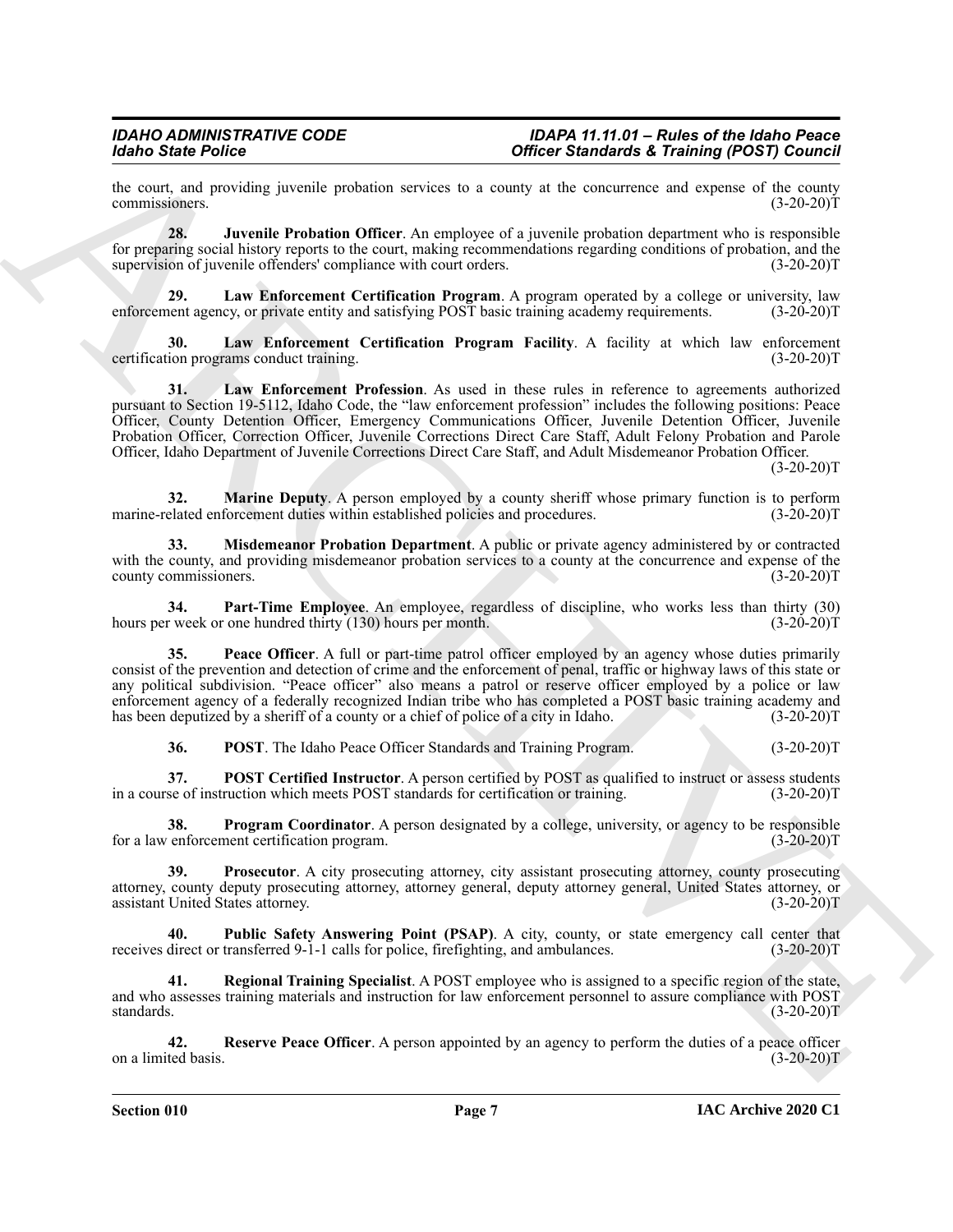**43. School**. A school, college, university, academy, or local training program which offers law enforcement training and which is certified by the Council. (3-20-20)T

<span id="page-7-5"></span><span id="page-7-4"></span><span id="page-7-3"></span>**44.** State. Unless otherwise indicated, the state of Idaho. (3-20-20)T

**45. Student**. A person participating in any Council-approved basic training program or law enforcement certification training program. (3-20-20)T

<span id="page-7-6"></span>**46. Temporary/Seasonal**. Employment of less than one hundred eighty (180) consecutive days.

 $(3 - 20 - 20)T$ 

<span id="page-7-7"></span>**47. Trainee**. A POST certified officer participating in in-service training. (3-20-20)T

#### <span id="page-7-0"></span>**011. – 029. (RESERVED)**

<span id="page-7-1"></span>**030. POST COUNCIL.**

<span id="page-7-11"></span><span id="page-7-10"></span><span id="page-7-9"></span><span id="page-7-8"></span>**01. Council Members**. The Council will be made up of such members as designated by statute.  $(3-20-20)T$ 

**02.** Compensation. Council members will not be compensated for services to POST, but will be actual and necessary expenses incurred in performing their duties. (3-20-20) allowed actual and necessary expenses incurred in performing their duties.

**03.** Resignations. A Council member who ceases to qualify as such or intends to resign from the needs to notify the Governor and Chair in writing as soon as practicable. (3-20-20) Council needs to notify the Governor and Chair in writing as soon as practicable.

#### <span id="page-7-12"></span><span id="page-7-2"></span>**031. POWERS AND DUTIES OF POST COUNCIL.**

The duties of the Council include, but are not limited to, the following: (3-20-20)T

<span id="page-7-15"></span>**01. Certification**. Authorizing POST to issue certification to members of the law enforcement profession as defined in these rules and issue certifications, approvals or endorsements to instructors, schools and programs providing instruction to law enforcement personnel. (3-20-20)T

<span id="page-7-17"></span>**02. Records**. Maintaining records on all certified officers, certified or endorsed instructors and approved law enforcement certification programs, and furnish records upon request in accordance with the Idaho<br>Public Records Act. (3-20-20)T Public Records Act.

**03.** Committees. Establishing such committees as may be necessary to more fully carry out the duties uncil.  $(3-20-20)T$ of the Council.

<span id="page-7-19"></span><span id="page-7-18"></span><span id="page-7-16"></span><span id="page-7-14"></span>**04. Vice-Chairman**. Electing a Vice-Chairman annually from among the Council's membership.  $(3-20-20)T$ 

**05.** Rules. Adopting rules and procedures for the internal management of POST and the operation of reement certification programs. (3-20-20) law enforcement certification programs.

<span id="page-7-13"></span>**06. Assist, Study, Consult and Cooperate**. Assisting departments and law enforcement certification training programs in complying with POST requirements, studying law enforcement training methods, consulting and cooperating with agencies and educational institutions concerned with law enforcement training. (3-20-20)T cooperating with agencies and educational institutions concerned with law enforcement training.

Globio State Police<br>
(a) State Role of the About Addis, and Amelia Constant, or best intiming property that Figure 1.<br>
Subsets A provide the State Role of the Above Constant Constant Constant Constant Constant Constant Co **07. Additional Time to Complete POST Training and Certification**. Granting or delegating to the Division Administrator the authority to grant additional time, upon a showing of good cause and in writing, to complete POST training and certification. Good cause includes, but is not limited to, sickness or physical disability of officer or immediate family member, cancellation of a basic academy, natural disaster, or reapplication to the academy after failing or being unable to complete a previous basic academy. (3-20-20) academy after failing or being unable to complete a previous basic academy.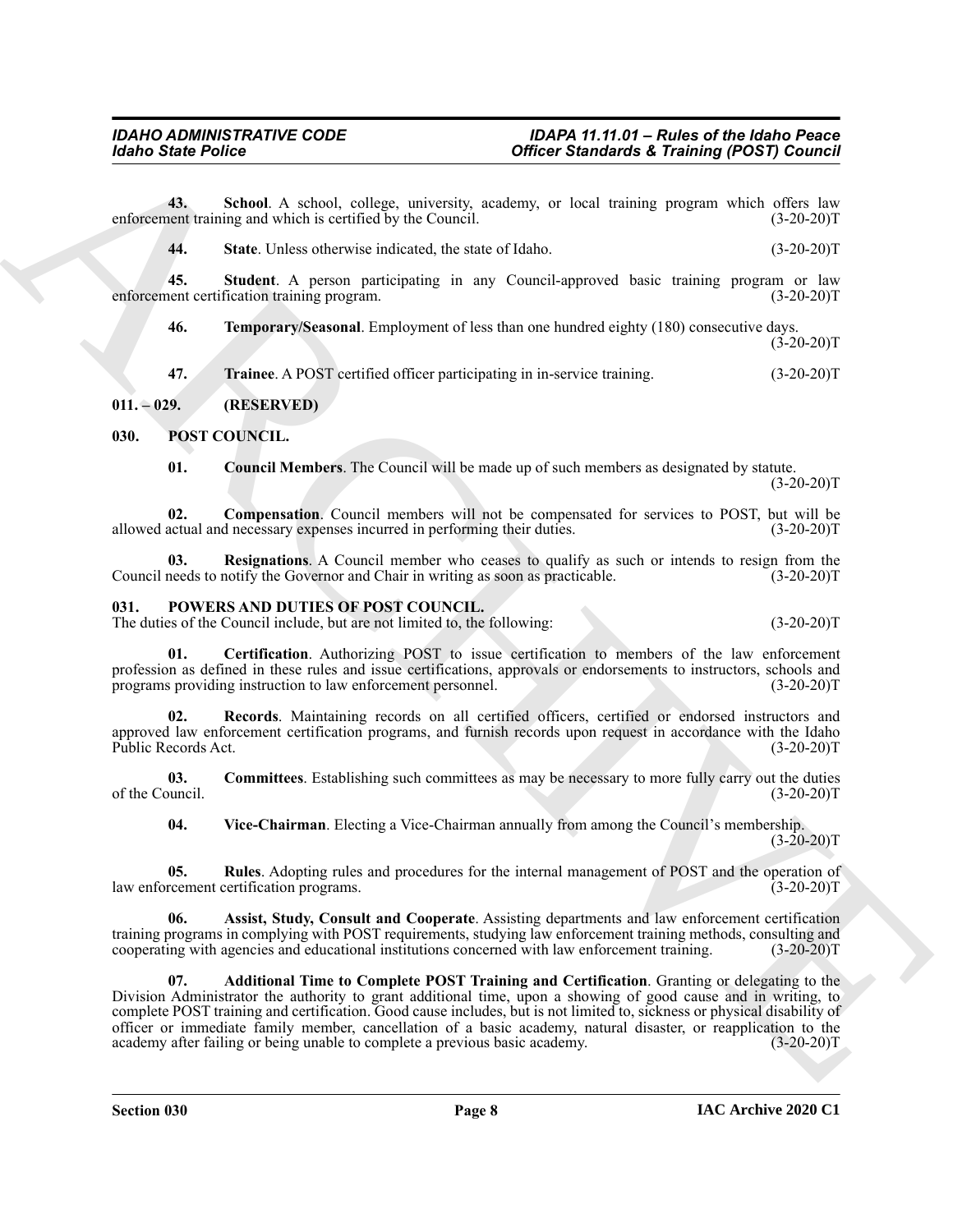<span id="page-8-17"></span>**08. Reimbursement of Instructors**. Reimbursing instructors at POST certified training programs for travel, food and lodging at state per diem rates.

#### <span id="page-8-13"></span><span id="page-8-0"></span>**032. POST HEARING BOARD.**

<span id="page-8-15"></span>The Council may appoint a Hearing Board to hear matters assigned to the Board by the Council. (3-20-20)T

**01. Members**. The Council Chair will appoint three (3) members of the Council to serve on the Hearing Board.

<span id="page-8-16"></span>**02.** Recommended and Final Orders. Orders issued by the Hearing Board at the conclusion of ngs are recommended orders and become final orders after the Council's review. (3-20-20)<sup>T</sup> proceedings are recommended orders and become final orders after the Council's review.

<span id="page-8-14"></span>**03. Discovery**. Discovery may be conducted in contested cases before a Hearing Officer and the Council. (3-20-20)T

#### <span id="page-8-9"></span><span id="page-8-1"></span>**033. POST DIVISION ADMINISTRATOR.**

The Idaho State Police will employ a POST Division Administrator in a non-classified position, to serve under the direction of the Council. (3-20-20)T

**01. Selection**. The Director of the Idaho State Police will, subject to approval of the Council, select the Division Administrator from the register established by the Idaho Division of Human Resources after competitive testing. The Council Chair will select one (1) Chief or Sheriff from the Council to serve on the examining board.

 $(3-20-20)T$ 

<span id="page-8-12"></span><span id="page-8-11"></span>

| 02. | <b>Responsibilities.</b> The Division Administrator will:            | $(3-20-20)T$ |
|-----|----------------------------------------------------------------------|--------------|
| а.  | Supervise POST employees;                                            | $(3-20-20)T$ |
| b.  | Report to the Council on such matters as the Council may direct; and | $(3-20-20)T$ |

**c.** Perform such other duties as set forth in these rules or as the Council and the Director of the Idaho State Police direct. (3-20-20)T

<span id="page-8-10"></span>**03. Administration**. For administrative purposes, the Division Administrator and POST staff are governed by the Policies and Rules of the Idaho State Police, concerning but not limited to fiscal, purchasing, and personnel matters. (3-20-20)T personnel matters.

#### <span id="page-8-2"></span>**034 – 049. (RESERVED)**

#### <span id="page-8-5"></span><span id="page-8-3"></span>**050. BASIC CERTIFICATION OF LAW ENFORCEMENT OFFICERS.**

All applicants for POST certification must meet the following standards and comply with the following requirements to be eligible to attend a basic training academy and for certification and employment in Idaho in any law<br>enforcement discipline. (3-20-20)T enforcement discipline.

# <span id="page-8-7"></span><span id="page-8-6"></span><span id="page-8-4"></span>**051. MANDATORY AND VOLUNTARY CERTIFICATION.**

Globe State Police Control distinctions and the control of Figure State Control is the state of the Control of the Control of the Control of the Control of the Control of the Control of the Control of the Control of the C **01. Mandatory Certification**. Except as otherwise provided in these rules, no person shall act as a peace officer, marine deputy, county detention officer, emergency communications officer, juvenile detention officer, juvenile probation officer, correctional officer, adult probation and parole officer, juvenile direct care staff or misdemeanor probation officer in Idaho unless they are certified to do so by POST in accordance with these rules.

 $(3-20-20)T$ 

<span id="page-8-8"></span>**02. Voluntary Certification for Correctional Officers and Adult Probation and Parole Officers Employed Prior to July 1, 2005**. Correctional officers and adult probation and parole officers who were employed prior to July 1, 2005 are not required to be POST certified in those disciplines, but may become certified by meeting all requirements for certification set forth in these rules. (3-20-20) all requirements for certification set forth in these rules.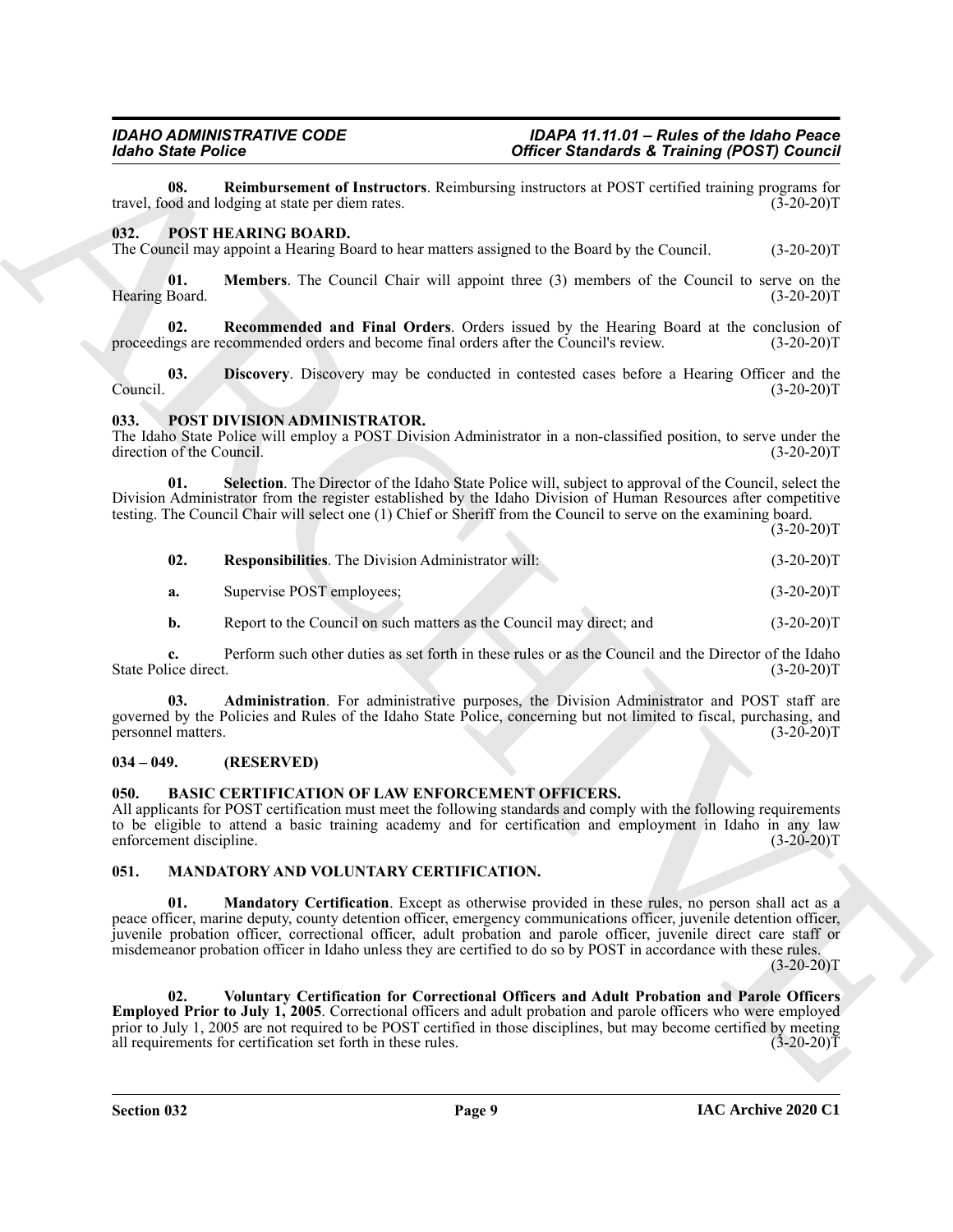# <span id="page-9-12"></span><span id="page-9-11"></span><span id="page-9-7"></span><span id="page-9-3"></span><span id="page-9-2"></span><span id="page-9-0"></span>**052. CITIZENSHIP.**

| <b>Idaho State Police</b>               |                                                               | <b>Officer Standards &amp; Training (POST) Council</b>                                                                                                                                                                                                                                                                                                                                                                                           |              |
|-----------------------------------------|---------------------------------------------------------------|--------------------------------------------------------------------------------------------------------------------------------------------------------------------------------------------------------------------------------------------------------------------------------------------------------------------------------------------------------------------------------------------------------------------------------------------------|--------------|
| 03.                                     |                                                               | Voluntary Certification for Emergency Communications Officers Employed Prior to July 1,<br>2012. Emergency Communications Officers who were employed prior to July 1, 2012 are not required to be POST<br>certified, but may become certified by meeting all requirements for certification set forth in these rules. (3-20-20)T                                                                                                                 |              |
| 04.                                     |                                                               | Voluntary Certification for Certain Officials. The director of the Idaho State Police or any<br>elected official, although specifically excluded by law from meeting the requirements set by the Council, may be<br>certified if they so desire, provided they meet the minimum requirements for certification as prescribed in these rules.                                                                                                     | $(3-20-20)T$ |
| 052.<br>as verification of citizenship: | <b>CITIZENSHIP.</b>                                           | An applicant shall be a citizen of the United States and submit a certified copy or original of one (1) of the following                                                                                                                                                                                                                                                                                                                         | $(3-20-20)T$ |
| 01.                                     |                                                               | Birth Certificate. A birth certificate issued by a city, county, or state;                                                                                                                                                                                                                                                                                                                                                                       | $(3-20-20)T$ |
| 02.                                     |                                                               | Passport. A current passport issued by the United States Government;                                                                                                                                                                                                                                                                                                                                                                             | $(3-20-20)T$ |
| 03.                                     | <b>Naturalization Certificate;</b>                            |                                                                                                                                                                                                                                                                                                                                                                                                                                                  | $(3-20-20)T$ |
| 04.                                     | Consular Report of Birth Abroad or Certification of Birth; or |                                                                                                                                                                                                                                                                                                                                                                                                                                                  | $(3-20-20)T$ |
| 05.                                     | <b>Certificate of Citizenship.</b>                            |                                                                                                                                                                                                                                                                                                                                                                                                                                                  | $(3-20-20)T$ |
| 053.                                    | <b>EDUCATION.</b>                                             |                                                                                                                                                                                                                                                                                                                                                                                                                                                  |              |
| 01.                                     | <b>Acceptable Education.</b> An applicant must have:          |                                                                                                                                                                                                                                                                                                                                                                                                                                                  | $(3-20-20)T$ |
| a.                                      | it is located or by a recognized regional accreditation body; | Graduated from a school accredited as a high school at the time of graduation by the state in which                                                                                                                                                                                                                                                                                                                                              | $(3-20-20)T$ |
| b.                                      |                                                               | Passed a GED or an IBM Assessment Test in subject areas required by POST;                                                                                                                                                                                                                                                                                                                                                                        | $(3-20-20)T$ |
| c.                                      |                                                               | Have completed a high school equivalency program and obtained a state- issued certificate;                                                                                                                                                                                                                                                                                                                                                       | $(3-20-20)T$ |
| d.<br>or                                |                                                               | Completed a minimum of fifteen (15) credits at a college accredited by one of the following:<br>Middle States Association of Schools and Colleges; New England Association of Schools and Colleges; North<br>Central Association of Colleges and Schools (the Higher Learning Commission); Northwest Association of Colleges<br>and Universities; Southern Association of Colleges and Schools; and Western Association of Schools and Colleges; | $(3-20-20)T$ |
| e.<br>graduation requirements.          |                                                               | Completed a course of study, either in a formal school setting or through homeschooling if the<br>program is recognized by a state or by a local school district within a state as having met that state's high school                                                                                                                                                                                                                           | $(3-20-20)T$ |
| f.                                      | requirements for high school graduation.                      | If educated outside the United States, an applicant must have passed GED testing or provide an<br>evaluation from a member of the National Association of Credential Evaluation Services (NACES) or Association of<br>International Credential Evaluators, Inc. (AICE), showing the applicant's education meets or exceeds the U.S.                                                                                                              | $(3-20-20)T$ |
| 02.<br>following:                       |                                                               | <b>Documentation of Education</b> . An applicant must provide a certified copy or original of one of the                                                                                                                                                                                                                                                                                                                                         | $(3-20-20)T$ |
| a.                                      | High school diploma indicating date of graduation;            |                                                                                                                                                                                                                                                                                                                                                                                                                                                  | $(3-20-20)T$ |
|                                         |                                                               |                                                                                                                                                                                                                                                                                                                                                                                                                                                  |              |

### <span id="page-9-1"></span>**053. EDUCATION.**

<span id="page-9-9"></span><span id="page-9-8"></span><span id="page-9-6"></span><span id="page-9-5"></span><span id="page-9-4"></span>

| 01. | <b>Acceptable Education.</b> An applicant must have: | $(3-20-20)T$ |
|-----|------------------------------------------------------|--------------|
|     |                                                      |              |

<span id="page-9-10"></span>

| 02.<br>following: | <b>Documentation of Education.</b> An applicant must provide a certified copy or original of one of the | $(3-20-20)T$ |
|-------------------|---------------------------------------------------------------------------------------------------------|--------------|
| а.                | High school diploma indicating date of graduation;                                                      | $(3-20-20)T$ |
| b.                | Official high school transcript indicating date of graduation;                                          | $(3-20-20)T$ |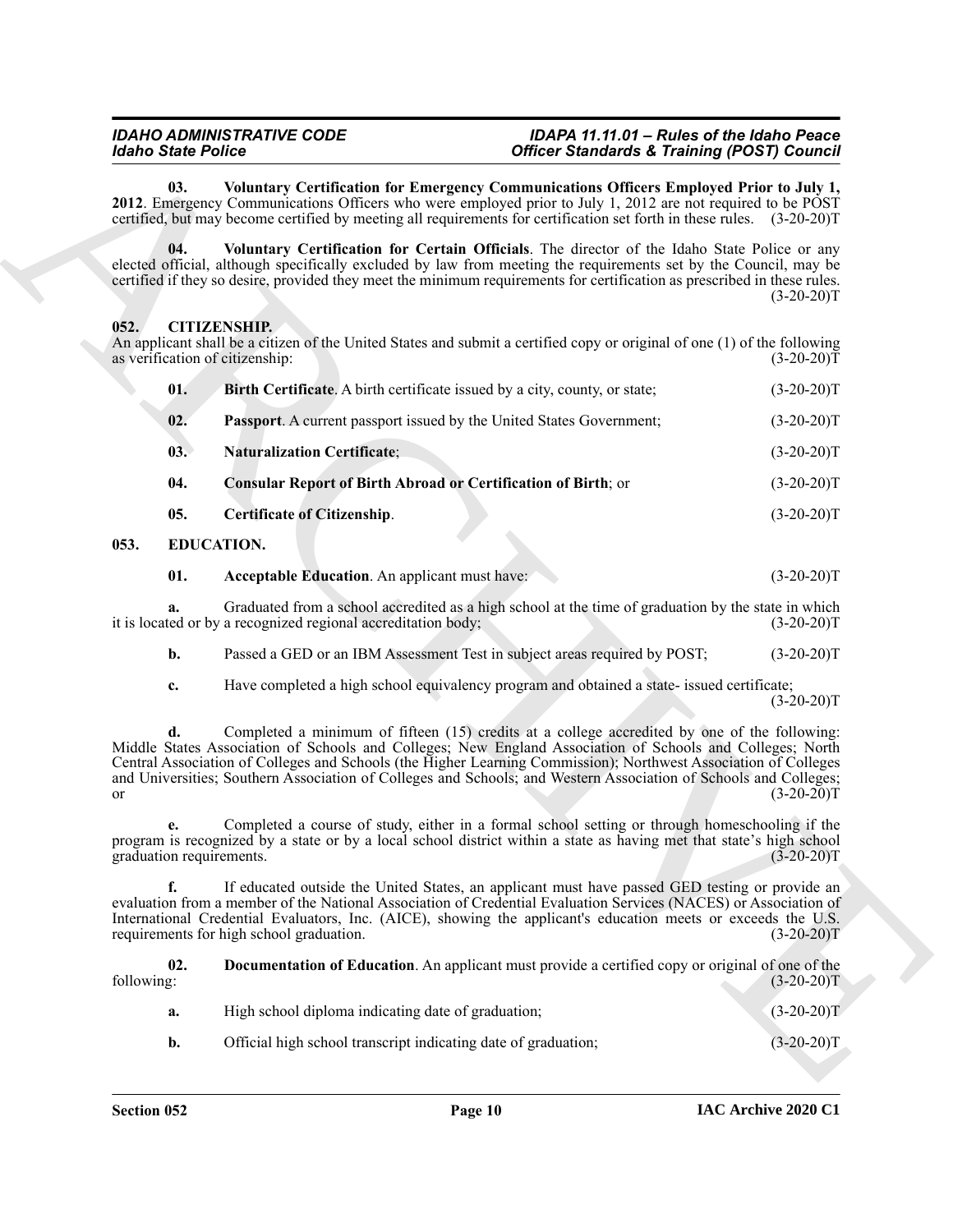**c.** Official transcript of GED results indicating a passing score;  $(3-20-20)T$ 

**d.** Correspondence from the Idaho Department of Labor, providing a passing score result of testing;  $(3-20-20)T$ 

**e.** Correspondence from a state or local school district indicating that the applicant has met that state's ool graduation requirements; (3-20-20) high school graduation requirements;

**f.** State-issued high school equivalency certificate; (3-20-20)T

**g.** Official transcript from a POST accepted U.S. regionally-accredited college indicating completion of a minimum of fifteen  $(15)$  credits;

**h.** Official evaluation of foreign education by a member of the National Association of Credential Evaluation Services (NACES) or Association of International Credential Evaluators, Inc. (AICE) showing the applicant's education meets or exceeds the U.S. requirements for high school graduation. (3-20-20)T

#### <span id="page-10-2"></span><span id="page-10-0"></span>**054. AGE.**

The minimum age requirements for employment in the following disciplines are:  $(3{\text -}20{\text -}20)$ 

<span id="page-10-4"></span>**01. Twenty-One (21) Years of Age**. Patrol officers, felony probation and parole officers, misdemeanor probation officers, juvenile detention officers, juvenile probation officers, and juvenile corrections direct care staff.

 $(3-20-20)T$ 

<span id="page-10-3"></span>**02. Eighteen (18) Years of Age**. Corrections officers, adult detention officers, emergency communications officers. (3-20-20)T

#### <span id="page-10-5"></span><span id="page-10-1"></span>**055. INELIGIBILITY BASED UPON PAST CONDUCT.**

An applicant is ineligible to attend a basic training academy and for certification under the following circumstances.  $(3-20-20)T$ 

<span id="page-10-6"></span>**01.** Criminal Conviction. An applicant is ineligible if he was convicted of: (3-20-20)T

**a.** A felony, if the applicant was eighteen (18) years old or older at the time of conviction;  $(3{\text -}20{\text -}20)$ T

Globe State Polices<br>
Children Constraints of Oble Deadles interded to the state of the Children Children Children Children Children Children Children Children Children Children Children Children Children Children Children **b.** A misdemeanor Driving Under the Influence offense(s) within two (2) years immediately preceding application, or two or more (2) misdemeanor Driving Under the Influence offenses within five (5) years immediately preceding application; (3-20-20)T

**c.** A misdemeanor crime involving domestic violence, if the relevant law enforcement discipline requires the applicant to possess a firearm in the course of their duty, or if the conviction occurred within 5 years immediately preceding application; (3-20-20) immediately preceding application;

**d.** A misdemeanor crime of deceit, as defined in these rules, or a misdemeanor sex offense, if the on occurred within five (5) years immediately preceding application; (3-20-20) conviction occurred within five  $(5)$  years immediately preceding application;

**e.** A misdemeanor drug-related offense, if the conviction occurred within one (1) year immediately g application. (3-20-20) preceding application.

**02. Driver's License**. An applicant is ineligible if he does not possess a valid driving license from the applicant's state of residence and is unable to qualify for an Idaho driver's license, except for the following disciplines: (3-20-20) disciplines:  $(3-20-20)T$ 

<span id="page-10-7"></span>

| a. | Correction Officers: | $(3-20-20)$ T |
|----|----------------------|---------------|
|    |                      |               |

**b.** Emergency Communications Officers. (3-20-20)T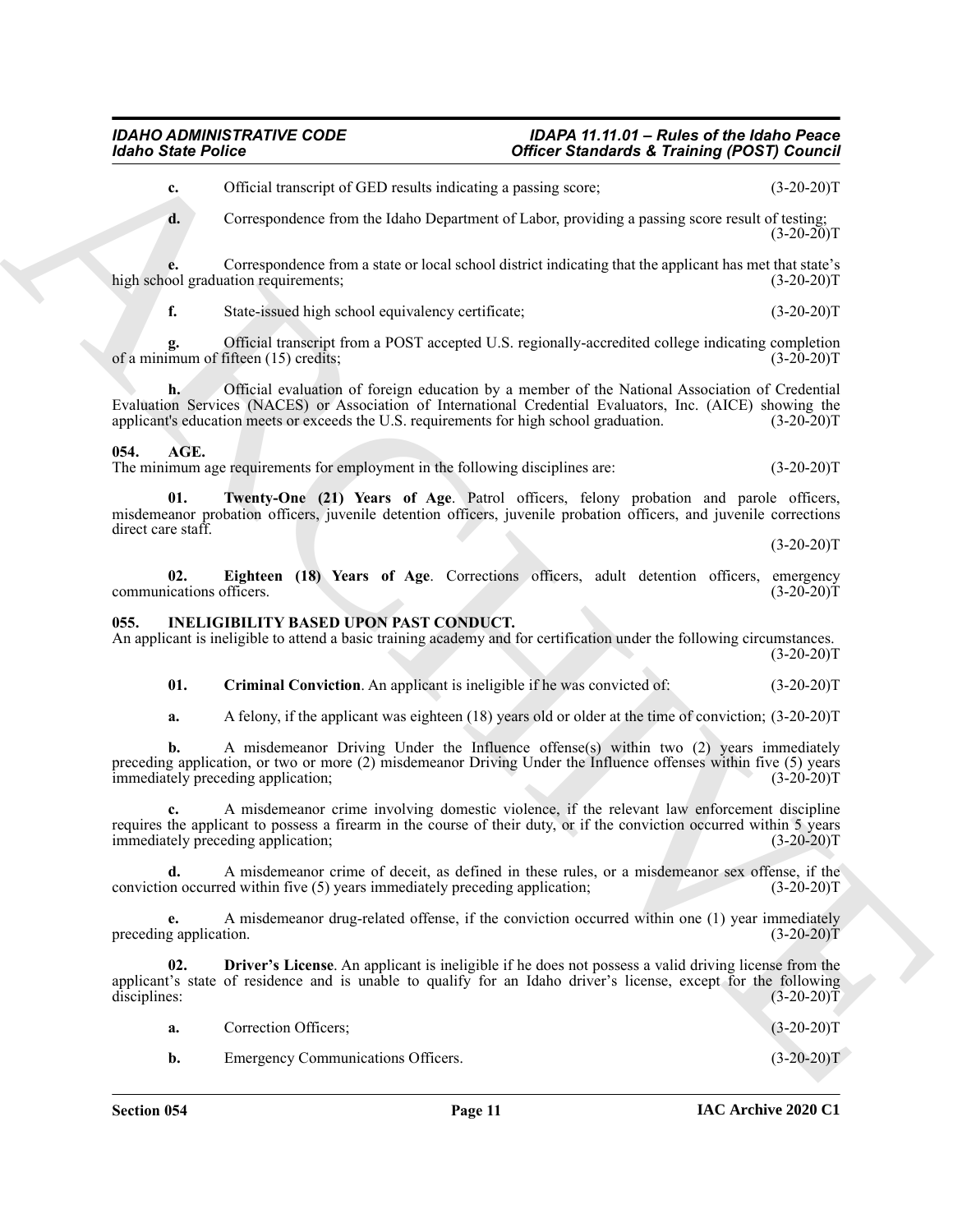**03. Marijuana**. An applicant is ineligible if he used marijuana, cannabis, hashish, hash oil, or THC in synthetic and natural forms, whether charged or not, if such use occurred:  $(3-20-20)$ T

<span id="page-11-9"></span><span id="page-11-6"></span>**a.** Within one (1) year immediately preceding application; (3-20-20)T

**b.** While employed as a law enforcement officer, in a prosecutorial position, or in a position of public gardless of when the use occurred. (3-20-20) safety, regardless of when the use occurred.

**04. Violations of Idaho Controlled Substances Act**. An applicant is ineligible if he, while eighteen (18) years old or older, violated any provision of the Idaho Uniform Controlled Substances Act, Section 37-2701 et seq., Idaho Code, whether charged or not, that constitutes a felony, or of a comparable statute of another state or country, if the violation occurred: (3-20-20) country, if the violation occurred:

<span id="page-11-8"></span>**a.** Within three (3) years immediately preceding application; (3-20-20)T

**b.** While employed as a law enforcement officer, in a prosecutorial position, or in a position of public safety, regardless of when the illegal use occurred. (3-20-20)T

**05. Use of Prescription or Other Legally Obtainable Controlled Substance**. An applicant is ineligible if he unlawfully used any prescription drug or a legally obtainable controlled substance within the past<br>three (3) years, unless: (3-20-20) three  $(3)$  years, unless:

<span id="page-11-7"></span>**a.** The applicant was under the age of eighteen (18) at the time of using the controlled substance; or  $(3-20-20)T$ 

**b.** An immediate, pressing, or emergency medical circumstance existed to justify the use of a ion controlled substance not specifically prescribed to the person. (3-20-20) prescription controlled substance not specifically prescribed to the person.

<span id="page-11-5"></span>**06. Military Discharge**. An applicant is ineligible if he received a "dismissal," "bad conduct discharge" (BCD), "dishonorable discharge" (DD), or administrative discharge of other than honorable (OTH) from military service. (3-20-20)T

Globe State Police<br>
(a) Nicelyn State State State and the spleet in the lage State and the spleet in the spleet in the spleet in the spleet state and the spleet of the spleet of the spleet of the spleet of the spleet of t **07. Decertification or Denial of Certification**. An applicant is ineligible if he has been denied certification or his basic certificate has been revoked by the Council in this state or the responsible licensing agency in any other issuing jurisdiction, unless the denial or revocation has been rescinded by the Council or by the responsible licensing agency of the issuing jurisdiction. (3-20-20)T

### <span id="page-11-2"></span><span id="page-11-0"></span>**056. DOCUMENTATION OF CRIMINAL, TRAFFIC, AND MILITARY DISCHARGE RECORDS.**

With a POST application, an applicant shall submit the following to verify criminal, traffic or military records.  $(3-20-20)$ T

<span id="page-11-3"></span>**01. Criminal or Traffic Matters**. Charging documents, including citations, complaints, information or indictments; judgements of convictions, orders of restitution; orders involving probation, parole, or revocation of probation or parole; orders of dismissal or release; records of payments to the court. (3-20-20)T

<span id="page-11-4"></span>**02. Military Discharge**. Copies of a DD214 for active military service, NGB Form 22 for National Guard Service, or Official Military Discharge Documentation for Reserve military service. (3-20-20)T

### <span id="page-11-10"></span><span id="page-11-1"></span>**057. REQUIREMENTS FOR BASIC CERTIFICATION.**

In addition to complying with the foregoing standards, each applicant for certification must also comply with the following requirements. (3-20-20)T

**01. Agency Employment**. Each applicant must be an employee of an agency, as defined in these rules, tion requiring POST certification, or be a member of POST professional staff.  $(3-20-20)$ T in a position requiring POST certification, or be a member of POST professional staff.

<span id="page-11-12"></span><span id="page-11-11"></span>**02. Background Investigation**. The employing agency must conduct a comprehensive background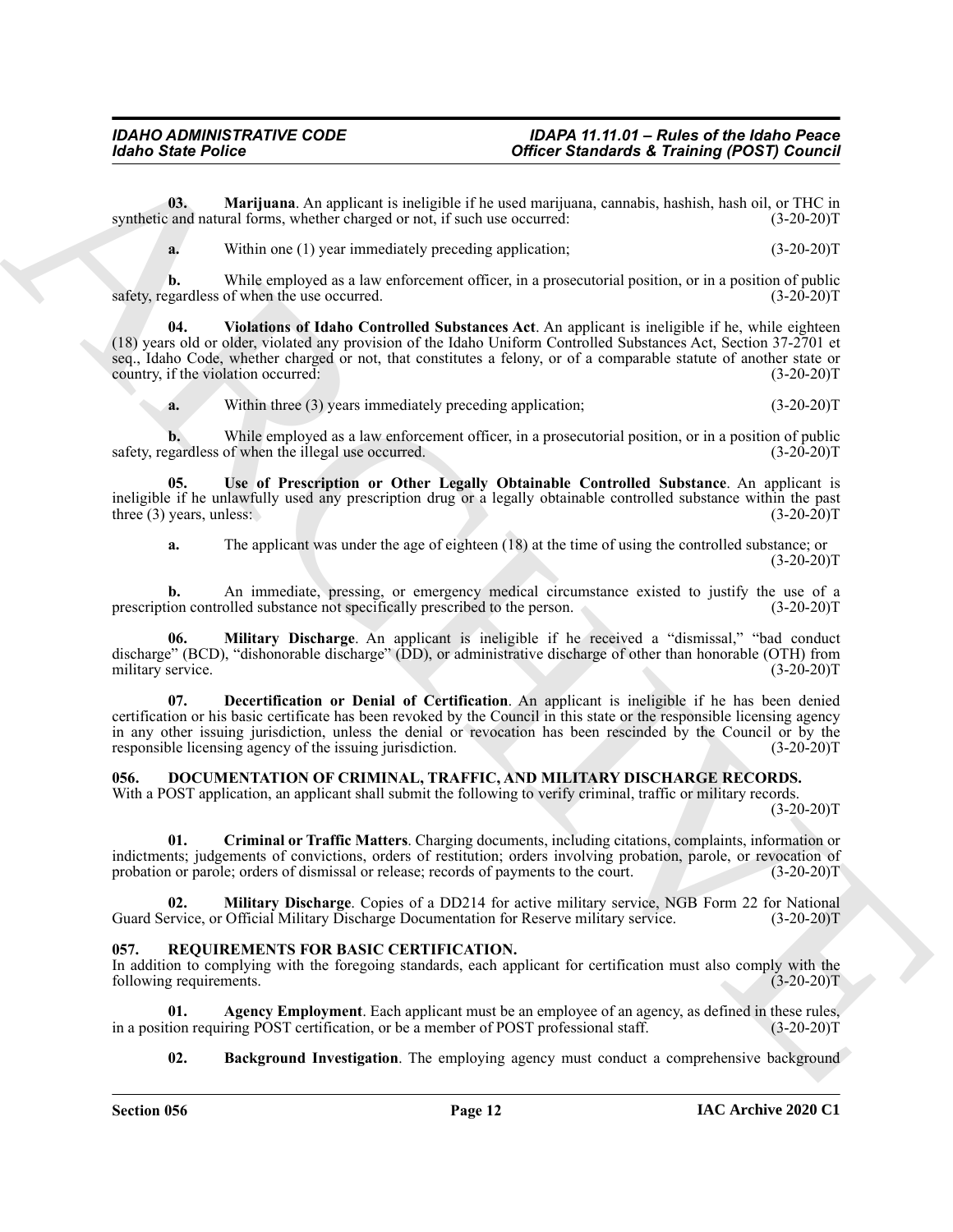investigation of each applicant to ensure that he meets requirements for POST certification and employment in the law enforcement profession.

**a.** The applicant must complete a comprehensive application and personal history statement prior to a background investigation in aid of determining he is eligible for certification. (3-20-20)T

**b.** The applicant must be fingerprinted on a standard FBI Applicant fingerprint card and a search of local, state, and national fingerprint data bases must be made to disclose any criminal record. The employing agency must retain originals of all records check results. (3-20-20)T

**c.** The employing agency must investigate the applicant's traffic records in each state in which he resided. (3-20-20)T

**d.** The background investigation must include information from personal references, schools, the applicant's last three (3) previous employers, and law enforcement agency or PSAP records in jurisdictions where the applicant has lived or worked. (3-20-20)T

**e.** The employing agency must interview each applicant to ascertain his suitability for the law enforcement profession. Interview topics must include use of intoxicants, controlled substances, physical, mental, and emotional history, family problems, moral outlook and habits, and the applicant's financial history. (3-20-20)T

**f.** An experienced investigator must conduct a thorough investigation into the applicant's reputation, integrity, honesty, dependability, qualifications, experience, associations, emotional stability, and respect for the law.  $(3-20-20)T$ 

<span id="page-12-4"></span><span id="page-12-3"></span>**03. Physical Readiness Assessment**. The employing agency shall require an assessment of an applicant's physical readiness to ensure he can perform physically demanding tasks and tests while attending a basic training academy or equivalent program. An applicant who fails a required physical test during an academy may be dismissed, but may attend a future academy and must pass a physical readiness test prior to certification. (3-20-20)T

Gradien Benefick and the content law of the state of the state of the state of the state of the state of the state of the state of the state of the state of the state of the state of the state of the state of the state of **04. Mental Readiness Assessment**. Where there is a question as to whether the applicant may be subject to a mental or emotional disorder that calls his suitability for the law enforcement profession into question, the employing agency shall have a psychiatrist or clinical psychologist conduct a thorough evaluation to ensure he is capable of performing law enforcement duties. (3-20-20)T

<span id="page-12-0"></span>**05. Application**. Each applicant must fill out a POST Application and submit it to the employing which shall submit it to POST with all required documentation.  $(3-20-20)$ T agency, which shall submit it to POST with all required documentation.

**a.** Upon review of an application, POST may inspect an agency's background investigation file to ensure it is accurate and complete. If a review indicates that information submitted to POST may be inaccurate, incomplete or falsified, the Division Administrator must inspect the agency's background investigation file.

 $(3-20-20)T$ 

**b.** If the application contains inaccuracies or omissions, the Division Administrator may require the agency to supplement the application, and may approve the application.  $(3-20-20)T$ 

**c.** If the application contains evident falsifications, the Division Administrator shall reject the application.  $(3-20-20)T$ 

<span id="page-12-1"></span>**06. Aptitude Test**. An applicant shall complete an aptitude test to ensure he is capable of performing law enforcement duties. (3-20-20)T

<span id="page-12-2"></span>**07. Code of Ethics/Standards of Conduct**. Each applicant shall attest that he will abide by the following Law Enforcement Code of Ethics, and that he understands violations thereof constitute grounds for decertification:

As a member of the law enforcement profession, my fundamental duty is to serve the community; to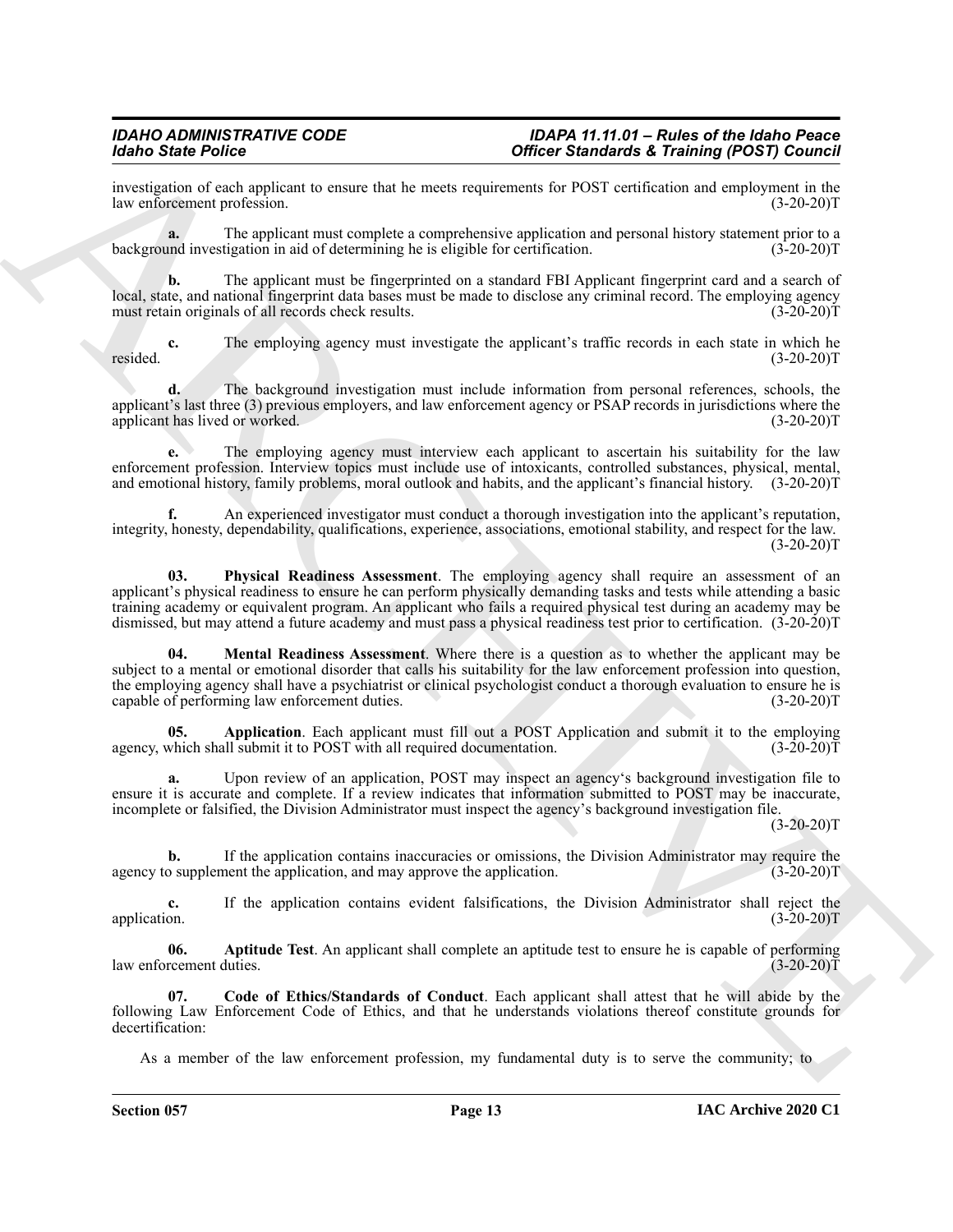safeguard lives and property; to protect the innocent against deception, the weak against oppression or intimidation, and the peaceful against violence or disorder; and to respect the Constitutional rights of all to liberty, equality and justice.

Moreo Safe Police control in grands the transmission of the Safe Safe Moreology of Color Counter of the Counter of the Counter of the Counter of the Counter of the Counter of the Counter of the Counter of the Counter of t I will keep my private life unsullied as an example to all and will behave in a manner that does not bring discredit to me or my agency. I will maintain courageous calm in the face of danger, scorn, or ridicule; develop self-restraint; and be constantly mindful of the welfare of others. Honest in thought and deed in both my personal and official life, I will be exemplary in obeying the law and the regulations of my department. Whatever I see or hear of a confidential nature or that is confided to me in my official capacity will be kept ever secret, unless revelation is necessary in the performance of my duty.

I will never act officiously or permit personal feelings, prejudices, political beliefs, aspirations, animosities or friendships to influence my decisions. With no compromise for crime and the relentless prosecution of criminals, I will enforce the law courteously and appropriately without fear or favor, malice or ill will, never employing unnecessary force or violence and never accepting gratuities.

I recognize the badge or position of my office as a symbol of public faith, and I accept it as a public trust to be held so long as I am true to the ethics of law enforcement/public service. I will never engage in acts of corruption or bribery, nor will I condone such acts by other law enforcement or emergency communications officers. I will cooperate with all legally authorized agencies and their representatives in the pursuit of justice.

I know that I alone am responsible for my own standard of professional performance and will take every reasonable opportunity to enhance and improve my level of knowledge and competence. I will constantly strive to achieve these objectives and ideals, dedicating myself before God or have a sincere and unfaltering commitment to my chosen profession…law enforcement.

 $(3-20-20)T$ 

#### <span id="page-13-1"></span>**08. Time for Completing Basic Training Academy or Alternative Training, Field Training and Probationary Period**. (3-20-20)T

**a.** Except as otherwise provided in these rules, every person attending a basic training academy must complete that academy, a minimum of 40 hours of field training and six consecutive months of probation in that discipline with that hiring agency within twelve months of beginning employment in order to be certified.(3-20-20)T

**b.** Emergency communications officers attending a basic training academy must complete that academy, and six consecutive months of probation in that discipline with that hiring agency within eighteen (18) months of beginning employment in order to be certified.  $(3-20-20)$  (3-20-20)T

**c.** Any person who does not become certified in the relevant discipline within three (3) years of graduating from a basic training academy or POST certified equivalent program must repeat that entire academy or program in order to become certified. (3-20-20)T

**d.** Every person seeking certification through the POST challenge process must complete that process ne year of beginning employment with an agency.  $(3-20-20)$ T within one year of beginning employment with an agency.

### <span id="page-13-2"></span><span id="page-13-0"></span>**058. STANDARDS OF CONDUCT FOR BASIC TRAINING ACADEMY STUDENTS.**

<span id="page-13-5"></span>**01. Required Behavior**. All students shall conduct themselves in a manner which will bring credit to the law enforcement profession. Student behavior must reflect courtesy, consideration and respect for others.

 $(3-20-20)T$ 

**02. Prohibited Conduct**. Any conduct detrimental to the efficiency or discipline of the academy, whether or not stated in the instructions, is prohibited and can be cause for disciplinary action or expulsion. A student's agency head will be informed of any such infraction. (3-20-20) student's agency head will be informed of any such infraction.

<span id="page-13-4"></span><span id="page-13-3"></span>**03.** Notice. POST shall inform students of requirements relating to residency, equipment, supplies, and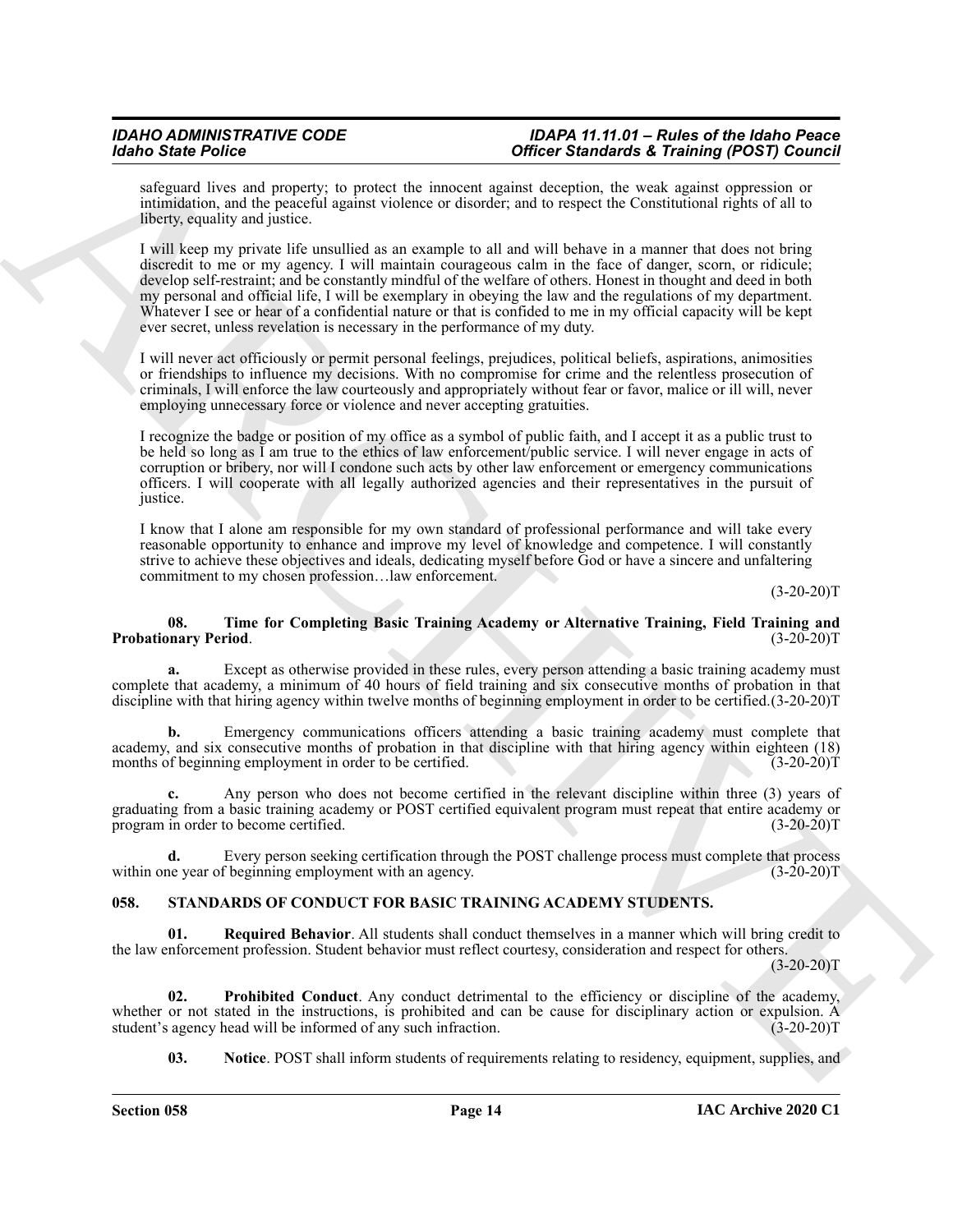# <span id="page-14-4"></span><span id="page-14-0"></span>**059. CHALLENGING A BASIC TRAINING ACADEMY.**

An applicant for POST certification may challenge the basic training academy in the relevant discipline under the following circumstances, and subject to the following conditions. (3-20-20)T

**01. Requirements for Challenging a Basic Training Academy**. Except as otherwise provided by these rules, an applicant challenging a basic training academy must:

<span id="page-14-6"></span>**a.** Be employed by an agency in Idaho; (3-20-20)T

**b.** Have been employed, and if applicable, have been certified or commissioned by another state or the federal government as an officer in the relevant discipline within the last five (5) years, or a student who has satisfactorily completed a basic training academy equivalent to the POST basic training academy in the relevant discipline within the last three (3) years; (3-20-20)T

**c.** Submit a POST certification challenge packet, including copies of all relevant service, educational and training records; (3-20-20)T

**d.** Disclose all information regarding any decertification investigation or proceeding or the equivalent from any other jurisdiction; (3-20-20)T

**e.** Complete a probationary period of at least six (6) consecutive months with the employing agency in the relevant discipline; (3-20-20)T

**f.** Comply with any additional provisions required by POST for a challenge in a specific discipline; and (3-20-20)T

<span id="page-14-5"></span>**g.** Reserve Officers must have been employed, certified, or commissioned by another state or the federal government as an officer in the relevant discipline within the last three (3) years. (3-20-20)T

Mohio Sinie Police<br>
collection of the Laurent Real Versus control in the second of the Sinis of the Sinis of the Sinis of the Sinis of the Collection of the Laurent Sinis of the Collection of the Collection of the Collect **02. Patrol and Detention Law Enforcement Certification Program or POST Academy Graduates**. An applicant who is appointed to either a peace officer or a detention officer position from 3 to 5 years after completing both the patrol and detention officer training through a POST approved law enforcement certification program or POST basic training academy, will be eligible for certification in the other discipline without attending an additional basic training academy, provided the officer: (3-20-20)T

Was appointed to a peace officer or detention officer position in Idaho within three (3) years from graduating from a law enforcement certification program or a POST Academy; (3-20-20)T

**b.** Possesses a detention or peace officer certification from POST;  $(3-20-20)$ T

**c.** Submits a POST challenge packet; (3-20-20)T

**d.** Discloses information regarding any decertification investigation or proceeding or the equivalent other jurisdiction; (3-20-20) from any other jurisdiction;

**e.** Completes a probationary period of at least six (6) consecutive months with the employing agency in the relevant discipline; and (3-20-20)T

<span id="page-14-3"></span><span id="page-14-2"></span>**f.** Complies with any additional provisions required by POST for a challenge in a specific discipline.  $(3-20-20)T$ 

#### <span id="page-14-1"></span>**060. AGREEMENT TO SERVE – REIMBURSEMENT REQUIREMENT.**

**01. Agreement**. Pursuant to Section 19-5112, Idaho Code, any student attending a POST funded basic training academy must execute an agreement promising to remain within the law enforcement profession in Idaho for

conduct at the academy at the time of their acceptance into an academy. (3-20-20)T

*Officer Standards & Training (POST) Council*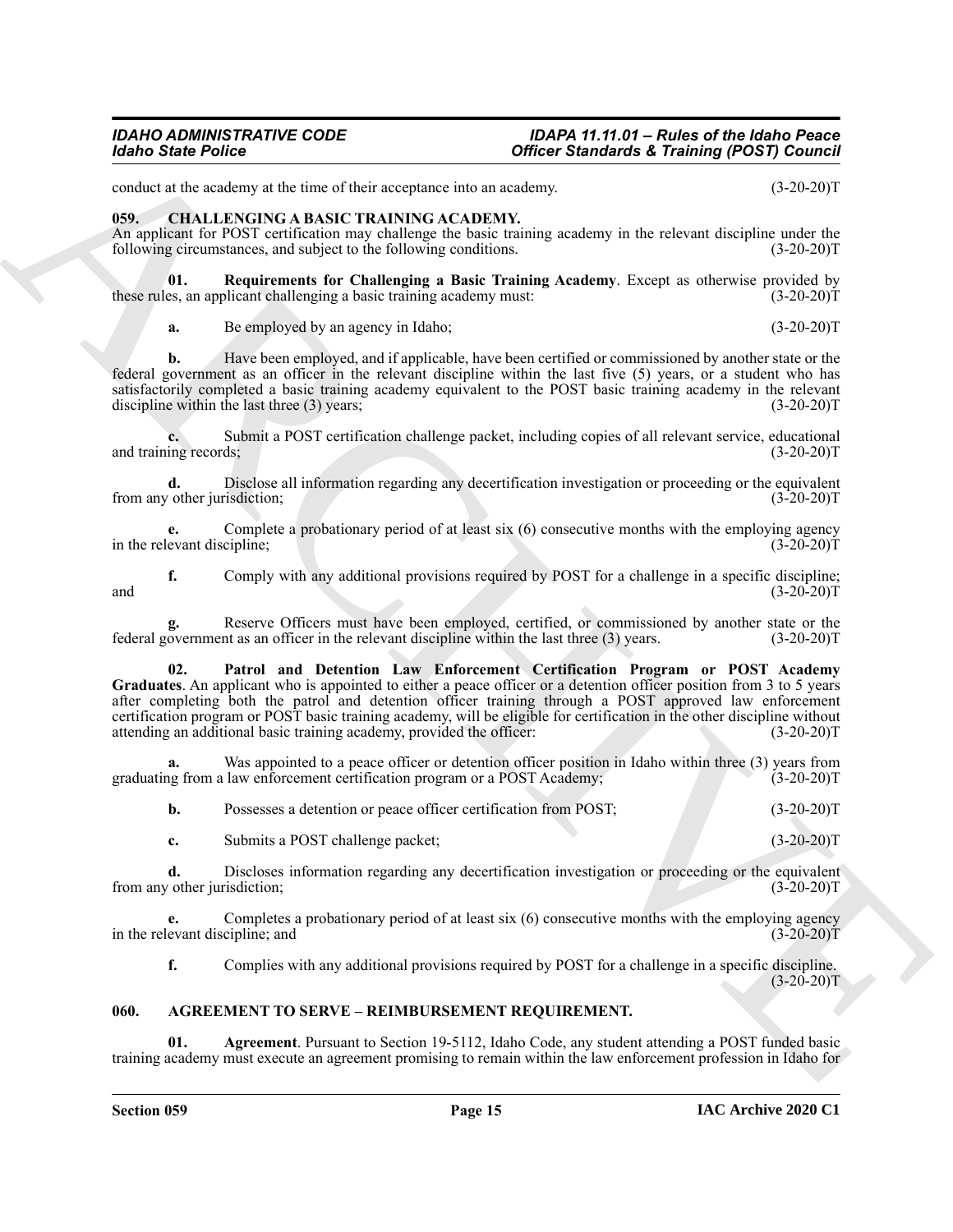two (2) years immediately following graduation. Violation of the agreement will give rise to a civil action which may be commenced by the Council on behalf of the state for restitution of all costs of education paid by the Council plus costs and reasonable attorney's fees. (3-20-20) costs and reasonable attorney's fees.

**02. Fulfillment of Agreement**. The agreement will be fulfilled if, following graduation from a basic training academy, the student remains in the law enforcement profession in Idaho, as follows: (3-20-20)T

<span id="page-15-5"></span><span id="page-15-1"></span>**a.** On a full-time basis, for two (2) full calendar years immediately following graduation date; or  $(3-20-20)T$ 

**b.** On a part-time basis, and the officer provides the Council with documentation of four thousand one hundred sixty (4,160) hours of service immediately following graduation date.  $(3-20-20)T$ 

**03. Relief from Obligation to Serve**. A student is relieved of his obligations under the agreement if the student is:  $(3-20-20)T$ 

**a.** Terminated by the employing agency due to budget cutbacks or loss of funding and the agency provides POST with a letter stating the student was terminated due to the agency's lack of funding; (3-20-20)T

Forced to resign due to his own or an immediate family member's terminal illness or prolonged debilitating condition and the student provides POST with documentation from an attending physician verifying the medical condition; (3-20-20)T medical condition;

**c.** Ordered into full-time active military service, and the student provides POST with documentation of official military orders; or (3-20-20)T

**d.** The spouse of a person who is a member of the military and is being required to transfer outside Idaho for a prolonged period of time, and the student provides POST with documentation of the spouse's official military orders. (3-20-20)T

<span id="page-15-4"></span>**Reimbursement**. A student who graduates from a basic training academy whose employment is terminated or resigns prior to fulfillment of the agreement or does not qualify for disqualification must reimburse the state for educational training expenses. (3-20-20)T

<span id="page-15-3"></span>**Proration**. A student's reimbursement obligation under the agreement will be prorated if he remains in the law enforcement profession in Idaho following graduation from a basic training academy for the following time periods: (3-20-20)T

On a full-time basis for less than twelve (12) complete months following graduation. The full set forth in the agreement shall be owed; (3-20-20)<sup>T</sup> amount of money set forth in the agreement shall be owed;

**b.** On a full-time basis for a minimum of twelve (12) complete months following graduation but less than twenty-four (24) complete months. The amount owed to the Council will be reduced proportionately for each complete month worked from the date of graduation to the date of separation; or (3-20-20)T

Moto State Pointe Co. The matter of the state of the State State Co. The matter of the matter of the matter of the matter of the state of the matter of the matter of the state of the state of the state of the state of the **c.** On a part-time basis for a documented minimum of two thousand eighty (2,080) hours service following graduation, but less than four thousand one hundred sixty (4,160) hours. The amount owed to the Council will be reduced proportionately for each one hundred seventy-three  $(173)$  hours worked from the date of graduation to the date of separation.  $(3-20-20)$ to the date of separation.

<span id="page-15-2"></span>**06. Multiple Basic Training Academies**. A student who graduates from more than one (1) basic training academy must fulfill a two-year agreement for each academy attended. (3-20-20)T

<span id="page-15-0"></span>**07. Decertification**. A student who is decertified by POST prior to a period of two (2) years after graduating from an academy shall not be relieved of the obligation to reimburse POST pursuant to this section.  $(3-20-20)T$ 

**Section 060 Page 16**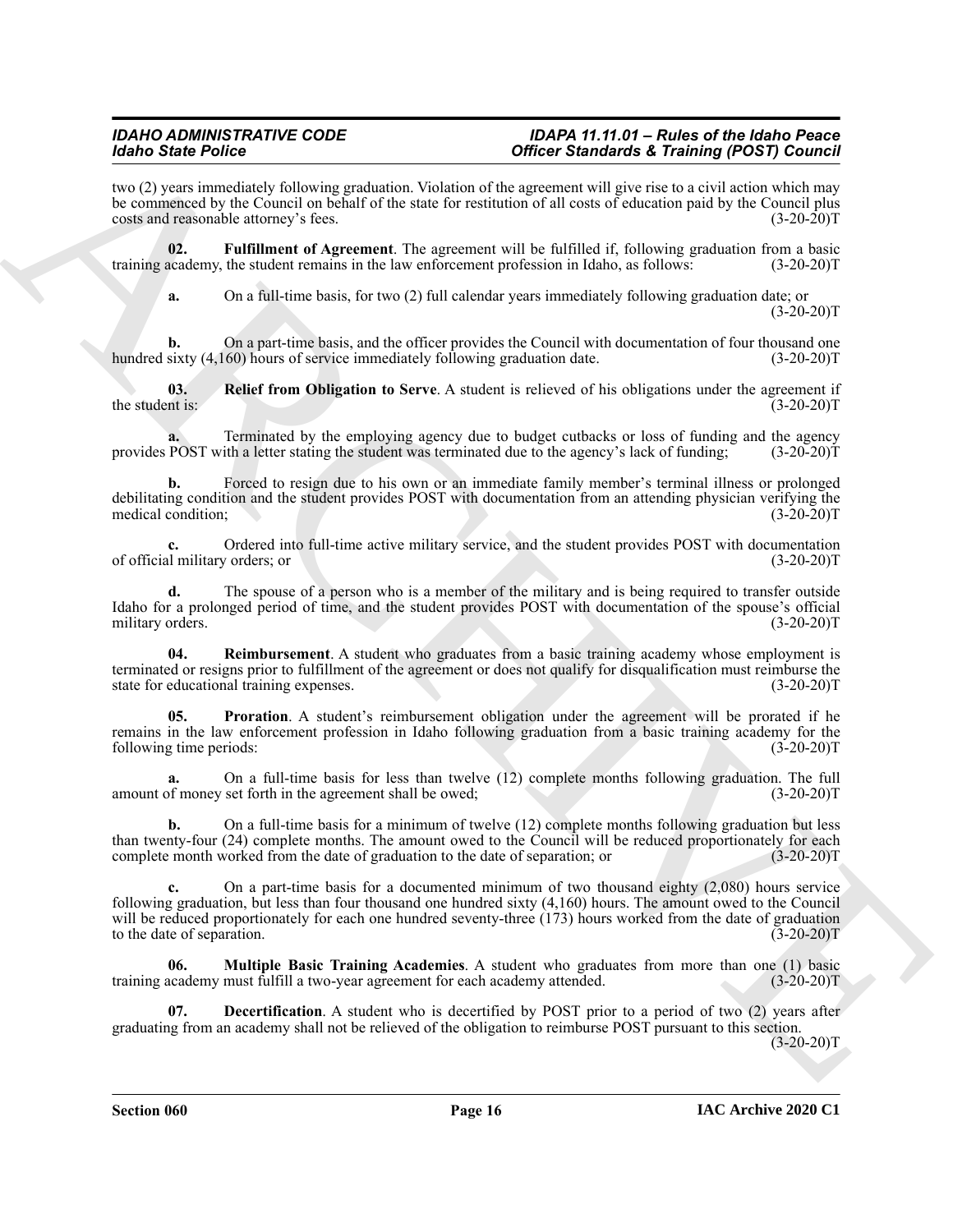#### <span id="page-16-0"></span>**061. – 069. (RESERVED)**

#### <span id="page-16-3"></span><span id="page-16-1"></span>**070. HIGHER LEVEL CERTIFICATION.**

In addition to basic certification, the Council may issue higher-level certifications in recognition of additional training and experience to full-time officers already possessing a basic POST certification. (3-20-20)<sup>T</sup>

<span id="page-16-5"></span>**01.** Types of Higher-Level Certification. In addition to basic certification, the Council may issue the following: (3-20-20)T following: (3-20-20)T

Intermediate certification for peace officers, detention officers, juvenile probation officers, juvenile and emergency communications officers; (3-20-20)<sup>T</sup> detention officers and emergency communications officers;

**b.** Advanced certification for peace officers, detention officers and emergency communications officers;  $(3-20-20)T$ 

**c.** Supervisor certification for peace officers, detention officers and emergency communications (3-20-20)T officers;  $(3-20-20)T$ 

**d.** Master certification for peace officers, detention officers and emergency communications officers;  $(3-20-20)T$ 

**e.** Management certification for peace officers, detention officers and emergency communications (3-20-20)T officers;  $(3-20-20)T$ 

<span id="page-16-4"></span>**f.** Executive certification for peace officers. (3-20-20)T

**02.** Requirements. In addition to the requirements otherwise set forth in these rules, the following are for higher level certification: (3-20-20) required for higher level certification:

An applicant shall possess POST basic certification in the relevant discipline and be a full-time gency. (3-20-20)T employee of an agency.

**b.** An applicant shall attach to his POST application all relevant transcripts, certificates, diplomas, degrees, course outlines, or other documents not listed on the applicant's POST training record, verifying his education and training. (3-20-20)T

**c.** The agency of an applicant for a Supervisor, Management, or Executive certification must submit a job description or other documentation verifying the applicant's duties. (3-20-20)T

#### <span id="page-16-6"></span><span id="page-16-2"></span>**071. LAW ENFORCEMENT EXPERIENCE, MILITARY EXPERIENCE, AND COLLEGE CREDITS FOR PURPOSES OF HIGHER CERTIFICATION.**

<span id="page-16-9"></span>For purposes of determining whether a person is eligible for higher level certifications based upon experience and education, the following apply. (3-20-20)T

Globo State Police<br>
U. 60. INTERNATIVE CONTROL TIONS CONTROL THE SERVICE CONTROL TIONS CONTROL THE CONTROL TIONS CONTROL THE CONTROL THE CONTROL THE CONTROL THE CONTROL THE CONTROL THE CONTROL THE CONTROL THE CONTROL THE **01. Law Enforcement Experience**. Law enforcement experience shall include actual time served with a law enforcement agency as a peace officer or county detention officer. POST Council determines the acceptability of time served in one of those positions in a jurisdiction other than Idaho, or one which does not comply with the minimum standards set forth in these rules. (3-20-20)T

<span id="page-16-8"></span>**02. Juvenile Justice Experience**. Juvenile justice experience means actual time served as a full-time juvenile corrections, juvenile detention, or juvenile probation officer. (3-20-20)T

**03. Emergency Communications Officer Experience**. Emergency communications officer experience means actual time served as a full-time emergency communications officer with a duly constituted law<br>
(3-20-20)T enforcement or PSAP agency.

<span id="page-16-10"></span><span id="page-16-7"></span>**04. Military Law Enforcement Service and Education**. An applicant who has served in the military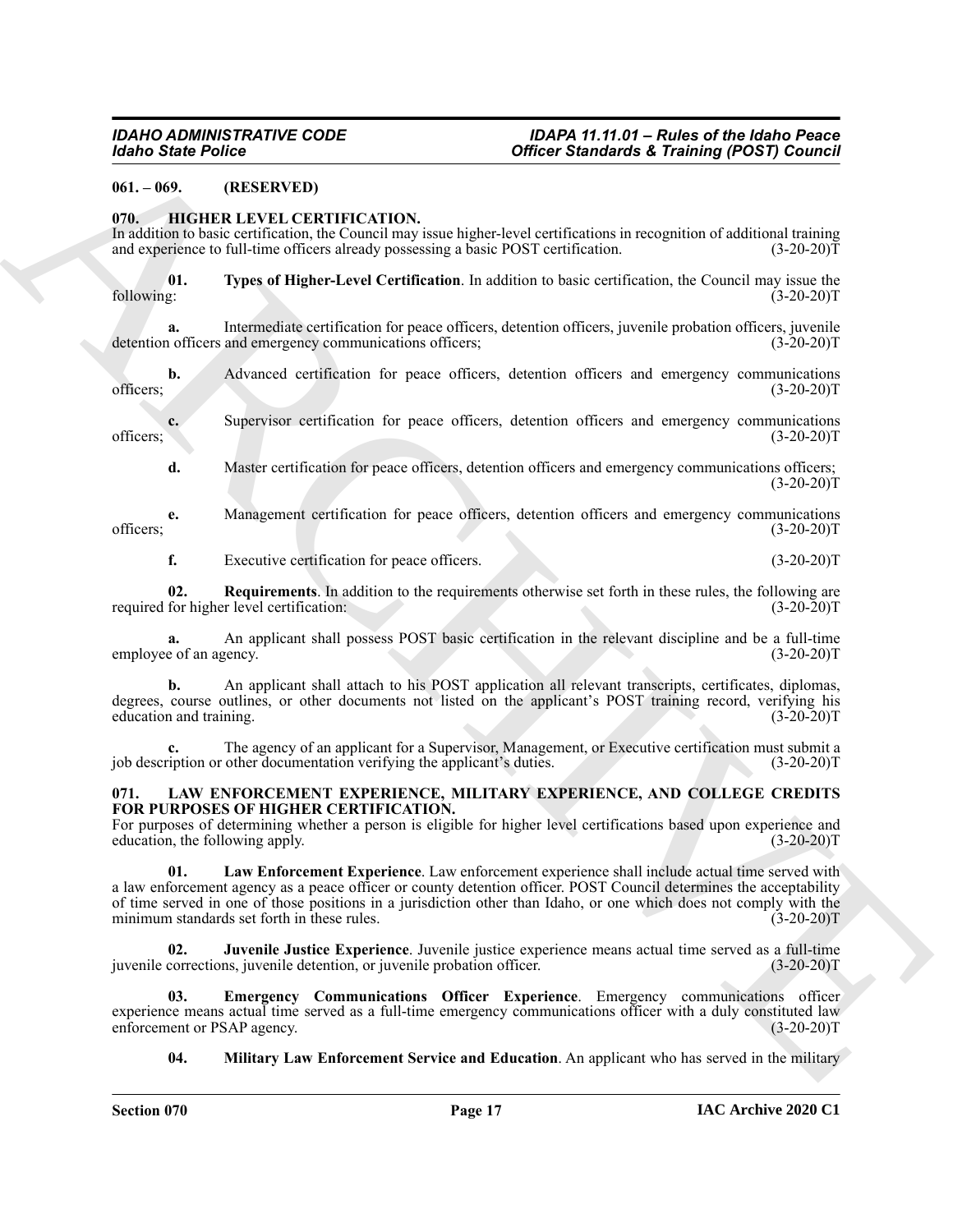### <span id="page-17-3"></span><span id="page-17-2"></span><span id="page-17-1"></span><span id="page-17-0"></span>**072. INTERMEDIATE AND ADVANCED CERTIFICATION.**

| <b>Idaho State Police</b>               |                                                                                                                                                                                                                                                                                                                                                                                                                                                                                                                                                                                                                                                                                                                                                                                                                                                                                                                                         |              |              |                                   |                |                |           | <b>Officer Standards &amp; Training (POST) Council</b> |
|-----------------------------------------|-----------------------------------------------------------------------------------------------------------------------------------------------------------------------------------------------------------------------------------------------------------------------------------------------------------------------------------------------------------------------------------------------------------------------------------------------------------------------------------------------------------------------------------------------------------------------------------------------------------------------------------------------------------------------------------------------------------------------------------------------------------------------------------------------------------------------------------------------------------------------------------------------------------------------------------------|--------------|--------------|-----------------------------------|----------------|----------------|-----------|--------------------------------------------------------|
|                                         | as a full-time military law enforcement officer may be awarded partial credit toward law enforcement experience and<br>training. The applicant shall have served as a full-time military law enforcement officer for the period of time for<br>which credit is requested. Regular guard duty does not qualify.                                                                                                                                                                                                                                                                                                                                                                                                                                                                                                                                                                                                                          |              |              |                                   |                |                |           | $(3-20-20)T$                                           |
| a.                                      | Credit will be awarded as follows:                                                                                                                                                                                                                                                                                                                                                                                                                                                                                                                                                                                                                                                                                                                                                                                                                                                                                                      |              |              |                                   |                |                |           | $(3-20-20)T$                                           |
| enforcement experience.                 | One (1) year of accepted military law enforcement service shall equal three (3) months of law                                                                                                                                                                                                                                                                                                                                                                                                                                                                                                                                                                                                                                                                                                                                                                                                                                           |              |              |                                   |                |                |           | $(3-20-20)T$                                           |
| ii.<br>enforcement training.            | Eight (8) hours of accepted military law enforcement training shall equal four (4) hours of law                                                                                                                                                                                                                                                                                                                                                                                                                                                                                                                                                                                                                                                                                                                                                                                                                                         |              |              |                                   |                |                |           | $(3-20-20)T$                                           |
| b.                                      | No applicant shall be awarded more than two $(2)$ years of law enforcement experience or more than<br>one thousand $(1,000)$ hours of law enforcement training.                                                                                                                                                                                                                                                                                                                                                                                                                                                                                                                                                                                                                                                                                                                                                                         |              |              |                                   |                |                |           | $(3-20-20)T$                                           |
|                                         | Educational credit may be awarded for completion of military law enforcement schools. All<br>certificates, course outlines, diplomas, DD-214's, and certificates of completion showing length of school shall be<br>submitted to POST with the application for higher certification.                                                                                                                                                                                                                                                                                                                                                                                                                                                                                                                                                                                                                                                    |              |              |                                   |                |                |           | $(3-20-20)T$                                           |
| 05.                                     | College Credits. POST may award credits for college education as follows:                                                                                                                                                                                                                                                                                                                                                                                                                                                                                                                                                                                                                                                                                                                                                                                                                                                               |              |              |                                   |                |                |           | $(3-20-20)T$                                           |
| a.                                      | One (1) college or university semester hour or unit shall equal one (1) college credit.                                                                                                                                                                                                                                                                                                                                                                                                                                                                                                                                                                                                                                                                                                                                                                                                                                                 |              |              |                                   |                |                |           | $(3-20-20)T$                                           |
| b.<br>credit.                           | One (1) college or university quarter hour or unit shall equal two-thirds $(2/3)$ of one (1) college                                                                                                                                                                                                                                                                                                                                                                                                                                                                                                                                                                                                                                                                                                                                                                                                                                    |              |              |                                   |                |                |           | $(3-20-20)T$                                           |
| c.<br>hours for one (1) college credit. | College credits may be converted to POST training hours at the rate of twenty (20) POST training                                                                                                                                                                                                                                                                                                                                                                                                                                                                                                                                                                                                                                                                                                                                                                                                                                        |              |              |                                   |                |                |           | $(3-20-20)T$                                           |
|                                         | When college credit is awarded or purchased for POST approved training, it may be counted for<br>either POST training hours or college credit, whichever is to the advantage of the applicant.                                                                                                                                                                                                                                                                                                                                                                                                                                                                                                                                                                                                                                                                                                                                          |              |              |                                   |                |                |           | $(3-20-20)T$                                           |
| e.                                      | Applicants shall submit an official college transcript as verification of college credit.                                                                                                                                                                                                                                                                                                                                                                                                                                                                                                                                                                                                                                                                                                                                                                                                                                               |              |              |                                   |                |                |           | $(3-20-20)T$                                           |
| 072.<br>01.                             | INTERMEDIATE AND ADVANCED CERTIFICATION.<br>POST Intermediate and Advanced certification recognizes the additional training and experience of patrol, detention,<br>emergency communications officers, juvenile probation officers and juvenile detention officers already possessing a<br>basic POST certification. In addition to the requirements otherwise set forth in these Rules, the following are required<br>for an Intermediate or Advanced Certificate.<br>Intermediate Certification. An applicant shall hold a current POST basic certification, and have<br>acquired either the combination of college credits and/or POST training hours, combined with the prescribed years of<br>law enforcement experience, or an associate or baccalaureate degree from a college recognized by a regional<br>accreditation agency, combined with the prescribed years of law enforcement experience, as set forth in the following |              |              |                                   |                |                |           | $(3-20-20)T$                                           |
| subsections:                            |                                                                                                                                                                                                                                                                                                                                                                                                                                                                                                                                                                                                                                                                                                                                                                                                                                                                                                                                         |              |              |                                   |                |                |           | $(3-20-20)T$                                           |
| a.                                      | Peace officers.                                                                                                                                                                                                                                                                                                                                                                                                                                                                                                                                                                                                                                                                                                                                                                                                                                                                                                                         |              |              |                                   |                |                |           |                                                        |
|                                         | <b>POST Training Hours Including</b><br>POST Basic Patrol Academy                                                                                                                                                                                                                                                                                                                                                                                                                                                                                                                                                                                                                                                                                                                                                                                                                                                                       | 600<br>hours | 800<br>hours | 1,200<br>hours                    | 1,600<br>hours | 1,800<br>hours |           | POST Basic Patrol Academy                              |
|                                         | One College Credit Equals                                                                                                                                                                                                                                                                                                                                                                                                                                                                                                                                                                                                                                                                                                                                                                                                                                                                                                               |              |              | The above may be a combination of |                |                | Associate | Baccalaureate                                          |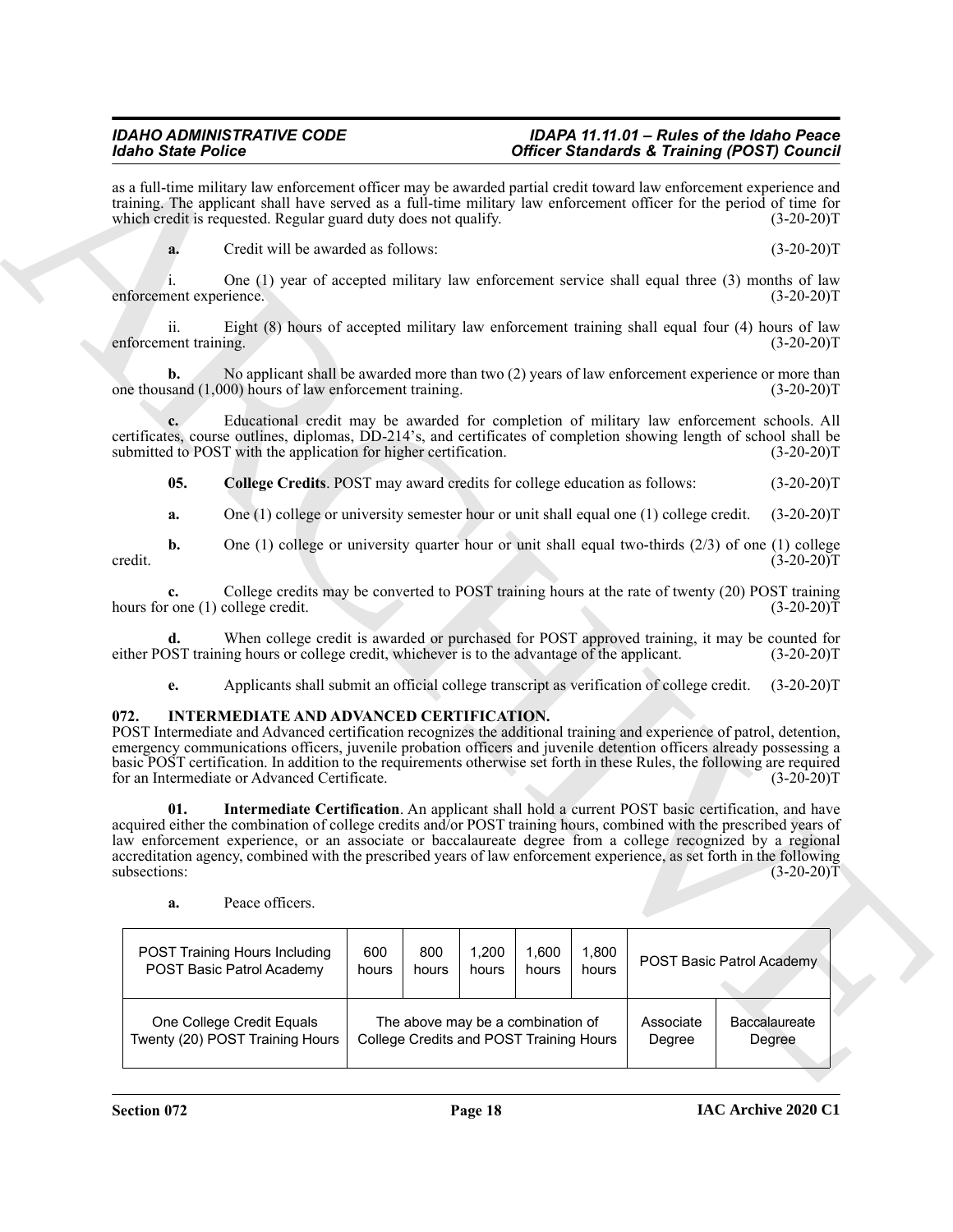| Years of Law<br><b>Enforcement Experience</b> | 8 or<br>more |  |  |                     |
|-----------------------------------------------|--------------|--|--|---------------------|
|                                               |              |  |  | $3 - 20$ -.<br>20 H |

### **b.** Detention officers.

| <b>POST Training Hours Including</b><br><b>POST Basic Detention Academy</b> | 600<br>hours | 800<br>hours | 1.200<br>hours                                                               | 1,600<br>hours | 1,800<br>hours |                     | POST Basic Detention Academy   |
|-----------------------------------------------------------------------------|--------------|--------------|------------------------------------------------------------------------------|----------------|----------------|---------------------|--------------------------------|
| One College Credit Equals<br>Twenty (20) POST Training Hours                |              |              | The above may be a combination of<br>College Credits and POST Training Hours |                |                | Associate<br>Degree | <b>Baccalaureate</b><br>Degree |
| Years of Law<br><b>Enforcement Experience</b>                               | 8 or<br>more |              | 6                                                                            | 5              | 4              |                     |                                |

| $\overline{2}$                                                                                               | $\overline{4}$      | 4              | 5              | 6                                                                            | $\overline{7}$ | 8 or<br>more | Years of Law<br><b>Enforcement Experience</b>                                         |
|--------------------------------------------------------------------------------------------------------------|---------------------|----------------|----------------|------------------------------------------------------------------------------|----------------|--------------|---------------------------------------------------------------------------------------|
| $(3-20-20)T$                                                                                                 |                     |                |                |                                                                              |                |              |                                                                                       |
|                                                                                                              |                     |                |                |                                                                              |                |              | Detention officers.<br>b.                                                             |
| POST Basic Detention Academy                                                                                 |                     | 1,800<br>hours | 1,600<br>hours | 1,200<br>hours                                                               | 800<br>hours   | 600<br>hours | <b>POST Training Hours Including</b><br><b>POST Basic Detention Academy</b>           |
| Baccalaureate<br>Degree                                                                                      | Associate<br>Degree |                |                | The above may be a combination of<br>College Credits and POST Training Hours |                |              | One College Credit Equals<br>Twenty (20) POST Training Hours                          |
| $\overline{c}$                                                                                               | 4                   | 4              | 5              | 6                                                                            | 7              | 8 or<br>more | Years of Law<br><b>Enforcement Experience</b>                                         |
| $(3-20-20)T$                                                                                                 |                     |                |                |                                                                              |                |              |                                                                                       |
| $(3-20-20)T$                                                                                                 |                     |                |                |                                                                              |                |              | Emergency communications officers. The applicant shall:<br>c.                         |
|                                                                                                              |                     |                |                |                                                                              |                |              |                                                                                       |
| Have completed a minimum of one hundred twenty (120) hours of POST certified training, which<br>$(3-20-20)T$ |                     |                |                |                                                                              |                |              | must include basic training.                                                          |
| $(3-20-20)T$                                                                                                 |                     |                |                |                                                                              |                |              | ii.<br>A minimum of three $(3)$ years of emergency communications officer experience. |
|                                                                                                              |                     |                |                |                                                                              |                |              | d.<br>Juvenile detention officers.                                                    |
| POST Basic Juvenile<br>Detention Academy                                                                     |                     | 1,000<br>hours | 800<br>hours   | 600<br>hours                                                                 | 400<br>hours   | 200<br>hours | <b>POST Training Hours</b><br>Including POST Basic<br>Juvenile Detention Academy      |
| Baccalaureate<br>Degree                                                                                      | Associate<br>Degree |                |                | The above may be a combination of<br>College Credits and POST Training Hours |                |              | One College Credit Equals<br>Twenty (20) POST<br><b>Training Hours</b>                |
| $\overline{2}$                                                                                               | 4                   | 4              | 5              | 6                                                                            | 7              | 8 or<br>more | Years of Juvenile<br>Justice Experience                                               |
| $(3-20-20)T$                                                                                                 |                     |                |                |                                                                              |                |              |                                                                                       |
|                                                                                                              |                     |                |                |                                                                              |                |              | Juvenile probation officers.<br>e.                                                    |

### **e.** Juvenile probation officers.

| <b>POST Training Hours</b><br>Including POST Basic<br>Juvenile Probation Academy | 200<br>hours | 400<br>hours | 600<br>hours | 800<br>hours | .000<br>hours | <b>POST Basic Juvenile</b><br><b>Probation Academy</b> |
|----------------------------------------------------------------------------------|--------------|--------------|--------------|--------------|---------------|--------------------------------------------------------|
|----------------------------------------------------------------------------------|--------------|--------------|--------------|--------------|---------------|--------------------------------------------------------|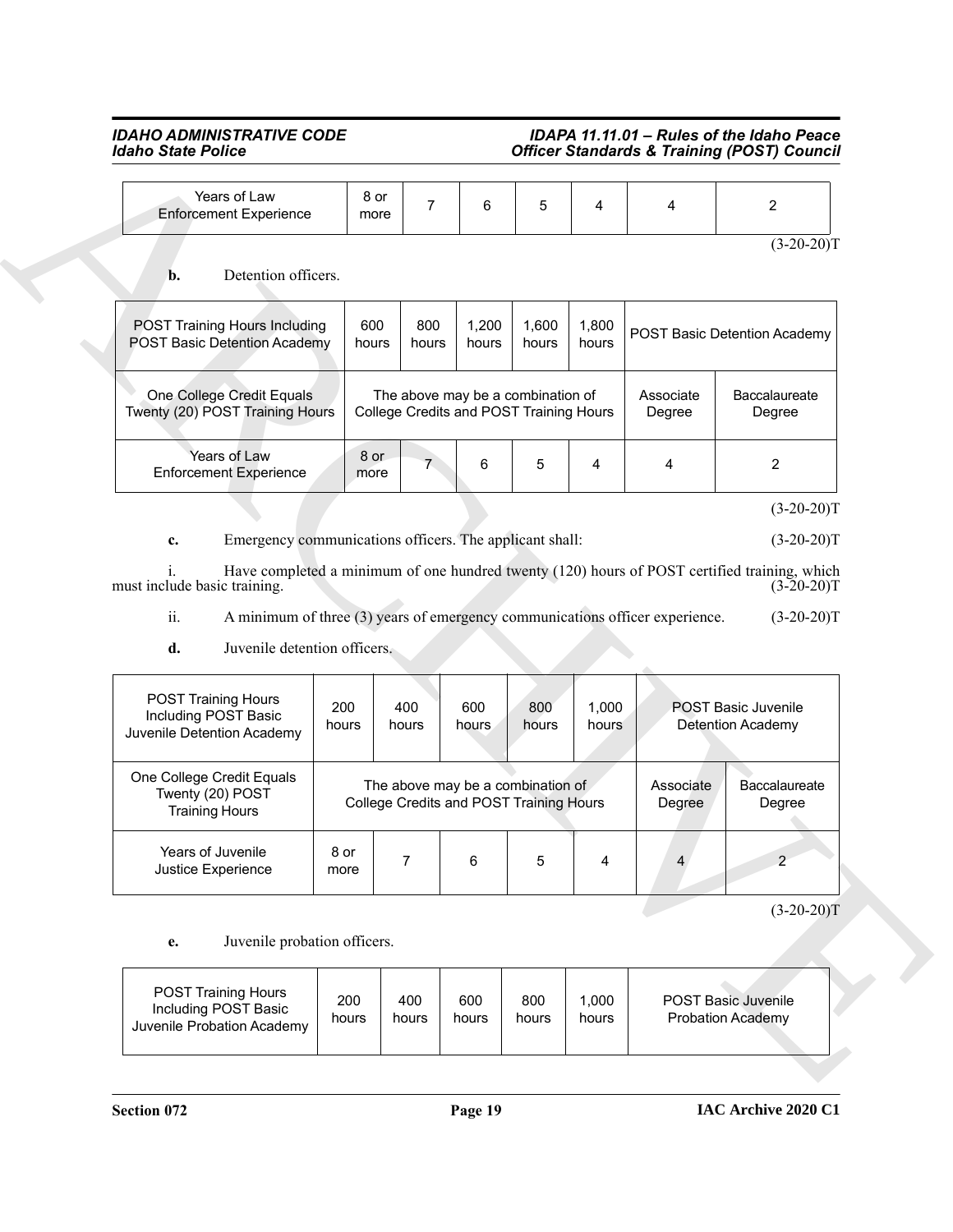| One College Credit Equals<br>Twenty (20) POST<br><b>Training Hours</b> |              |   | The above may be a combination of<br>College Credits and POST Training Hours | Associate<br>Degree | <b>Baccalaureate</b><br>Degree |
|------------------------------------------------------------------------|--------------|---|------------------------------------------------------------------------------|---------------------|--------------------------------|
| Years of Juvenile<br>Justice Experience                                | 8 or<br>more | 6 | 5                                                                            | 4                   |                                |

<span id="page-19-0"></span>

| <b>POST Training Hours</b><br>Including POST Basic<br>Patrol Academy | 500<br>hours  | 600<br>hours | 700<br>hours | 800<br>hours | 900<br>hours | 1,200<br>hours |                     | <b>POST Basic Patrol Academy</b> |                              |
|----------------------------------------------------------------------|---------------|--------------|--------------|--------------|--------------|----------------|---------------------|----------------------------------|------------------------------|
| <b>College Credits</b>                                               | 15            | 20           | 30           | 40           | 45           | 60             | Associate<br>Degree | Baccalaureate<br>Degree          | Master's<br>Degree<br>or PhD |
| Years of Law<br><b>Enforcement Experience</b>                        | 13 or<br>more | 12           | 11           | 10           | 9            | 8              | 8                   | 6                                | 4                            |

| One College Credit Equals<br>Twenty (20) POST<br><b>Training Hours</b>                                                                                                                                                                                                                                                                                                                                                                                                                  |                     | The above may be a combination of<br>Associate<br>Baccalaureate<br>College Credits and POST Training Hours<br>Degree<br>Degree |                |                 |              |                |                                                                                                   |                              |        |                              |
|-----------------------------------------------------------------------------------------------------------------------------------------------------------------------------------------------------------------------------------------------------------------------------------------------------------------------------------------------------------------------------------------------------------------------------------------------------------------------------------------|---------------------|--------------------------------------------------------------------------------------------------------------------------------|----------------|-----------------|--------------|----------------|---------------------------------------------------------------------------------------------------|------------------------------|--------|------------------------------|
| Years of Juvenile<br>Justice Experience                                                                                                                                                                                                                                                                                                                                                                                                                                                 |                     | 8 or<br>more                                                                                                                   | $\overline{7}$ |                 | 6            | 5              | 4                                                                                                 | 4                            | 2      |                              |
| 02.<br>eligible to possess an intermediate certificate, and have acquired either the combination of college credits and POST<br>training hours, combined with the prescribed years of law enforcement experience, or an associate, baccalaureate,<br>master's or doctoral degree from a college recognized by a regional accreditation agency, combined with the<br>prescribed years of law enforcement experience, as set forth in the following subsections:<br>Peace officers.<br>a. |                     |                                                                                                                                |                |                 |              |                | Advanced Certification. An applicant shall hold a current POST basic certification, possess or be |                              |        | $(3-20-20)T$<br>$(3-20-20)T$ |
| <b>POST Training Hours</b><br>Including POST Basic<br>Patrol Academy                                                                                                                                                                                                                                                                                                                                                                                                                    | 500<br>hours        | 600<br>hours                                                                                                                   | 700<br>hours   | 800<br>hours    | 900<br>hours | 1,200<br>hours |                                                                                                   | POST Basic Patrol Academy    |        |                              |
| <b>College Credits</b>                                                                                                                                                                                                                                                                                                                                                                                                                                                                  | 15                  | 20                                                                                                                             | 30             | 40              | 45           | 60             | Associate<br>Degree                                                                               | Baccalaureate                | Degree | Master's<br>Degree<br>or PhD |
| Years of Law<br><b>Enforcement Experience</b>                                                                                                                                                                                                                                                                                                                                                                                                                                           | $13$ or<br>more     | 12                                                                                                                             | $\triangle$ 11 | 10 <sup>°</sup> | 9            | 8              | 8                                                                                                 | 6                            |        | 4                            |
| Graduation from the Drug Enforcement Administration School in Washington, D.C., the Northwestern University<br>Traffic Institute School of Police Staff and Command, the FBI National Academy or Southern Police Institute's<br>Administrative Officers Course/Command Officers Development Course shall be accepted in lieu of the fifteen (15)<br>college credits required for the Advanced Certificate with thirteen (13) years or more of experience.<br>b.                         | Detention officers. |                                                                                                                                |                |                 |              |                |                                                                                                   |                              |        | $(3-20-20)T$                 |
| <b>POST Training Hours</b><br>Including POST Basic<br>Detention Academy                                                                                                                                                                                                                                                                                                                                                                                                                 | 500<br>hours        | 600<br>hours                                                                                                                   | 700<br>hours   | 800<br>hours    | 900<br>hours | 1,200<br>hours |                                                                                                   | POST Basic Detention Academy |        |                              |
| <b>College Credits</b>                                                                                                                                                                                                                                                                                                                                                                                                                                                                  | 15                  | 20                                                                                                                             | 30             | 40              | 45           | 60             | Associate<br>Degree                                                                               | Baccalaureate<br>Degree      |        | Master's<br>Degree<br>or PhD |
| Years of Law<br>Enforcement                                                                                                                                                                                                                                                                                                                                                                                                                                                             | $13$ or             | 12                                                                                                                             | 11             | 10              | 9            | 8              | 8                                                                                                 | 6                            |        | 4                            |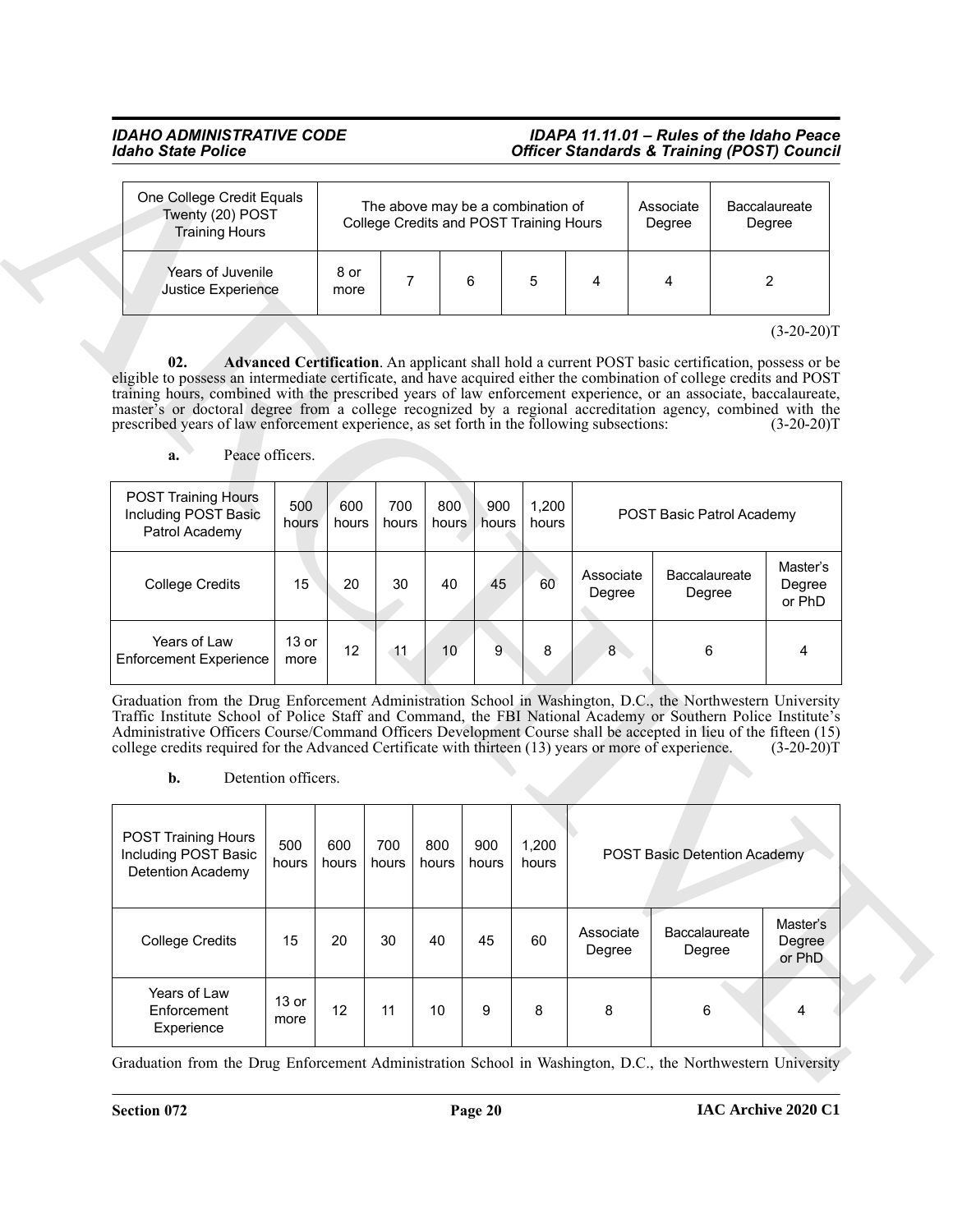Traffic Institute School of Police Staff and Command, the FBI National Academy or Southern Police Institute's Administrative Officers Course/Command Officers Development Course shall be accepted in lieu of the fifteen (15) college credits required for the Advanced Certificate with thirteen (13) years or more of experience. (3-20-20)T

**c.** Emergency communications officers. (3-20-20)T

i. Have completed a minimum of five hundred (500) hours of POST certified training, which must POST approved basic training. (3-20-20) include POST approved basic training.

<span id="page-20-3"></span>ii. Have at least ten (10) years of communications specialist experience. (3-20-20)T

**03. Probationary Period**. An applicant shall have completed a probationary period of at least six (6) consecutive months with the employing agency prior to applying for intermediate or advanced certificates. Agencies may require a longer probationary period prior to application. (3-20-20) m

### <span id="page-20-10"></span><span id="page-20-0"></span>**073. SUPERVISOR CERTIFICATION.**

POST supervisor certification recognizes the training and experience of patrol, detention and emergency communications officers employed in positions above the operational level who holds the rank of sergeant or equivalent title and who are responsible for the direct supervision of line personnel. In addition to the requirements otherwise set forth in these rules, an applicant for a supervisor certificate must: (3-20-20)T

<span id="page-20-12"></span>**01.** Position. Be employed for a minimum of one (1) year by an agency in a first-line supervision position above the operational level which is responsible for the direct supervision of nonsupervisory personnel.

 $(3-20-20)T$ 

<span id="page-20-11"></span>**02.** Certification. Possess an intermediate or advanced patrol, detention officer or emergency ications officer certificate. (3-20-20)T communications officer certificate.

<span id="page-20-13"></span>**03. Training**. Have completed one hundred (100) hours of POST certified supervisory-level training, of which fifty (50) hours shall have been completed within three (3) years immediately prior to submitting an application for the supervisor certificate. (3-20-20) application for the supervisor certificate.

### <span id="page-20-6"></span><span id="page-20-1"></span>**074. MASTER CERTIFICATION.**

POST master certification recognizes the training and experience of patrol, detention and emergency communications officers who hold a rank below sergeant or equivalent title and who have focused their career efforts on line functions. In addition to the requirements otherwise set forth in these Rules, an applicant for a master certificate must:  $(3-20-20)T$ 

<span id="page-20-9"></span><span id="page-20-8"></span><span id="page-20-7"></span>**01.** Prior Certification. Possess an advanced certificate. (3-20-20)T

**02. Training**. Have completed one thousand five hundred (1,500) hours of POST certified training. College credits may be converted to POST training hours at the rate of one (1) college credit equals twenty (20) POST training hours. (3-20-20)T

**03. Experience**. Have completed a minimum of fifteen (15) years of full-time law enforcement service ments which did not include full-time supervisory, management, or executive positions. (3-20-20)T in assignments which did not include full-time supervisory, management, or executive positions.

### <span id="page-20-4"></span><span id="page-20-2"></span>**075. MANAGEMENT CERTIFICATION.**

Moto Sink Police Control (1993). Sink methods of the sink of Figure Control (1993) (1993). Sink methods of the sink of the sink of the sink of the sink of the sink of the sink of the sink of the sink of the sink of the si POST management certification recognizes the training and experience of patrol, detention and emergency communications officers in positions between a first-line supervisor and an executive, with responsibility for direct supervision of supervisory personnel and/or command duties. POST management certification is also available to city police chiefs or administrators within state agencies having law enforcement powers whose duties are primarily administrative. In addition to the requirements otherwise set forth in these rules, the following are required for an award of a management certificate. (3-20-20)T

<span id="page-20-5"></span>**Position**. An applicant must be employed by an agency for a minimum of six (6) months in a management or executive position with primary responsibilities that are administrative or managerial in nature,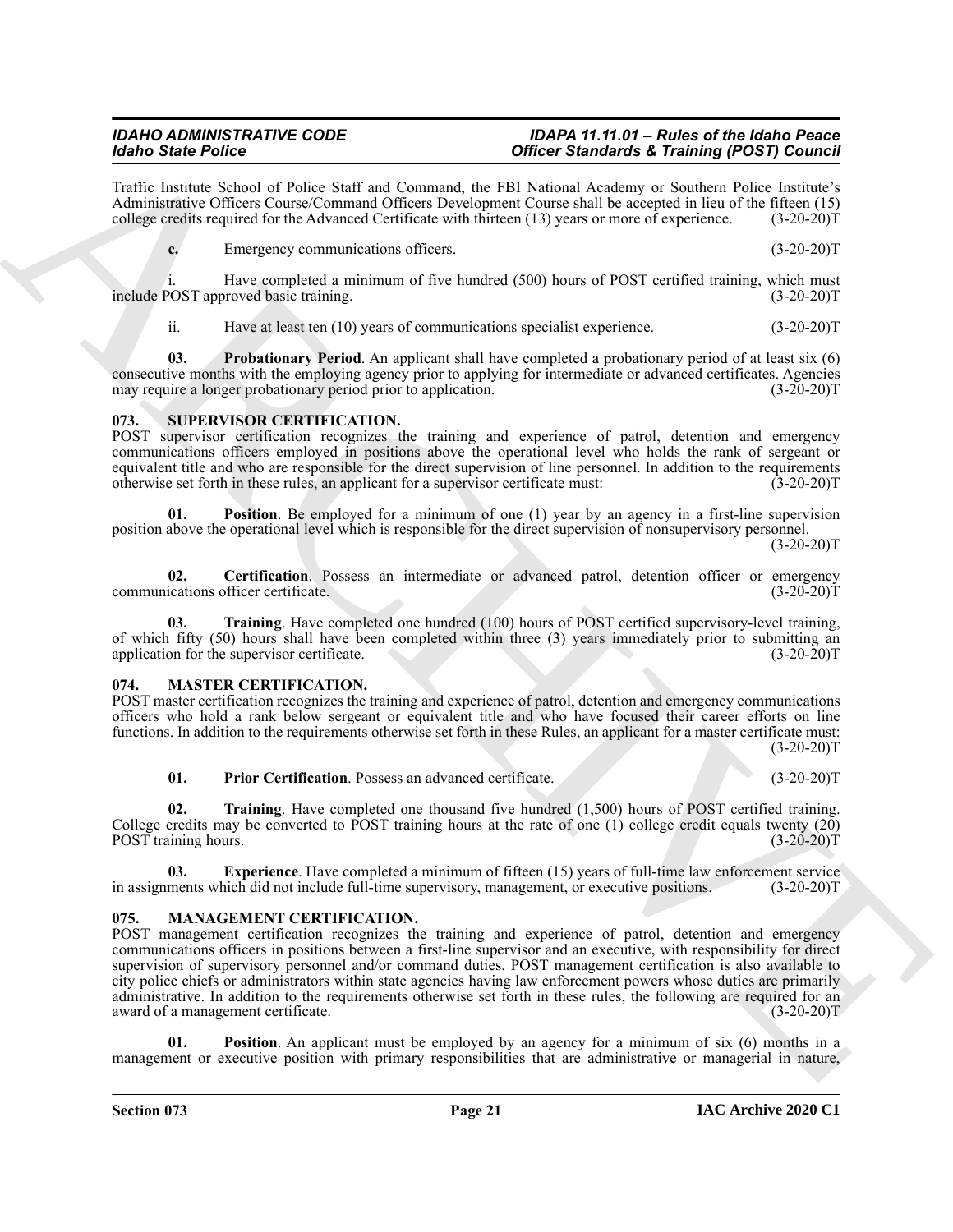including direct supervision of supervisory personnel and/or command duties, and which is typically occupied by a person holding the rank of lieutenant or higher, or equivalent title.

<span id="page-21-9"></span>**02. Certification**. An applicant must possess POST certification as a peace officer, detention officer, or emergency communications officer; certification from another state that has minimum peace officer standards; or a certificate of completion from a city, county, state, or federal law enforcement academy that meets that state's minimum training standards.

<span id="page-21-12"></span>**03. Training**. An applicant must have completed one hundred (100) hours of POST certified management-level training, of which fifty (50) hours shall have been completed within three (3) years immediately prior to submitting an application for the Management Certificate. (3-20-20)<sup>T</sup> (3-20-20)<sup>T</sup>

<span id="page-21-10"></span>**04.** Officers not Certified in Idaho. In addition to the other requirements of this section, officers who are not POST certified must: (3-20-20)T

**a.** Submit a Patrol Challenge Packet to POST, including copies of POST training records from other states, transcripts, certificates, diplomas, or other documents substantiating the officer's training, education and experience. (3-20-20)T

<span id="page-21-11"></span>**b.** Attend a POST approved course of study in Idaho law and pass the POST Idaho law exam.

 $(3-20-20)T$ 

Moto Sales Police Constraints are constraint a constraint a constraint a constraint and the police of the sales Police Constraint and the sales of the sales of the sales of the sales of the sales of the sales of the sales **05. Police Chiefs, Agency Administrators**. City police chiefs or administrators within state agencies having law enforcement powers who have duties which are primarily administrative may satisfy the certification requirement of Section 19-5109(2), Idaho Code, by obtaining this certificate. All other city police chiefs or state agency administrators having law enforcement powers may be awarded this certificate upon meeting the requirements, but shall also complete the requirements necessary to obtain a Basic Certificate. (3-20-20)T

#### <span id="page-21-5"></span><span id="page-21-0"></span>**076. EXECUTIVE CERTIFICATION.**

POST Executive Certification recognizes the training and experience of law enforcement agency heads. In addition to the requirements otherwise set forth in these rules, an applicant for an Executive Certificate must: (3-20 the requirements otherwise set forth in these rules, an applicant for an Executive Certificate must:

<span id="page-21-6"></span>**01. Position**. Be employed for a minimum of three (3) years as a chief of police, sheriff, director or chief executive of an agency. (3-20-20)T

<span id="page-21-7"></span>**02.** Prior Certification. Possess a POST Advanced or Management Certificate, or the equivalent from tate meeting or exceeding Idaho standards. (3-20-20) another state meeting or exceeding Idaho standards.

<span id="page-21-8"></span>**03. Training**. Have completed one hundred (100) hours of POST certified executive-level training, of which fifty (50) hours shall have been completed within three (3) years immediately prior to application for an Executive Certificate. (3-20-20)T

<span id="page-21-1"></span>**077. – 079. (RESERVED)**

### <span id="page-21-3"></span><span id="page-21-2"></span>**080. CERTIFICATIONS FOR PART-TIME OFFICERS.**

In addition to basic POST certification, as set forth in these rules, the Council may issue certifications to the following employees who work under the supervision of full-time, POST certified Officers. (3-20-20)T

<span id="page-21-4"></span>**01. Requirements**. Part-time officers in all disciplines except reserve peace officers, marine deputies and part-time juvenile detention officers will meet the same requirements as full time officers and will be issued a basic certificate. (3-20-20)T

**a.** Part-time juvenile detention officers who attend the basic juvenile detention academy will receive a basic certificate. Part-time juvenile detention officers who attend the part-time juvenile detention training will be issued a part-time juvenile detention certificate. (3-20-20)T issued a part-time juvenile detention certificate.

**b.** Part-time misdemeanor probation officers must work sixty (60) hours per year to maintain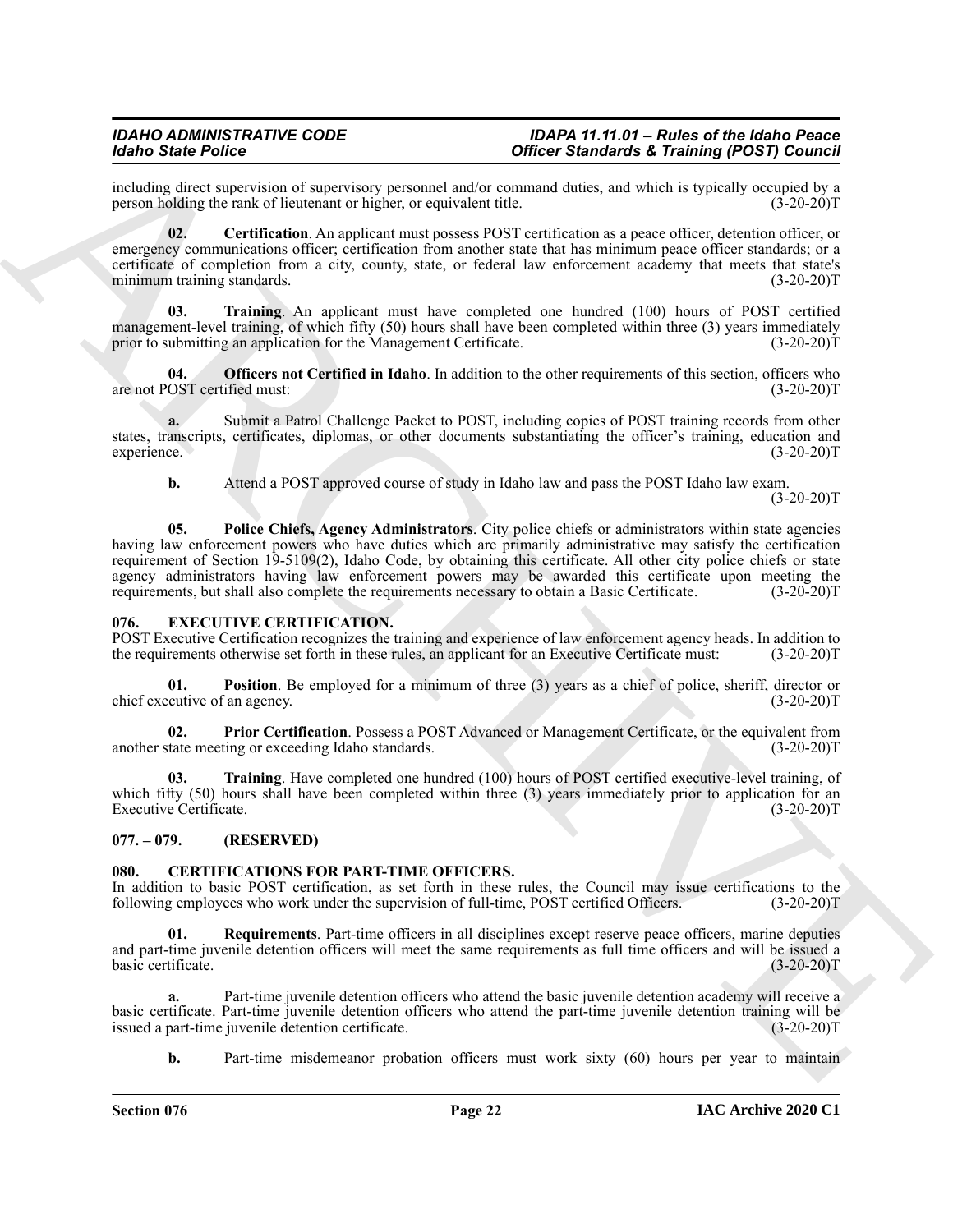certification. (3-20-20)T

**c.** Reserve peace officers will be issued a reserve peace officer certification.  $(3-20-20)T$ 

<span id="page-22-2"></span><span id="page-22-1"></span>**d.** Marine deputies will be issued a marine deputy certification. (3-20-20)T

**02.** Lapse of Certification. All part-time POST certifications shall lapse in the same manner as basic ions, and as set forth in these rules. (3-20-20) certifications, and as set forth in these rules.

**03.** Decertification. All-part time officers are subject to decertification in the manner set forth in these (3-20-20) rules.  $(3-20-20)T$ 

<span id="page-22-3"></span>**04. Limit and Authority**. The certification and authority of part-time officers is not limited except where indicated in these rules. (3-20-20)T

# <span id="page-22-4"></span><span id="page-22-0"></span>**081. RESERVE PEACE OFFICER CERTIFICATION.**

The Council may issue reserve peace officer certification for part-time employees of agencies who are assigned limited duties and work under the supervision of full-time, POST certified peace officers. (3-20-20)T

<span id="page-22-6"></span>**01. Eligibility**. An applicant for reserve peace officer certification must be a reserve peace officer employed on a part-time basis by an agency and meet minimum standards for employment as provided in these rules.  $(3-20-20)T$ 

<span id="page-22-9"></span><span id="page-22-8"></span>**02.** Reserve Officer Training. An applicant for reserve peace officer certification shall complete the pproved reserve peace officer academy. (3-20-20) POST approved reserve peace officer academy.

Globe State Police<br>
containing (POST) Counter of the state of the state of the state of the state of the state of the state of the state of the state of the state of the state of the state of the state of the state of the **03. Peace or Reserve Officers Certified In Another State, Commissioned by the Federal Government, or Graduates of a Basic Police Academy**. An applicant who has served as a full-time certified peace officer or reserve officer in another state or as a full-time commissioned peace officer of the federal government within the three (3) years immediately preceding application or a student who has completed an equivalent to the basic patrol academy within the three (3) years immediately preceding application is eligible for reserve office certification without attending the reserve officer academy, provided he: (3-20-20) certification without attending the reserve officer academy, provided he:

**a.** Submits, with a reserve officer certification packet, records of certifications and training from other states, and transcripts, certificates, diplomas, or other documents that verify the officer's training and experience;

 $(3-20-20)T$ 

**b.** Discloses all information regarding any decertification investigation or proceeding or the equivalent from any other jurisdiction; (3-20-20)T

<span id="page-22-11"></span><span id="page-22-5"></span>**c.** Comply with any additional provisions required by POST. (3-20-20)T

**04. Absence of Three Years**. An officer who has not served in law enforcement for over three (3) years must complete all requirements set forth in this section to be eligible for reserve peace officer certification.

 $(3-20-20)T$ 

**05. Supervision**. An agency utilizing reserve peace officers shall have a policy regarding the duties and supervision of certified reserve peace officers. (3-20-20)T

<span id="page-22-7"></span>Limitation on Certification. A reserve peace officer's certification is effective only while he is formally assigned to peace officer duties by the employing agency. (3-20-20)T

<span id="page-22-10"></span>**07. Retaining Certification**. A certified reserve peace officer must work a minimum of one hundred twenty (120) hours annually in a peace officer capacity to retain certification. A certified reserve peace officer working less than one hundred twenty (120) hours annually must complete all requirements for initial reserve peace<br>officer certification to be recertified. (3-20-20) officer certification to be recertified.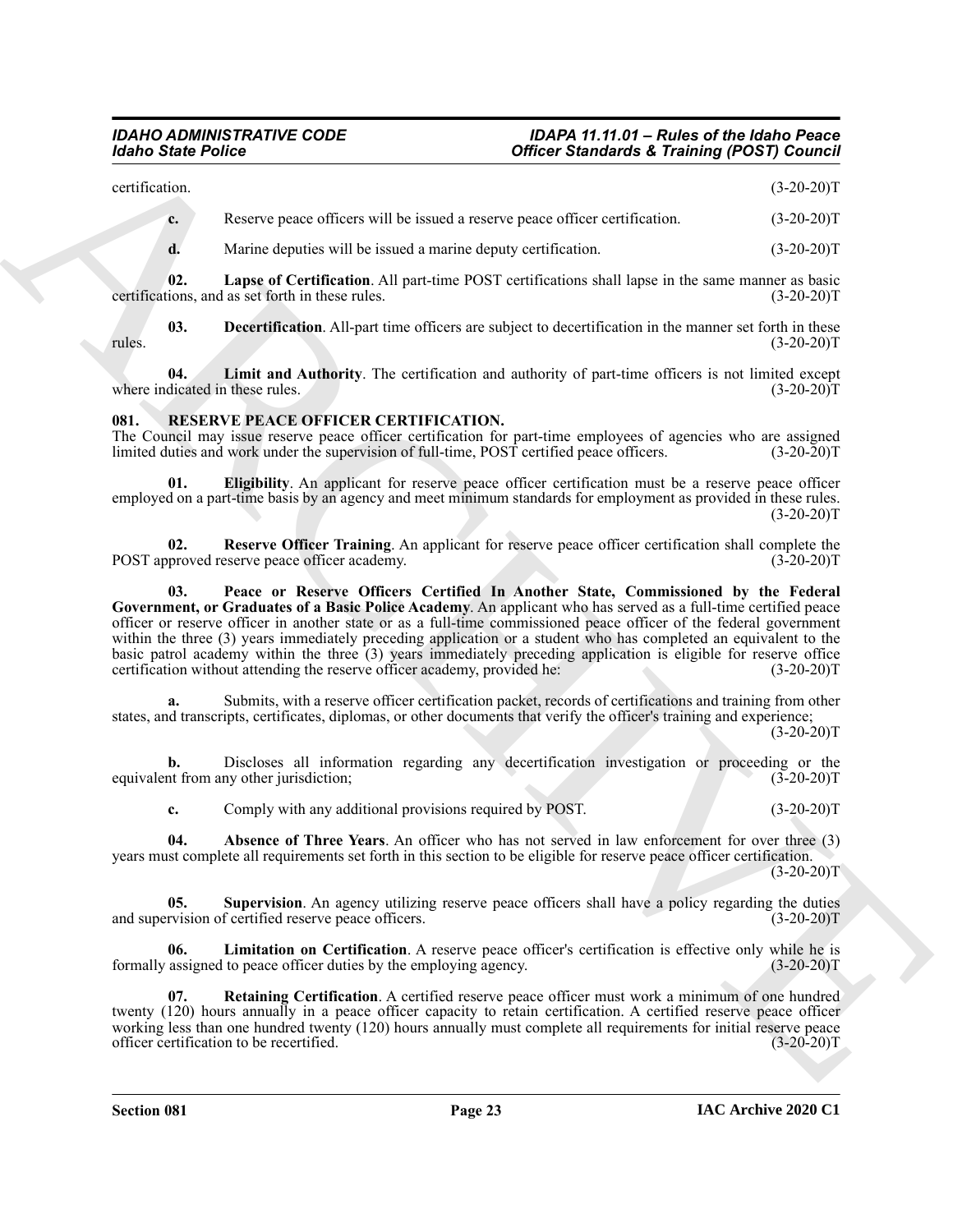### <span id="page-23-3"></span><span id="page-23-0"></span>**082. MARINE DEPUTY CERTIFICATION.**

<span id="page-23-7"></span><span id="page-23-6"></span><span id="page-23-5"></span>

| a. | The provisions of Title 67, Chapter 70, Idaho Code; | $(3-20-20)T$ |
|----|-----------------------------------------------------|--------------|
|----|-----------------------------------------------------|--------------|

#### <span id="page-23-11"></span><span id="page-23-10"></span><span id="page-23-9"></span><span id="page-23-8"></span><span id="page-23-4"></span><span id="page-23-2"></span><span id="page-23-1"></span>**083. PART-TIME JUVENILE DETENTION OFFICER CERTIFICATION.**

|                          | <b>Idaho State Police</b> |                                                                                                                                                                                                                                                                                                                                                                                                                                                                                                                                                                                                                           | <b>Officer Standards &amp; Training (POST) Council</b> |              |
|--------------------------|---------------------------|---------------------------------------------------------------------------------------------------------------------------------------------------------------------------------------------------------------------------------------------------------------------------------------------------------------------------------------------------------------------------------------------------------------------------------------------------------------------------------------------------------------------------------------------------------------------------------------------------------------------------|--------------------------------------------------------|--------------|
| 082.                     |                           | MARINE DEPUTY CERTIFICATION.                                                                                                                                                                                                                                                                                                                                                                                                                                                                                                                                                                                              |                                                        |              |
| purpose of enforcing:    | 01.                       | Appointment by Sheriff. Marine deputies may be appointed by the Sheriff of a county for the                                                                                                                                                                                                                                                                                                                                                                                                                                                                                                                               |                                                        | $(3-20-20)T$ |
|                          | a.                        | The provisions of Title 67, Chapter 70, Idaho Code;                                                                                                                                                                                                                                                                                                                                                                                                                                                                                                                                                                       |                                                        | $(3-20-20)T$ |
| of Parks and Recreation; | b.                        | The provisions of IDAPA 26, Title 01, Chapter 30, Administrative Rules of the Idaho Department                                                                                                                                                                                                                                                                                                                                                                                                                                                                                                                            |                                                        | $(3-20-20)T$ |
|                          | c.                        | City and county ordinances pertaining to watercraft and waterways; and                                                                                                                                                                                                                                                                                                                                                                                                                                                                                                                                                    |                                                        | $(3-20-20)T$ |
|                          | d.                        | Enforcement of Idaho Code as assigned by the Sheriff.                                                                                                                                                                                                                                                                                                                                                                                                                                                                                                                                                                     |                                                        | $(3-20-20)T$ |
|                          | 02.                       | Minimum Basic Training. A person desiring marine deputy certification shall complete the<br>Council approved core curriculum, comprising basic law enforcement and marine specific courses.                                                                                                                                                                                                                                                                                                                                                                                                                               |                                                        | $(3-20-20)T$ |
|                          | 03.                       | <b>Peace Officer Eligibility.</b> A person who, within the three (3) years immediately preceding<br>application, has served as a full-time POST certified peace officer shall be eligible for POST marine deputy<br>certification without completing the core curriculum, provided he completes required marine specific courses and<br>passes the marine deputy certification examination.                                                                                                                                                                                                                               |                                                        | $(3-20-20)T$ |
|                          | 04.                       | Certified or Commissioned in Another Jurisdiction; Graduate of Basic Police Academy. A<br>person who has, within the three (3) years immediately preceding application, served as a full-time certified peace<br>officer in another state, or served as a full-time commissioned peace officer for the federal government, or completed<br>a basic police academy equivalent to the POST basic patrol academy may be eligible for POST marine deputy<br>certification, provided he passes the POST marine deputy certification examination and meets all additional POST<br>requirements for marine deputy certification. |                                                        | $(3-20-20)T$ |
|                          | 05.                       | Absence of Three Years. A person who has not served as a marine deputy or as a peace officer for<br>over three (3) years must complete the POST core curriculum to be eligible for marine deputy certification.                                                                                                                                                                                                                                                                                                                                                                                                           |                                                        | $(3-20-20)T$ |
| 083.                     |                           | PART-TIME JUVENILE DETENTION OFFICER CERTIFICATION.<br>A part-time juvenile detention officer must be certified by the Council within one (1) year of the date he was first<br>employed as a part-time juvenile detention officer.                                                                                                                                                                                                                                                                                                                                                                                        |                                                        | $(3-20-20)T$ |
|                          | 01.                       | Eligibility. An applicant shall:                                                                                                                                                                                                                                                                                                                                                                                                                                                                                                                                                                                          |                                                        | $(3-20-20)T$ |
|                          | a.                        | Meet the definition of part-time juvenile detention officer as defined in these rules.                                                                                                                                                                                                                                                                                                                                                                                                                                                                                                                                    |                                                        | $(3-20-20)T$ |
|                          | b.                        | Meet the minimum standards for certification provided in these rules.                                                                                                                                                                                                                                                                                                                                                                                                                                                                                                                                                     |                                                        | $(3-20-20)T$ |
|                          | c.                        | Must have been employed by the agency for a minimum six (6) consecutive months, which may<br>include part-time juvenile detention officer training time, prior to certification.                                                                                                                                                                                                                                                                                                                                                                                                                                          |                                                        | $(3-20-20)T$ |
|                          | 02.                       | Requirements for Certification. An applicant must:                                                                                                                                                                                                                                                                                                                                                                                                                                                                                                                                                                        |                                                        | $(3-20-20)T$ |
|                          | a.                        | Complete POST approved part-time juvenile detention officer training.                                                                                                                                                                                                                                                                                                                                                                                                                                                                                                                                                     |                                                        | $(3-20-20)T$ |
| $(40)$ hours.            | $\mathbf{b}$ .            | Complete POST approved part-time juvenile detention officer field-training of no less than forty                                                                                                                                                                                                                                                                                                                                                                                                                                                                                                                          |                                                        | $(3-20-20)T$ |
|                          | c.                        | Comply with any additional provisions required by POST.                                                                                                                                                                                                                                                                                                                                                                                                                                                                                                                                                                   |                                                        | $(3-20-20)T$ |
|                          | 03.                       | Retaining Certification. A certified part-time juvenile detention officer must work sixty (60)                                                                                                                                                                                                                                                                                                                                                                                                                                                                                                                            |                                                        |              |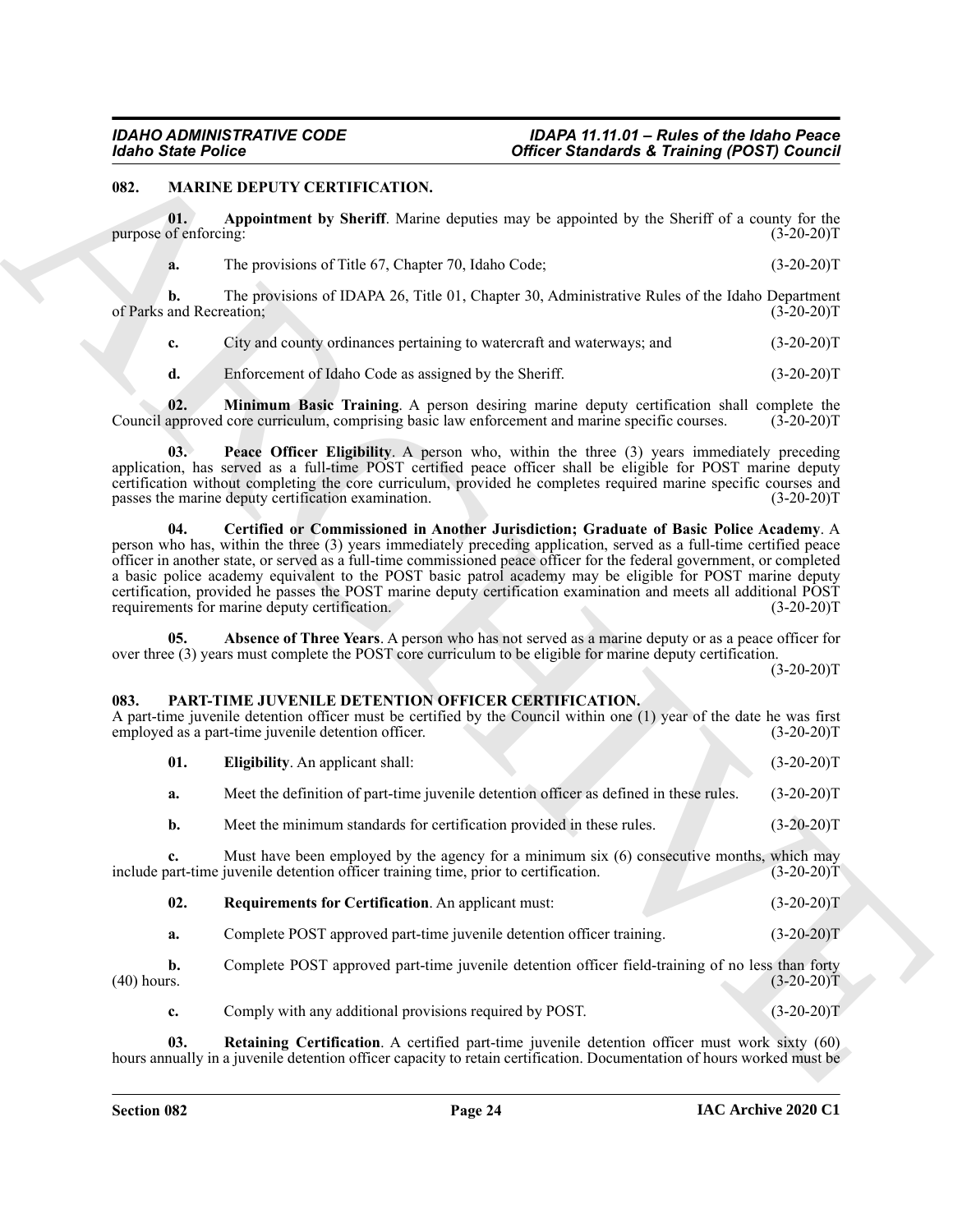kept on file at the appointing agency. A part-time juvenile detention officer working less than sixty (60) hours annually must complete all requirements for certification set forth in this section to be recertified. (3-20annually must complete all requirements for certification set forth in this section to be recertified.

### <span id="page-24-15"></span>**04. Limitations on Certification and Authority**. (3-20-20)T

**a.** A part-time juvenile detention officer's certification is effective only during those periods when he is formally assigned by the employing agency to perform the duties of a certified part-time juvenile detention officer.  $(3-20-20)$ T

**b.** All certified part-time juvenile detention officers shall be directly supervised by a POST certified full-time juvenile detention officer, and each agency shall have a policy regarding supervision of part-time juvenile detention officers. (3-20-20)T

### <span id="page-24-0"></span>**084. – 089. (RESERVED)**

# <span id="page-24-14"></span><span id="page-24-1"></span>**090. CANINE-RELATED CERTIFICATIONS.**

Canine related certificates ensure the competence of law enforcement canine teams and evaluators. These rules do not limit the use of canine teams employed by other states or federal agencies for law enforcement purposes, or the use of volunteer canine teams in which the handler is not an Idaho peace, detention, correction, or adult probation and parole officer.  $(3-20-20)T$ 

### <span id="page-24-7"></span><span id="page-24-2"></span>**091. CANINE TEAM CERTIFICATION.**

<span id="page-24-13"></span>**01. Mandatory Certification**. A canine team shall be POST certified to perform law enforcement (3-20-20) duties. (3-20-20)T

<span id="page-24-9"></span>**02. Eligibility**. A canine handler shall hold a POST law enforcement certification. Contract employees ligible for canine team certification. (3-20-20)T are not eligible for canine team certification.

<span id="page-24-10"></span><span id="page-24-8"></span>**03. Areas of Certification**. The Council shall certify a canine team which successfully demonstrates the handler's ability to control the dog, under the scrutiny of an evaluator, in addition to proficiency in one (1) or more areas as deemed by the Council. (3-20-20)T

Moto State Politics, particular and the transformation of the State State Counter and Archives (1963) (2007)<br>
And the filter positive and the state in the state of the state of the state of the state of the state of the s **04. Evaluation**. Evaluators of canine teams shall use POST standards for that particular skill category. Performance shall be rated on a pass/fail basis. The evaluator may discontinue testing if excessive time has been spent without results. The evaluator shall not be the owner or handler of the dog being evaluated, and not have a proprietary interest in the training of the team being evaluated. A Regional Training Specialist shall be notified of all canine certification testing. (3-20-20)T

<span id="page-24-12"></span>**05. Failed Evaluation**. If a team fails any portion of an evaluation, the entire evaluation is considered as having been failed. All skills shall be repeated and successfully demonstrated during retesting. The team shall wait at least twenty-four (24) hours before retesting, and be retested by the same evaluator, or his designee, that evaluated the failed test. (3-20-20)T

<span id="page-24-11"></span>**06. Expiration of Certification**. POST Canine Certification is valid for fifteen (15) months. A canine team must be evaluated prior to their certification expiration date to maintain certification. Certification shall lapse if the handler and canine dog cease to perform canine team functions together. (3-20-20)T

### <span id="page-24-4"></span><span id="page-24-3"></span>**092. CANINE EVALUATOR CERTIFICATION.**

**01. Certification**. POST shall certify applicants who meet the requirements set forth in this section and are deemed qualified by their training and experience to evaluate police canine teams. Certificates shall be issued in<br>(3-20-20)T (3-20-20)T the areas of Patrol and Detection.

- <span id="page-24-6"></span><span id="page-24-5"></span>**02. Eligibility**. To be eligible for a Canine Evaluator Certificate, each applicant shall: (3-20-20)T
- **a.** Possess a current or previous POST professional certification and not have been previously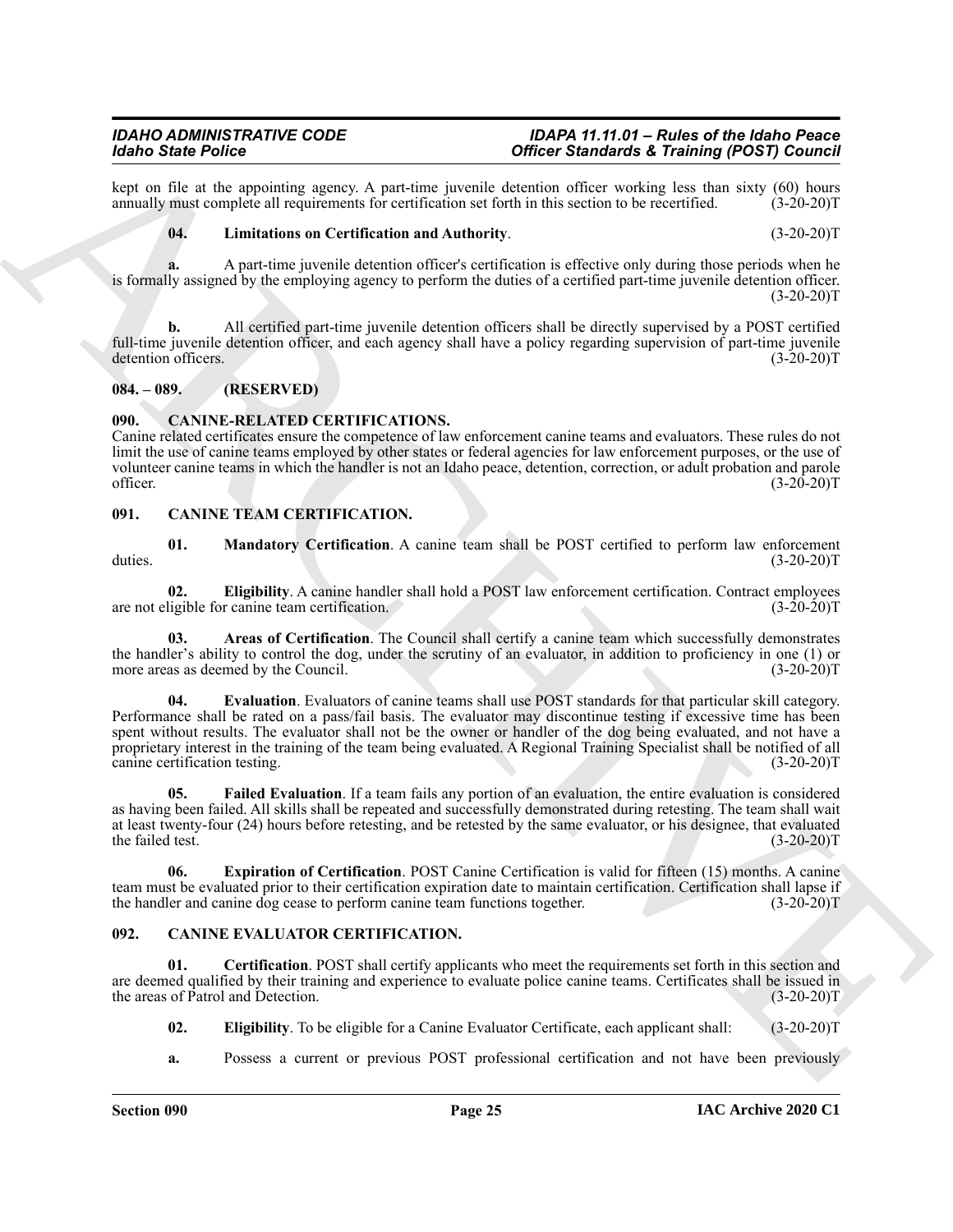**Since Poises**<br> **ARCHIVE Standards & Training (POST) Desired A.**<br>
Assumed to policie alternative and the standard and probability (2003)<br>
A Present and Operator and a method control and the standard and for the standard ( decertified as a public safety official in any jurisdiction; (3-20-20)T **b.** Have three (3) years of experience as a certified canine handler; (3-20-20)T **c.** Have three hundred ninety (390) hours of POST certified or federally- approved canine-related training; (3-20-20)T **d.** Complete the POST certified Canine Evaluators course; (3-20-20)T **e.** Evaluate seven (7) dogs while under supervision of a POST certified canine evaluator; and  $(3-20-20)T$ **f.** Submit a Canine Evaluator Application Packet to POST, which includes: (3-20-20)T

Transcripts, certificates, diplomas, or other documents verifying the applicant's education and ine field; and (3-20-20) training in the canine field; and

<span id="page-25-3"></span><span id="page-25-2"></span>ii. A letter of recommendation from an administrator within the applicant's agency. (3-20-20)T

**03. Retaining Certification**. A certified canine evaluator shall evaluate a minimum of four (4) dogs every two (2) years in the discipline in which they are certified to evaluate. Any evaluator not satisfying this requirement shall complete all requirements for initial canine evaluator certification to be recertified. (3requirement shall complete all requirements for initial canine evaluator certification to be recertified.

**04. Revocation**. The Council may revoke Canine Evaluator certification if an evaluator is deemed unqualified to continue evaluating police canine teams. Review of canine evaluator certification may be initiated upon the request of an agency head, other reliable source or the Council. (3-20-20) upon the request of an agency head, other reliable source or the Council.

#### <span id="page-25-0"></span>**093. – 099. (RESERVED)**

### <span id="page-25-6"></span><span id="page-25-4"></span><span id="page-25-1"></span>**100. LAPSE OF BASIC CERTIFICATION – REINSTATEMENT.**

**Lapse by Time**. POST basic certification in any discipline will lapse if the officer does not serve as an officer in the discipline of certification in Idaho for three (3) consecutive years. The three-year period will be tolled during any time an officer is the subject of a POST decertification investigation and is no longer employed in<br>(3-20-20)T law enforcement.

<span id="page-25-5"></span>**02. Exception for Officers Remaining With Agency**. A POST certified officer who changes from one certified discipline to another while remaining with the same agency will retain certification in the original discipline in which he was employed if he satisfies the continuing training requirements set forth in these rules. (3-20-20)T

**03. Reinstatement After Three to Five Years Absence**. An officer who has not served in full-time law enforcement from three (3) to five (5) years must meet the following requirements to be recertified: (3-20-20)T

<span id="page-25-8"></span>**a.** Submit a POST Certification Challenge Packet; (3-20-20)T

**b.** Disclose all information regarding any decertification investigation or proceeding or the equivalent from any other jurisdiction. (3-20-20)<sup>T</sup> (3-20-20)<sup>T</sup>

**c.** Comply with any additional provisions required by POST. (3-20-20)T

<span id="page-25-7"></span>**d.** Satisfy any applicable probationary period set forth in these rules. (3-20-20)T

**04. Reinstatement After Five Years to Eight Years Absence**. An officer who has not served in fulltime law enforcement for over five (5) years but less than eight (8) years must attend a basic training academy to be recertified. (3-20-20)T recertified. (3-20-20)T

**a.** The Council may waive this requirement on a showing of good cause supported by clear and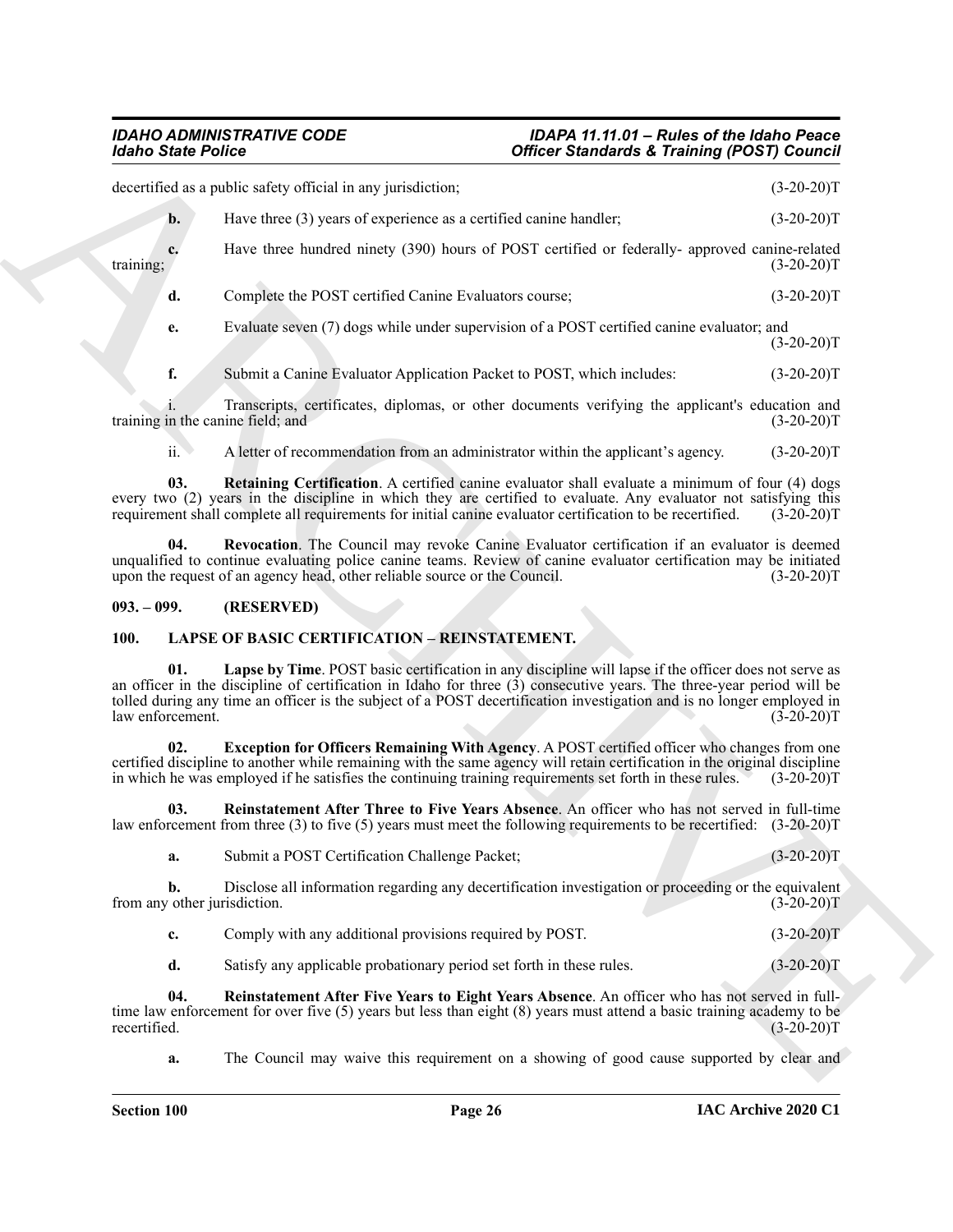<span id="page-26-5"></span><span id="page-26-4"></span><span id="page-26-3"></span><span id="page-26-2"></span><span id="page-26-1"></span><span id="page-26-0"></span>

|                              | convincing evidence that during a substantial part of the that time out of full-time law enforcement, the officer<br>engaged in an occupation requiring law enforcement training, skill, and experience equivalent to that required in the<br>officer's discipline of certification. This evidence must be submitted with a POST challenge packet. | $(3-20-20)T$ |
|------------------------------|----------------------------------------------------------------------------------------------------------------------------------------------------------------------------------------------------------------------------------------------------------------------------------------------------------------------------------------------------|--------------|
| b.                           | Upon receiving a waiver, the officer must:                                                                                                                                                                                                                                                                                                         | $(3-20-20)T$ |
| from any other jurisdiction. | Disclose all information regarding any decertification investigation or proceeding or the equivalent                                                                                                                                                                                                                                               | $(3-20-20)T$ |
| ii.                          | Satisfy any applicable probationary period set forth in these rules.                                                                                                                                                                                                                                                                               | $(3-20-20)T$ |
| iii.                         | Comply with any additional provisions required by POST.                                                                                                                                                                                                                                                                                            | $(3-20-20)T$ |
| 05.                          | Reinstatement After Eight Years Absence. An officer who has not served in full-time law<br>enforcement for over eight (8) years must attend a basic training academy to be recertified.                                                                                                                                                            | $(3-20-20)T$ |
| $101. - 109.$                | (RESERVED)                                                                                                                                                                                                                                                                                                                                         |              |
| 110.                         | DECERTIFICATION.                                                                                                                                                                                                                                                                                                                                   |              |
| 01.                          | Mandatory Decertification. The Council shall decertify any person for:                                                                                                                                                                                                                                                                             | $(3-20-20)T$ |
| a.                           | A conviction of any felony or offense which would be a felony if committed in Idaho;                                                                                                                                                                                                                                                               | $(3-20-20)T$ |
| b.                           | A conviction for a misdemeanor offense involving domestic violence;                                                                                                                                                                                                                                                                                | $(3-20-20)T$ |
| c.                           | Willfully falsifying or omitting any material information to obtain certification.                                                                                                                                                                                                                                                                 | $(3-20-20)T$ |
| 02.                          | Discretionary Decertification. The Council may decertify any person for:                                                                                                                                                                                                                                                                           | $(3-20-20)T$ |
| a.                           | A conviction of any misdemeanor;                                                                                                                                                                                                                                                                                                                   | $(3-20-20)T$ |
| b.                           | A violation of the Council's Code of Ethics;                                                                                                                                                                                                                                                                                                       | $(3-20-20)T$ |
| c.                           | Criminal conduct whether charged or not;                                                                                                                                                                                                                                                                                                           | $(3-20-20)T$ |
| d.                           | Consuming alcoholic beverages on duty, except as necessary for the lawful performance of duties;                                                                                                                                                                                                                                                   | $(3-20-20)T$ |
| е.                           | Harassment or intimidation;                                                                                                                                                                                                                                                                                                                        | $(3-20-20)T$ |
| f.                           | Lying or falsifying official written or verbal communications;                                                                                                                                                                                                                                                                                     | $(3-20-20)T$ |
| g.                           | Inappropriate sexual conduct while on duty;                                                                                                                                                                                                                                                                                                        | $(3-20-20)T$ |
| h.                           | An inappropriate relationship, sexual or otherwise, with a person who the officer knows or should<br>have known is a victim, witness, defendant, or informant in an ongoing investigation or adjudication;                                                                                                                                         | $(3-20-20)T$ |
| i.                           | Unauthorized use or unlawful conversion of the employing agency's property, equipment, or funds;                                                                                                                                                                                                                                                   | $(3-20-20)T$ |
|                              | Intentional and unauthorized disclosure of confidential information or information that may<br>compromise an official investigation;                                                                                                                                                                                                               | $(3-20-20)T$ |
| k.                           | Failure to report being charged with a felony or misdemeanor within five (5) business days;                                                                                                                                                                                                                                                        | $(3-20-20)T$ |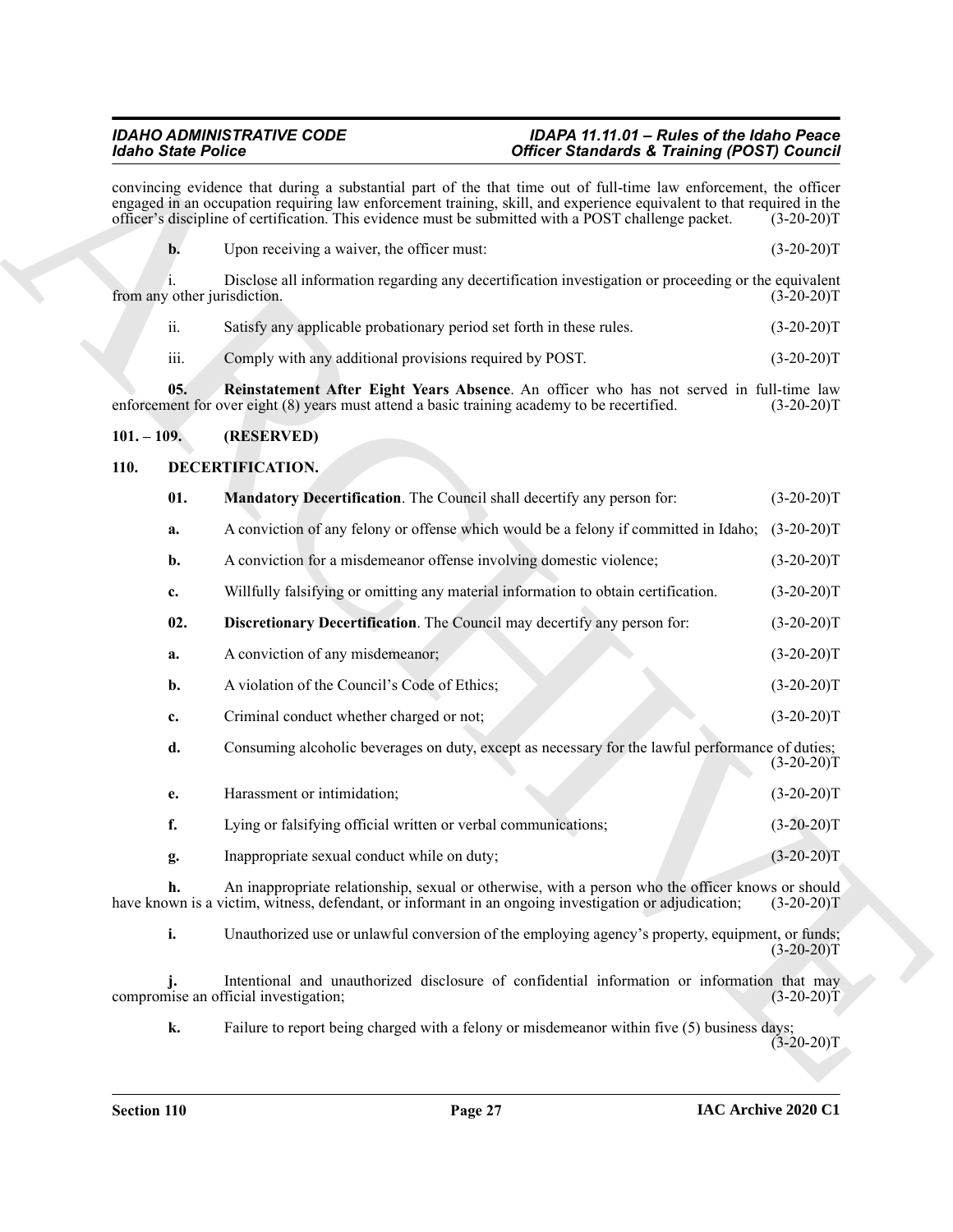**l.** Failure to respond or to respond truthfully to questions related to an investigation or legal proceeding. (3-20-20)T proceeding.  $(3-20-20)T$ 

### <span id="page-27-3"></span>**03. Required Notifications by Officers and Agencies**. (3-20-20)T

**a.** An officer charged with a felony or a misdemeanor shall notify his agency head within five (5) days.  $(3-20-20)T$ business days.

**b.** The agency head of an officer charged with a felony or misdemeanor shall notify the Division Administrator within fourteen (14) days of learning of the charge. (3-20-20)T

A person who is not currently employed by a law enforcement agency but is certified by POST of a misdemeanor or felony charge within fourteen (14) business days. (3-20-20)T shall notify POST of a misdemeanor or felony charge within fourteen  $(14)$  business days.

### <span id="page-27-2"></span>**04. Effect of Decertification**. (3-20-20)T

**a.** A person decertified by the Council is ineligible for POST certification of any kind for ten (10) years following the date of decertification. After the expiration of ten (10) years an agency head may petition the Council to allow a decertified officer to attend a basic academy and become certified. (3-20-20)T

**b.** No decertified person shall exercise any law enforcement authority until recertified. Any officer who is the subject of a decertification investigation is ineligible for any additional POST certification while under<br>(3-20-20)T investigation. (3-20-20)T

### <span id="page-27-8"></span><span id="page-27-6"></span><span id="page-27-0"></span>**111. DUE PROCESS PROCEDURES IN DECERTIFICATION PROCEEDINGS.**

Models State Police<br>
ynocaling action to a rayspan or be responsible that the control of the Chinacter Control of the Chinacter Control of the Chinacter Control of the Chinacter Control of the Chinacter Control of the Chi **01. Legal Authority**. In accordance with the Idaho Rules of Administrative Procedure of the Attorney General, IDAPA 04.11.01.050, the Council declines to adopt the procedures established in IDAPA 04.11.01 for contested cases. The procedures provided within these rules meet the unique requirements of the law enforcement profession for expeditious resolution of contested cases in order to assure public safety and to secure a just, speedy and economical determination of all matters presented to the Council. These procedures meet or exceed minimum Constitutional requirements for due process while allowing the Council to fulfill its obligations to protect the safety of the public and the integrity of the law enforcement profession. (3-20-20)T

<span id="page-27-9"></span>**Overview**. The Division Administrator shall investigate all trustworthy allegations of misconduct by a person holding POST certification and determine whether decertification proceedings will be commenced.

 $(3-20-20)T$ 

<span id="page-27-7"></span>**03. Decertification Investigations**. A person who is the subject of a decertification investigation shall receive an administrative warning requiring that he respond to questions, to answer such questions truthfully, and to acknowledge his understanding that no statements provided shall be used against him in criminal proceedings, as based on Garrity v.New Jersey, 385 U.S. 493 (1967). (3-20-20) T

### <span id="page-27-4"></span><span id="page-27-1"></span>**112. DECERTIFICATION PROCEEDINGS.**

If the Division Administrator determines that the allegations of misconduct by an officer, if proven, are cause for decertification, the officer shall be provided with notice and an opportunity to respond before a decision regarding decertification is made. (3-20-20)T

<span id="page-27-5"></span>**01.** Notice of Intent to Decertify. The Division Administrator shall provide the person who is the of the proceeding with a notice of the intent to decertify, which includes: (3-20-20) subject of the proceeding with a notice of the intent to decertify, which includes:

**a.** The basis for the contemplated decertification and an explanation of the evidence supporting the intended action. (3-20-20)T

**b.** That the person shall have the opportunity to respond and present the Division Administrator, in or in person, any reasons why the intended action should not be taken. (3-20-20) writing or in person, any reasons why the intended action should not be taken.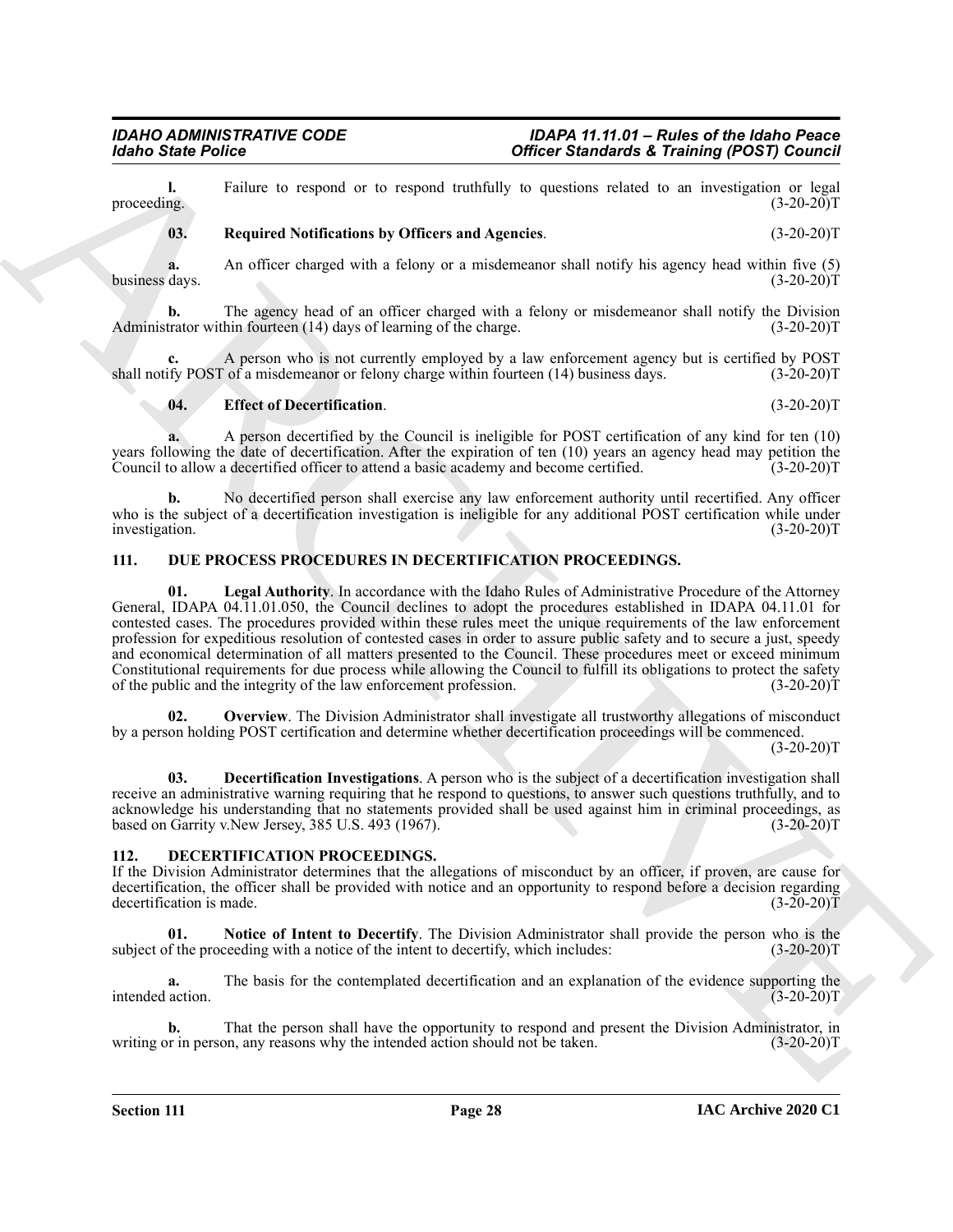**c.** That the officer person has a right to be represented by a person of their own choosing. (3-20-20)T

**d.** That the person may waive a response by submitting a written waiver to the Division trator. (3-20-20) Administrator.

**e.** That, if the person waives a response or fails to respond within the designated time, the Division trator will enter an order of decertification. (3-20-20) Administrator will enter an order of decertification.

<span id="page-28-0"></span>**02. Decision – Request for Hearing**. After the person who is the subject of the decertification proceeding has responded or waived a response, or the period to respond has expired, the Division Administrator shall, within twenty-eight (28) days, issue a decision on decertification. (3-20-20)T

**a.** The decision shall include findings of fact and conclusions of law and be final unless the person files a request for a hearing on the decision with the Council within fourteen (14) days of the date of the Division Administrator's decision. (3-20-20)T

**b.** A request for hearing shall include a brief statement of the issues on which the person contends a hearing is required. (3-20-20)T

<span id="page-28-1"></span>**03. Hearing and Order**. Upon receipt of a request for hearing, the Council shall assign the matter to a officer for hearing. (3-20-20) hearing officer for hearing.

**a.** The hearing officer shall have the power to subpoena witnesses, administer oaths, examine evidence and witnesses and request additional information from the parties. (3-20-20)T

**b.** The person who is the subject of the proceeding shall have the right to be represented at the hearing son of their own choosing and the right to conduct discovery. (3-20-20)<sup>T</sup> by a person of their own choosing and the right to conduct discovery.

Prior to submitting testimonial evidence, the person shall receive an administrative warning requiring that he provide testimony truthfully, and to acknowledge his understanding that no statements provided shall be used against him in criminal proceedings, based on Garrity v. New Jersey, 385 U.S. 493 (1967). (3-20-20)T

Monito State Police<br>
Their States States States of the States States of the States States of Theorem 2018 (Section 2018)<br>
The this state will also be a state of the State State State State State State State State State St The hearing shall be recorded at the Council's expense. The recording will be the official record of the hearing. Any party to the action may, at their expense, request that a transcript of the hearing be prepared or that additional recordings be made. Such a request shall be approved if the additional recording does not distract from or disrupt the hearing. (3-20-20)T

**e.** Pursuant to Idaho Code Section 19-5113, the Division Administrator shall have the authority to compel the attendance and testimony of witnesses and production and examination of books, papers, and records.  $(3-20-20)T$ 

**f.** At the conclusion of proceedings, the hearing officer shall issue a decision in writing consisting of findings of fact, conclusions of law and an order that the person be decertified or that POST failed to show grounds for decertification and reinstating the officer. The decision and the record of the proceedings, shall be filed with the Council. (3-20-20)T

**g.** The decision shall be final, unless a petition for review by the full Council is filed with the Council within twenty-eight (28) days of the date of the decision. A petition for review shall include a brief statement of the basis upon which review is requested. (3-20-20) basis upon which review is requested.

**h.** Where the decision directs the reinstatement of the person's certification, the Division Administrator shall reinstate certification upon the expiration of the time for filing a petition for review. (3-20-20)T

#### <span id="page-28-2"></span>**04. Petition for Review**. (3-20-20)T

**a.** Upon receipt of a petition for review, the Council shall issue a briefing schedule allowing the petitioner an opening brief, the respondent a response brief and the petition a reply brief. The Council shall review the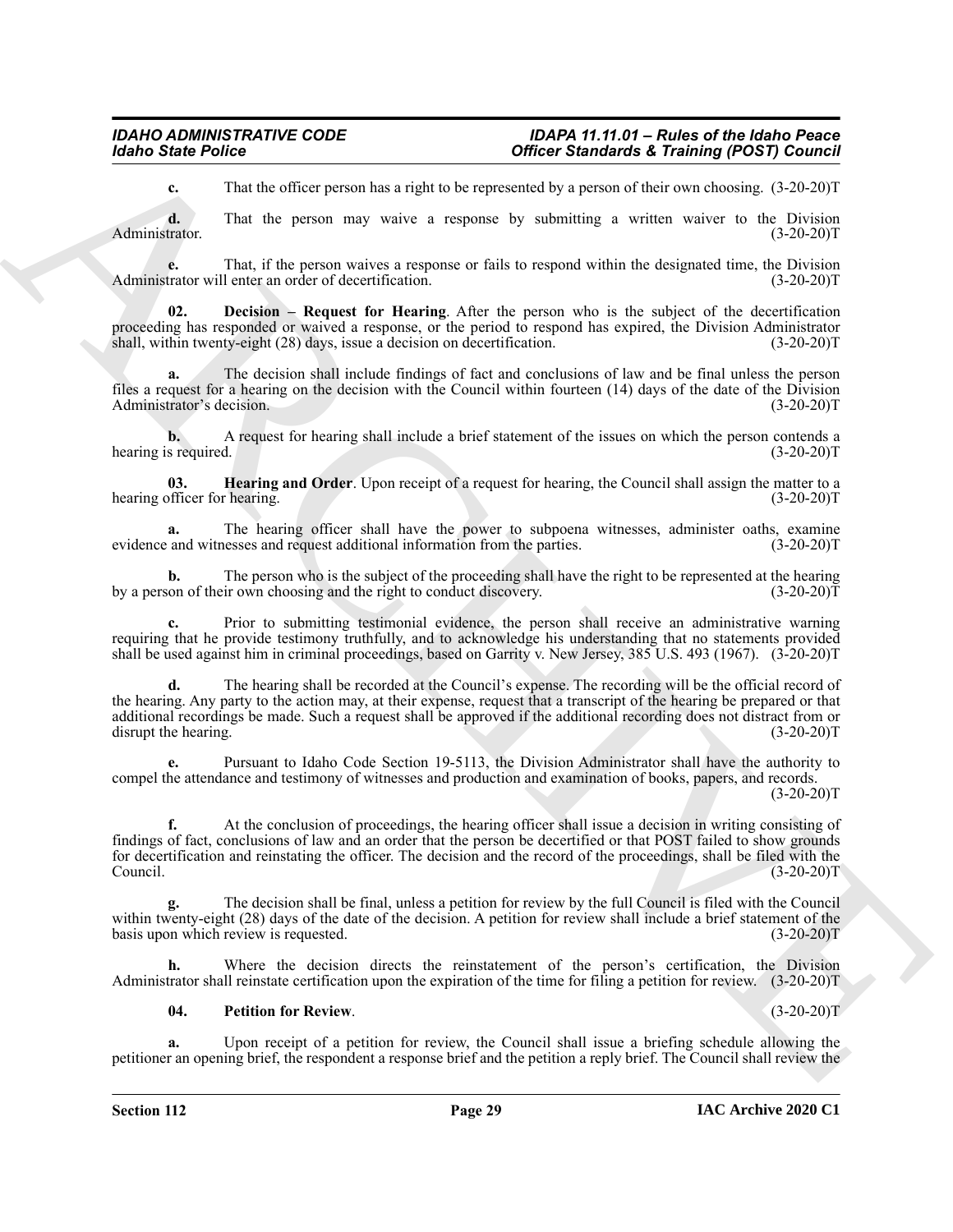record, briefs submitted and may allow oral argument. The petitioner may be represented by a person of their own choosing. (3-20-20)T choosing. (3-20-20)T

<span id="page-29-5"></span>**b.** The Council may affirm, reverse, or modify the decision of the hearing officer, or may remand the matter. The Council's decision shall be final and may be appealed to district court by filing a notice of appeal within twenty-eight (28) days of the date of service of the decision. (3-20-20)T

Grab Startes Poises<br>
Consider the Constitute Affinite Startes Startes of Training (POST) Counter and<br>
Record that the point of the constitute Affinite Startes and Constitute Exploration (19) and the constitute Affinite St **05. Service**. Service of all notices to be given, orders or other documents under Section 092 shall be by personal service, facsimile, other electronic means, or by U.S. mail, with postage prepaid, addressed to a party's last known address. (3-20-20)T

# <span id="page-29-0"></span>**113. – 119. (RESERVED)**

### <span id="page-29-6"></span><span id="page-29-1"></span>**120. POST INSTRUCTOR CERTIFICATION.**

To ensure the competence of instructors of subjects pertinent to law enforcement personnel, the Council will certify instructors who meet the requirements set forth in these rules. (3-20-20) instructors who meet the requirements set forth in these rules.

### <span id="page-29-7"></span><span id="page-29-2"></span>**121. POST INSTRUCTOR CERTIFICATION – GENERAL PROVISIONS.**

<span id="page-29-9"></span>**01. POST Training Credit**. POST will grant training credit for completion of training conducted by POST or instructed entirely by POST certified instructors provided the training is documented and meets POST training standards. (3-20-20)T training standards.

<span id="page-29-8"></span>**02. Agency Responsibility**. Agencies, school directors, and POST Academy and Regional Training Specialists shall supervise, monitor, and audit instructors and courses to ensure that instructional excellence is maintained. (3-20-20) maintained. (3-20-20)T

### <span id="page-29-14"></span><span id="page-29-3"></span>**122. REQUIREMENTS FOR INSTRUCTORS OF LAW ENFORCEMENT SUBJECTS.**

In addition to the other requirements for instructor certification set forth in these rules, instructors of law enforcement subjects must meet the following requirements. (3-20-20)T

<span id="page-29-16"></span>**01. Experience and Certification**. An applicant must have a minimum of three (3) years of law enforcement experience, possess current or previous Idaho POST professional certification, and must not have been previously decertified as a law enforcement official of any jurisdiction. (3-20-20)T

<span id="page-29-17"></span>**02. Instructor Development Course**. An applicant must complete the POST Instructor Development Course or approved equivalent.

<span id="page-29-15"></span>**03.** Additional Requirements. An applicant must comply with any additional provisions required by (3-20-20)T POST.  $(3-20-20)T$ 

### <span id="page-29-10"></span><span id="page-29-4"></span>**123. REQUIREMENTS FOR HIGH LIABILITY INSTRUCTOR ENDORSEMENT.**

POST certified instructors must obtain additional endorsements to instruct any topics deemed as "high liability" by the Council. (3-20-20)T the Council.  $(3-20-20)T$ 

<span id="page-29-12"></span>**01. Completion of a High Liability Instructor School**. An applicant for High Liability Instructor Endorsement must complete all requirements of the POST instructor course specific to the high liability topic area in which the applicant intends to instruct. (3-20-20)T

<span id="page-29-11"></span>**02. Application**. After meeting the requirements for POST instructor certification, the applicant must submit a completed POST High Liability Instructor Endorsement Application Packet and must comply with any additional provisions required by POST. (3-20-20)T

<span id="page-29-13"></span>**03. Multiple Endorsements**. A current POST endorsed high liability instructor applying for instructor endorsement in an additional high liability topic area must meet the requirements of this section for the additional topic area prior to endorsement in that topic. (3-20-20) topic area prior to endorsement in that topic.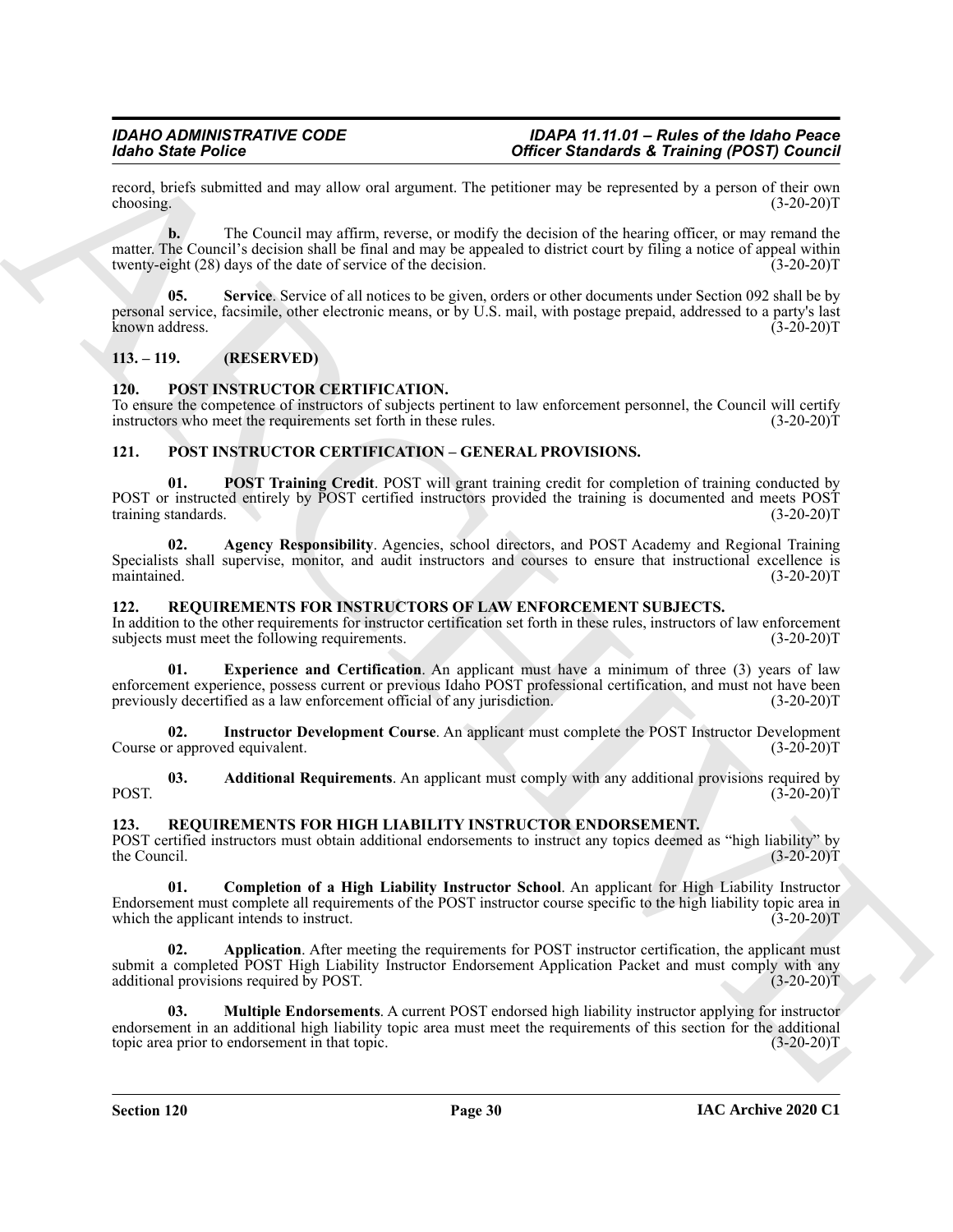Model State Points of the main state in the state of the State State of the State China (State Points) and the state of the state of the state of the state of the state of the state of the state of the state of the state **04. Instruction Pending Endorsement**. Prior to evaluation by a Regional Training Specialist, high liability instructor endorsement applicants cannot act as an instructor for any course offered for POST training credit in the intended topic area: Following completion of the POST instructor course specific to the intended high liability intended topic area, and upon notice from the Regional Training Specialist, the applicant may begin co-instruction of in the intended topic area, in preparation for evaluation. (3-20-20)T

<span id="page-30-15"></span><span id="page-30-14"></span>**05. Continuing Training Requirements**. High liability instructors must complete a minimum of eight (8) hours of continuing instructor training every two (2) years, including use of force law, liability, and further instructor training specific to the endorsed topic area(s).  $(3-20-20)T$ 

### <span id="page-30-6"></span><span id="page-30-0"></span>**124. REQUIREMENTS FOR CANINE INSTRUCTOR CERTIFICATION.**

POST canine instructor certificates recognize the competency of instructors of canine subjects pertinent to law enforcement. In addition to the other requirements set forth in these rules of POST Instructors, the following are necessary for award of a POST canine instructor certificate: (3-20-20)T

<span id="page-30-9"></span>**01.** Canine Instructor School. The applicant must have completed a POST approved Canine r School. (3-20-20)T Instructor School.

<span id="page-30-11"></span>**02. Certification and Service in Specific Discipline**. The applicant must have served a minimum of five (5) years as a handler and have a minimum of five (5) annual certifications in the specific discipline for which certification is sought. (3-20-20)T

<span id="page-30-10"></span>**03. Canine Training**. The applicant must have received a minimum of six hundred eighty (680) hours of canine training. (3-20-20)T

<span id="page-30-12"></span>**04. Recommendation**. The applicant must be recommended for canine instructor certification by a committee comprised of a POST Training Specialist and two (2) POST certified canine instructors. (3-20-20)T

<span id="page-30-8"></span>**05. Application**. After meeting the foregoing requirements, the applicant must submit a completed Certified Instructor Packet to POST. (3-20-20)T

<span id="page-30-13"></span>**06. Requirements for Maintaining Certification**. To maintain certification, a POST certified canine instructor must teach a minimum of forty (40) hours every two (2) years in the specific discipline they are certified to teach.  $(3-20-20)T$ 

<span id="page-30-7"></span>**07. Additional Requirements for Patrol Canine Instructor Certification**. In addition to the requirements in this section, applicants for Patrol Canine Instructor Certification must obtain a High Liability Instructor Endorsement. (3-20-20)T

### <span id="page-30-2"></span><span id="page-30-1"></span>**125. MASTER INSTRUCTOR CERTIFICATION.**

POST master instructor certificates recognize exceptional competence as an instructor of instructors in subjects pertinent to law enforcement personnel. The Council will determine master instructor disciplines. In addition to the requirements otherwise set forth in these Rules, the following are required for award of a master instructor certificate.  $(3-20-20)T$ 

<span id="page-30-5"></span>**01. POST Instructor Certification**. POST will determine the number of master instructor certifications issued based upon POST's need of instructors. An applicant shall be a current POST certified instructor in the subject for which master instructor certification is sought in for a minimum of three (3) years prior to application. The Council may, upon written request, waive this requirement in exceptional cases. An applicant shall:  $(3-20-20)T$ 

<span id="page-30-4"></span>**Instruction**. Have instructed a minimum of forty (40) hours of classes in the subject for which he is applying for master instructor certification during each of the previous two (2) years. (3-20-20)T

<span id="page-30-3"></span>**03. Additional Training or Education**. Have received additional training or education beyond basic in the area of their instructor certification. (3-20-20)T training in the area of their instructor certification.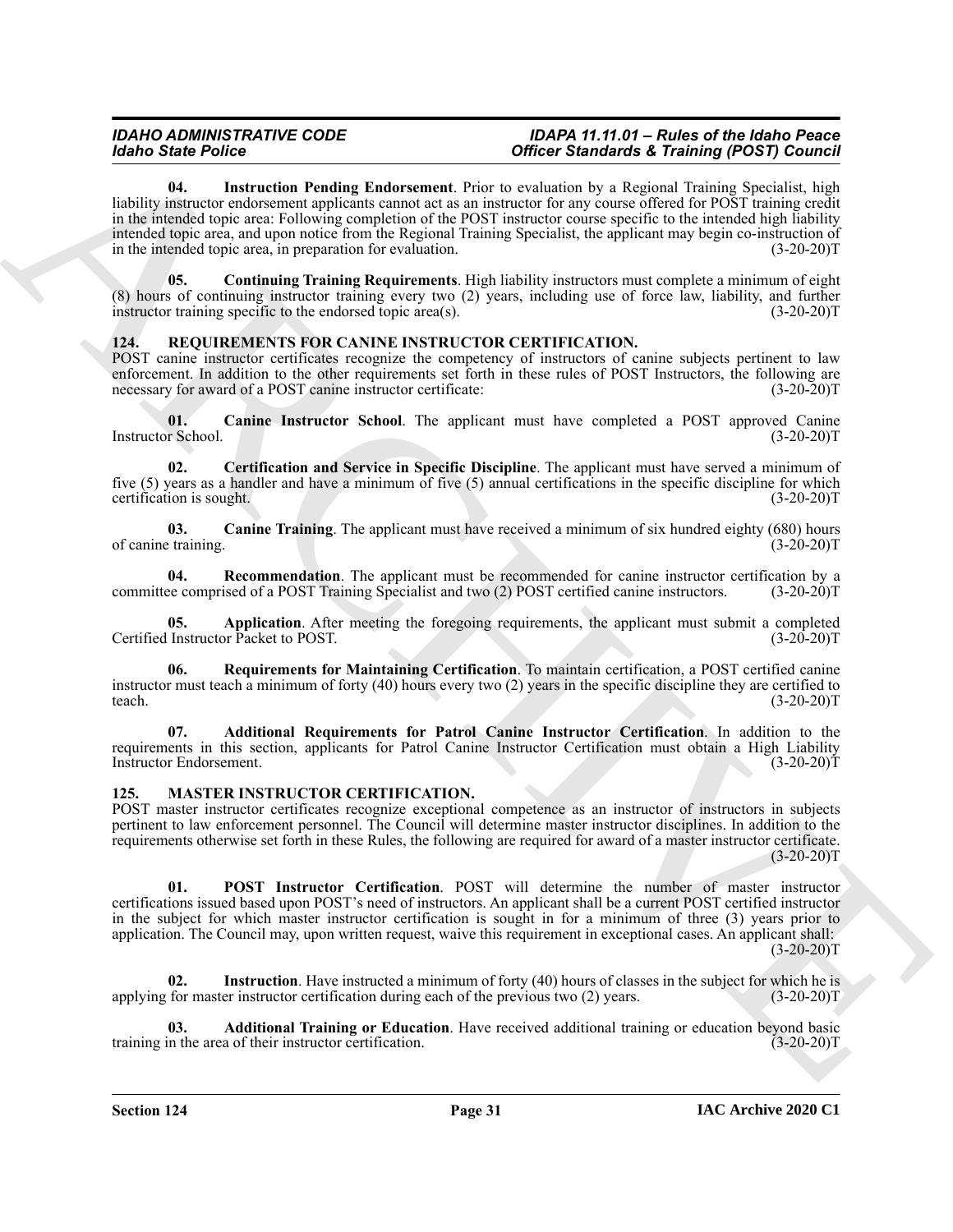<span id="page-31-15"></span><span id="page-31-14"></span><span id="page-31-13"></span>**04. Exceptional Ability**. Have demonstrated exceptional ability to develop and present training.  $(3-20-20)T$ 

**05. Recommendation**. Be recommended for master instructor certification by a Regional Training Specialist or POST certified master instructor. (3-20-20) T

**06.** Maintain Certification. Teach a minimum of one (1) instructor class during the certification maintain certification. (3-20-20) period to maintain certification.

<span id="page-31-12"></span>**07. Compliance With Other POST Requirements**. Comply with any additional provisions required by POST. (3-20-20)T by POST.  $(3-20-20)T$ 

### <span id="page-31-10"></span><span id="page-31-7"></span><span id="page-31-0"></span>**126. MAINTAINING POST INSTRUCTOR CERTIFICATIONS AND ENDORSEMENTS.**

<span id="page-31-11"></span>**01. Renewal of High Liability Endorsement**. High liability instructor endorsements are valid for two (2) years, except Firearms endorsements which are valid for one (1) year, provided the instructor remains in good standing and complies with all POST requirements for in-service training. To renew the endorsement, the instructor must comply with any additional provisions required by POST. (3-20-20)T

Monito State Police<br>
Lacentering Monito State Police Stateshotel completes Stateshotel consideration (SSS) 2010<br>
Specifical Resources and the maximum of the Hiver Consideration (SSS) 2011<br>
Specifical Resources and the max **02. Renewal of Master Instructor Certification**. Master instructor certification is valid for three (3) years. To renew the certification, the instructor must comply with any additional provisions required by POST. If a master instructor's certification through the manufacturer becomes invalid for any reason, his POST certification for<br>(3-20-20)T (3-20-20)T that device shall immediately be deemed inactive.

<span id="page-31-9"></span>**03. Renewal of Canine Instructor Certification**. Canine instructor certification is valid for two (2) years. To renew the certification, the instructor must comply with any additional provisions required by POST.  $(3-20-20)T$ 

<span id="page-31-8"></span>**04. Lapse of POST Instructor Certification**. Except as otherwise set forth in these rules, POST instructor certification is valid indefinitely, provided it is not suspended or revoked, the instructor remains in good standing, and complies with all POST in-service training requirements. (3-20-20) standing, and complies with all POST in-service training requirements.

**a.** Instructors who fail to instruct for a period of two (2) years will be deemed inactive and may not instruct as a POST instructor until they have reapplied. (3-20-20)T

<span id="page-31-16"></span>**b.** Inactive instructors may be required to complete a POST approved instructor orientation course.  $(3-20-20)$ T

### <span id="page-31-1"></span>**127. SUSPENSION AND REVOCATION OF INSTRUCTOR CERTIFICATION OR ENDORSEMENT.**

**01. Suspension**. The Division Administrator may suspend instructor certification or endorsement for up to one year if an instructor significantly or repeatedly fails to develop, document, conduct, or report training activities according to POST standards, or fails to abide by the POST Instructor Code of Ethics. A suspension will<br>initiate an immediate review to determine if a revocation of the instructor's certificate is warranted. (3initiate an immediate review to determine if a revocation of the instructor's certificate is warranted.

**02. Revocation**. The Council may revoke instructor certification if an instructor is deemed unqualified to continue instructing. Review of instructor certification may be initiated upon request of an agency head, school director or coordinator, POST Division Administrator, the Council, or other reliable source. (3-20-20)T

### <span id="page-31-2"></span>**128. – 129. (RESERVED)**

### <span id="page-31-5"></span><span id="page-31-3"></span>**130. IN-SERVICE TRAINING REQUIREMENTS.**

The Council may, as a condition of continuing certification, require law enforcement officers to attend in-service training meeting POST standards. (3-20-20)T

### <span id="page-31-6"></span><span id="page-31-4"></span>**131. IN-SERVICE TRAINING REQUIREMENTS FOR RETAINING BASIC CERTIFICATION.**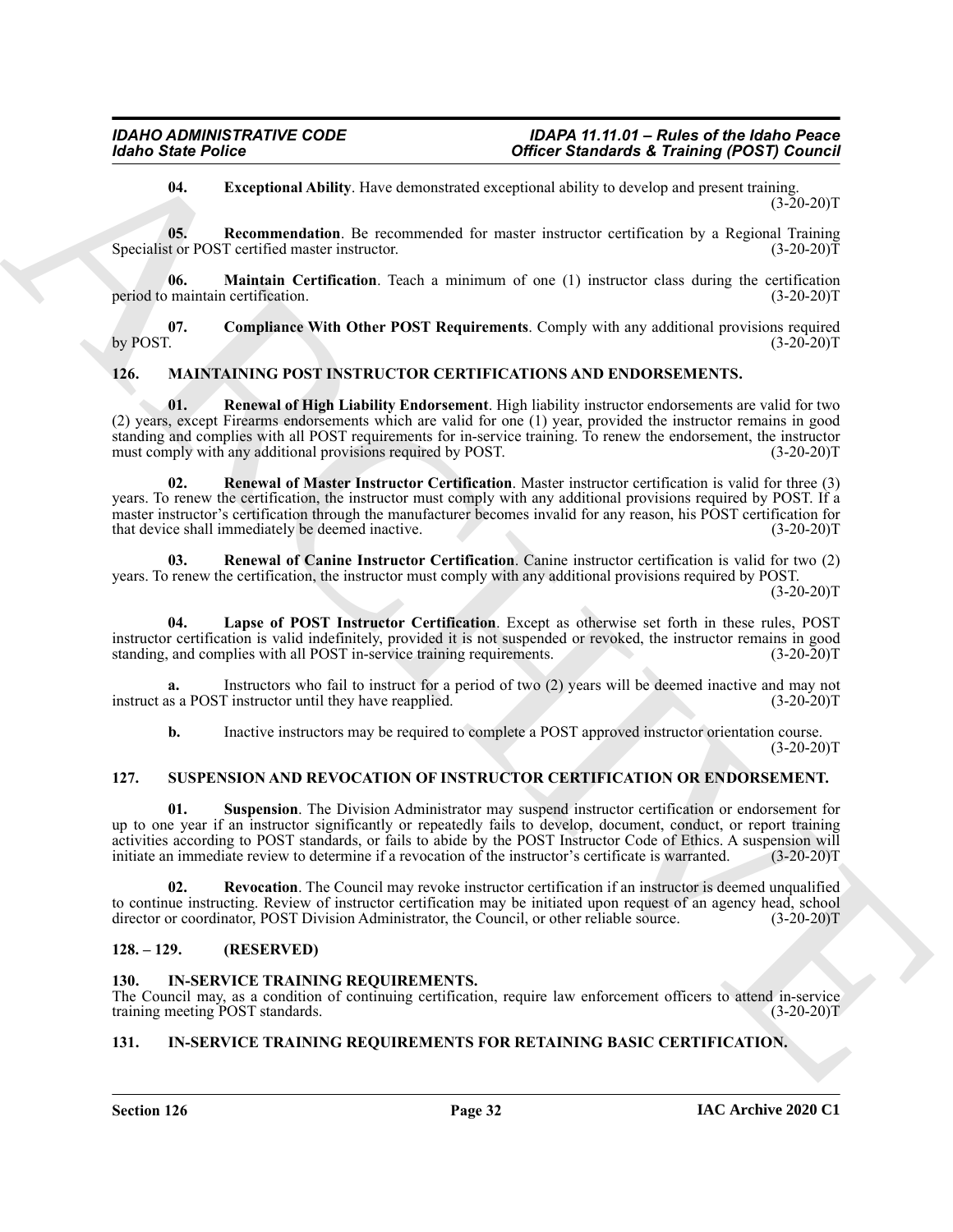<span id="page-32-9"></span>**01. Peace Officers and County Detention Officers**. To retain POST certification, a peace officer or county detention officer must complete a minimum of forty (40) hours of continuing law enforcement training related to law enforcement every two (2) calendar years beginning January 1 following the date the officer was certified.  $(3-20-20)T$ 

<span id="page-32-8"></span>**02. Emergency Communications Officers**. To retain POST certification, an emergency communications officer must complete a minimum of forty (40) hours of continuing training related to public safety emergency communications every two (2) calendar years beginning January 1 following the date the officer was certified. (3-20-20)T

<span id="page-32-10"></span>**03. Tolling of Two-Year Period**. The two (2) year continuing training period shall be tolled while an officer is on active military duty, and recommence upon the officer's return to duty with his agency. The agency shall submit a Notice of Separation/Change in Status form upon the officer's departure from and return to the agency.

 $(3-20-20)$ T

### <span id="page-32-2"></span><span id="page-32-0"></span>**132. DOCUMENTATION OF IN-SERVICE TRAINING.**

<span id="page-32-3"></span>**01. Agency Responsibility to Ensure Accuracy of Training Records**. Agency heads are required to ensure POST records of agency personnel training are up to date and complete as of December 31 of each year.  $(3-20-20)$ T

**02.** Agency Retention of Training Records. Each agency shall maintain, and make available to ecords of each in-service training course provided, including: (3-20-20) POST, records of each in-service training course provided, including:

<span id="page-32-4"></span>**a.** The name of the course provider and name and resume of the course instructor; (3-20-20)T

**b.** The course learning objectives, the number of instructional hours, the number of in-service training varded and the attendance roster. (3-20-20) hours awarded and the attendance roster.

<span id="page-32-7"></span><span id="page-32-6"></span>**c.** The names of the trainees completing the course and the date of completion.  $(3-20-20)T$ 

**03. POST Training Credit**. No officer may receive POST training credit for training which has not been certified or approved by POST. (3-20-20)T

Models State Policies and County Details of Biford State State State State State County of State State State State State State State State State State State State State State State State State State State State State Sta **04. Notice of Non-Compliance**. POST shall give written notice to officers who are not in compliance with in-service training requirements, and their agency heads. If an officer is not in compliance by December 31 of a two-year training cycle, his certification shall be suspended beginning January 1 of the following calendar year, unless an extension of time, not to exceed six (6) months, is granted by POST. The Division Administrator, may grant an additional extension of time for good cause shown. (3-20-20)T

<span id="page-32-5"></span>**05. College Courses**. An officer fulfilling continuing training requirements by successfully completing a college course must have the college provide the employing agency with a transcript. The agency will make the transcript available to POST upon request. (3-20-20)T

### <span id="page-32-11"></span><span id="page-32-1"></span>**133. POST CREDIT FOR IN-SERVICE TRAINING.**

<span id="page-32-12"></span>**01. Credit for POST In-Service Training Provided by a Post Certified Instructor in Idaho**. POST will grant training credit for in-service training according to the following criteria: (3-20-20)T

**a.** The training was provided by Idaho POST Certified Instructor(s). One (1) or more training instructors for any class must be POST certified. Instructors who are not POST certified will not be given credit for POST instructor hours. (3-20-20)T

<span id="page-32-13"></span>**b.** The training was at least thirty (30) minutes in length. (3-20-20) T

**02. Credit for POST In-Service Training Provided by an Organization or Vendor who is not POST Certified**. All third-party in-service training must be pre- approved. The Council may maintain a list of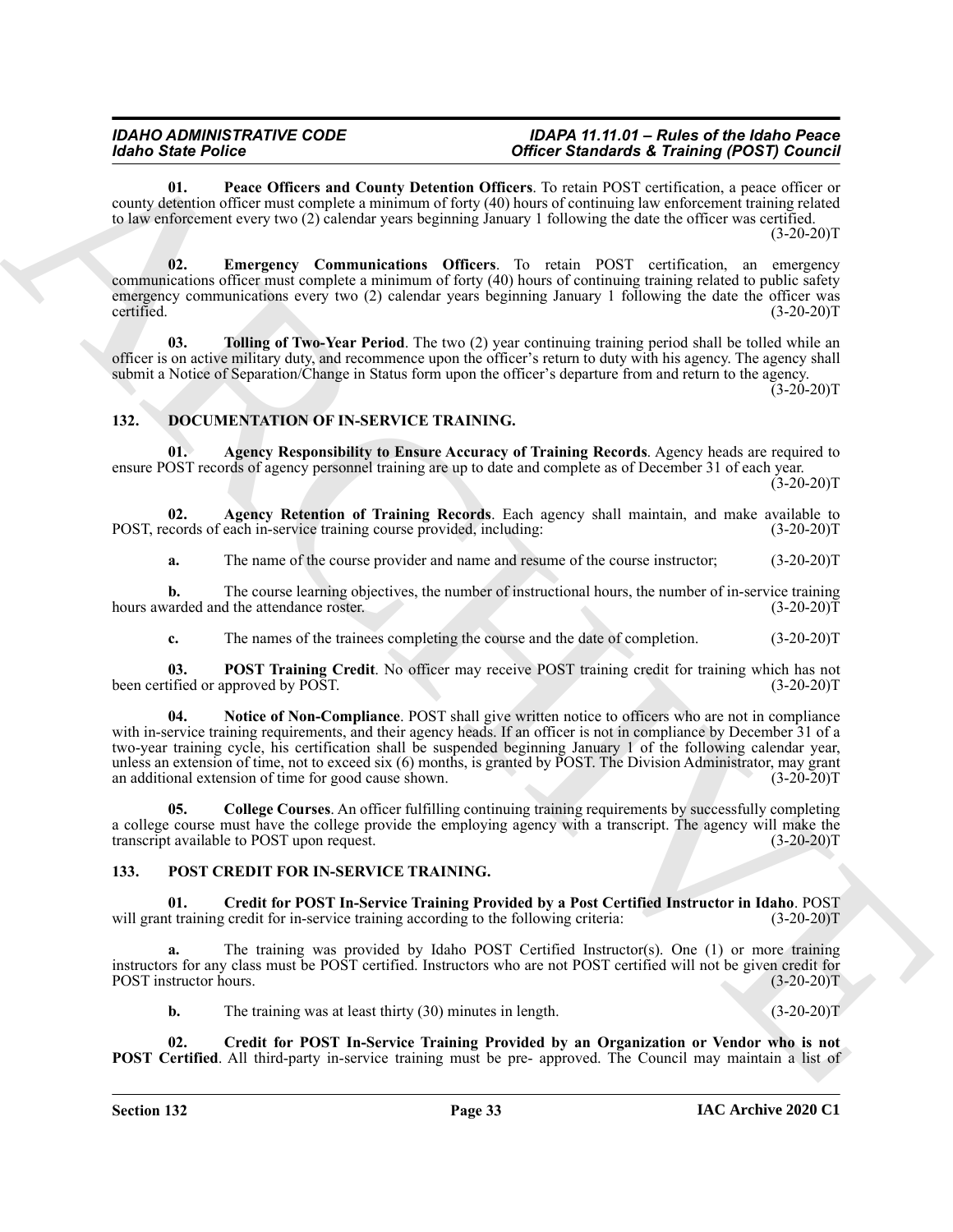Moto Sinfer Points on the state that the state of the state of the state of the state of the state of the state of the state of the state of the state of the state of the state of the state of the state of the state of th organizations and vendors that will be exempt from this pre-approval process based on their reputation providing quality training, that are well established training organizations within the law enforcement training community, or that are offered through a regionally accredited college or university. Organizations and vendors who do not meet the criteria established through the Council, or its designee must meet the following criteria. (3-20-20) criteria established through the Council, or its designee must meet the following criteria.

At least thirty (30) days prior to an in-service training session, the host agency will submit the ents to a Regional Training Specialist: (3-20-20)<sup>T</sup> following documents to a Regional Training Specialist:

| A course outline: | $(3-20-20)T$ |
|-------------------|--------------|
|-------------------|--------------|

ii. A description of the subject material and the time period to be devoted to each subject area;  $(3-20-20)T$ 

iii. A description of the enforcement personnel to be instructed; (3-20-20)T

iv. A résumé on each instructor, unless the instructor is POST certified or approved; and (3-20-20)T

v. A lesson plan and all presentation and handout materials used in the course. (3-20-20)T

**b.** The course must be at least four (4) hours in length. (3-20-20)T

**c.** Any course which has been approved through this process, may be placed on the Council's ed pre-approved list after meeting the following criteria: (3-20-20) designated pre-approved list after meeting the following criteria:

i. The course has been taught at least once in a calendar year, for at least three (3) consecutive years;<br>(3-20-20)T or  $(3-20-20)T$ 

ii. Is approved by the International Association of Directors of Law Enforcement Standards and (IADLEST) and placed on the IADLEST national course certification index. (3-20-20)T Training (IADLEST) and placed on the IADLEST national course certification index.

<span id="page-33-3"></span>**03. Course Attendance Roster**. A lead instructor or facilitator must submit an original or electronic POST course attendance roster no later than thirty (30) days following the completion of the training for POST training credit approval. (3-20-20)T

**04. Training Outside Idaho**. In-service training which is delivered outside of Idaho will be considered POST approved if the trainee provides any of the following: (3-20-20)T

<span id="page-33-4"></span>**a.** The training was approved by the state's equivalent of POST, where the training occurred; or  $(3-20-20)T$ 

**b.** The training course was approved by the International Association of Directors of Law Enforcement Standards and Training (IADLEST); or (3-20-20)T

**c.** The training course meets the criteria set forth above; and  $(3-20-20)$ T

**d.** Is submitted within thirty (30) days of the completion of the course; and (3-20-20)T

**e.** The trainee provides POST with the location, hours of the training, and a course syllabus or table of (3-20-20) contents. (3-20-20)T

### <span id="page-33-1"></span><span id="page-33-0"></span>**134. COURSE EVALUATION FEE.**

**01. Fee Schedule**. POST may charge an entity applying for school or course approval a course evaluation fee at the time of application as follows: (3-20-20)T

<span id="page-33-2"></span>**a.** One (1) to four (4) hour course: \$200. (3-20-20)T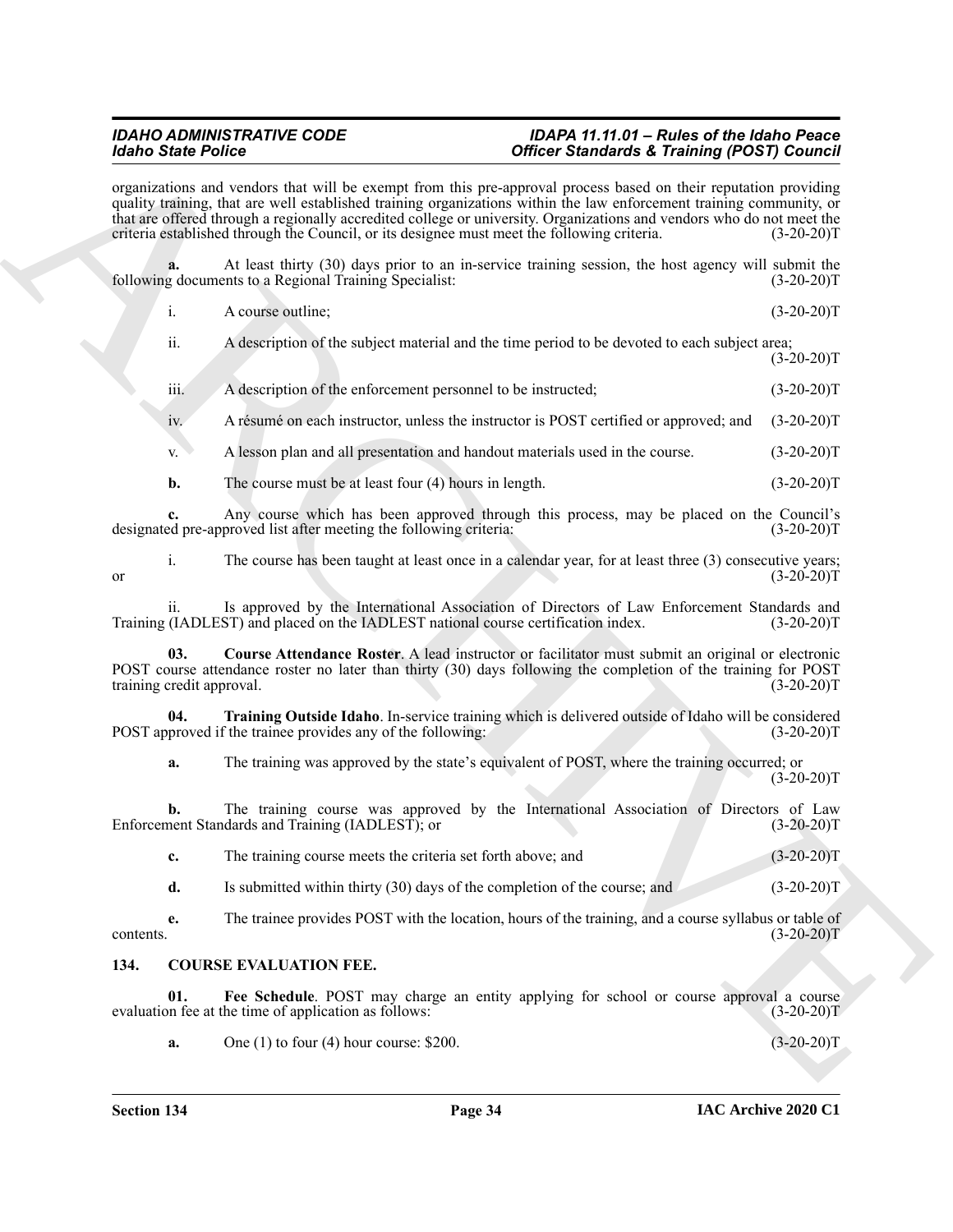| <b>Idaho State Police</b>   |                                                                                                                                                                                                                                                                                                                           | <b>Officer Standards &amp; Training (POST) Council</b> |
|-----------------------------|---------------------------------------------------------------------------------------------------------------------------------------------------------------------------------------------------------------------------------------------------------------------------------------------------------------------------|--------------------------------------------------------|
| b.                          | Five $(5)$ to eight $(8)$ hour course: \$400.                                                                                                                                                                                                                                                                             | $(3-20-20)T$                                           |
| c.                          | Nine $(9)$ to sixteen $(16)$ hour course: \$600.                                                                                                                                                                                                                                                                          | $(3-20-20)T$                                           |
| d.                          | Seventeen $(17)$ to twenty-four $(24)$ hour course: \$800.                                                                                                                                                                                                                                                                | $(3-20-20)T$                                           |
| е.                          | Twenty-five $(25)$ to forty $(40)$ hour course: \$1,000.                                                                                                                                                                                                                                                                  | $(3-20-20)T$                                           |
| f.                          | Over 40 hours: A combination of the above as determined by the Division Administrator.                                                                                                                                                                                                                                    | $(3-20-20)T$                                           |
| 02.                         | <b>Exception</b> . POST will not charge a course evaluation fee to governmental entities.                                                                                                                                                                                                                                 | $(3-20-20)T$                                           |
| 03.                         | <b>Waiver</b> . The Division Administrator may waive a course evaluation fee in whole or in part.                                                                                                                                                                                                                         | $(3-20-20)T$                                           |
| 135.                        | ALTERNATIVE METHODS OF IN-SERVICE TRAINING.<br>The Council may approve alternative methods of delivering training, including but not limited to training by<br>videotape or compact discs, computer programs, internet-based training or written correspondence.                                                          | $(3-20-20)T$                                           |
| 01.<br>of the training.     | Training Medium. The training medium utilized must be indicated on the application for approval                                                                                                                                                                                                                           | $(3-20-20)T$                                           |
| 02.                         | Specialized Equipment. The applicant must provide POST with any specialized equipment,<br>software, network access, etc. needed for the evaluation, at no cost at the time of application.                                                                                                                                | $(3-20-20)T$                                           |
| 03.                         | Course Evaluation Fee. A course evaluation fee may be charged pursuant to these rules.                                                                                                                                                                                                                                    | $(3-20-20)T$                                           |
| $136. - 139.$               | (RESERVED)                                                                                                                                                                                                                                                                                                                |                                                        |
| 140.                        | LAW ENFORCEMENT CERTIFICATION PROGRAM APPROVAL.<br>POST approval of a law enforcement certification program is established to ensure that instruction offered by such<br>programs is equivalent to or exceeds POST basic academy training.                                                                                | $(3-20-20)T$                                           |
| 141.                        | LAW ENFORCEMENT CERTIFICATION PROGRAM - GENERAL PROVISIONS.                                                                                                                                                                                                                                                               |                                                        |
| 01.<br>of these rules.      | Eligibility. To be eligible for approval as a law enforcement certification program, program must<br>comply with all Idaho Department of Education standards if applicable, for such programs, and all other requirements                                                                                                 | $(3-20-20)T$                                           |
| 02.<br>site assessment.     | Permission to Proceed With Approval Process. A program seeking approval as a law<br>enforcement certification program must receive permission to proceed from POST prior to beginning the approval<br>process, comply with the requirements of these Rules, and contact a Regional Training Specialist to schedule an on- | $(3-20-20)T$                                           |
| 03.<br>program coordinator. | Initial Assessment. POST will conduct an on-site assessment and provide the results to the                                                                                                                                                                                                                                | $(3-20-20)T$                                           |
| a.<br>site assessment.      | If the assessment finds that all requirements for program approval have not been met, the program<br>will be given ninety (90) days to correct the deficiencies and a Regional Training Specialist will conduct a second on-                                                                                              | $(3-20-20)T$                                           |
| b.                          | If all requirements for the program approval are met, the Council will approve the program.                                                                                                                                                                                                                               | $(3-20-20)T$                                           |
|                             |                                                                                                                                                                                                                                                                                                                           |                                                        |

#### <span id="page-34-9"></span><span id="page-34-8"></span><span id="page-34-7"></span><span id="page-34-6"></span><span id="page-34-4"></span><span id="page-34-0"></span>**135. ALTERNATIVE METHODS OF IN-SERVICE TRAINING.**

# <span id="page-34-5"></span><span id="page-34-1"></span>**136. – 139. (RESERVED)**

#### <span id="page-34-15"></span><span id="page-34-2"></span>**140. LAW ENFORCEMENT CERTIFICATION PROGRAM APPROVAL.**

### <span id="page-34-14"></span><span id="page-34-13"></span><span id="page-34-12"></span><span id="page-34-11"></span><span id="page-34-10"></span><span id="page-34-3"></span>**141. LAW ENFORCEMENT CERTIFICATION PROGRAM – GENERAL PROVISIONS.**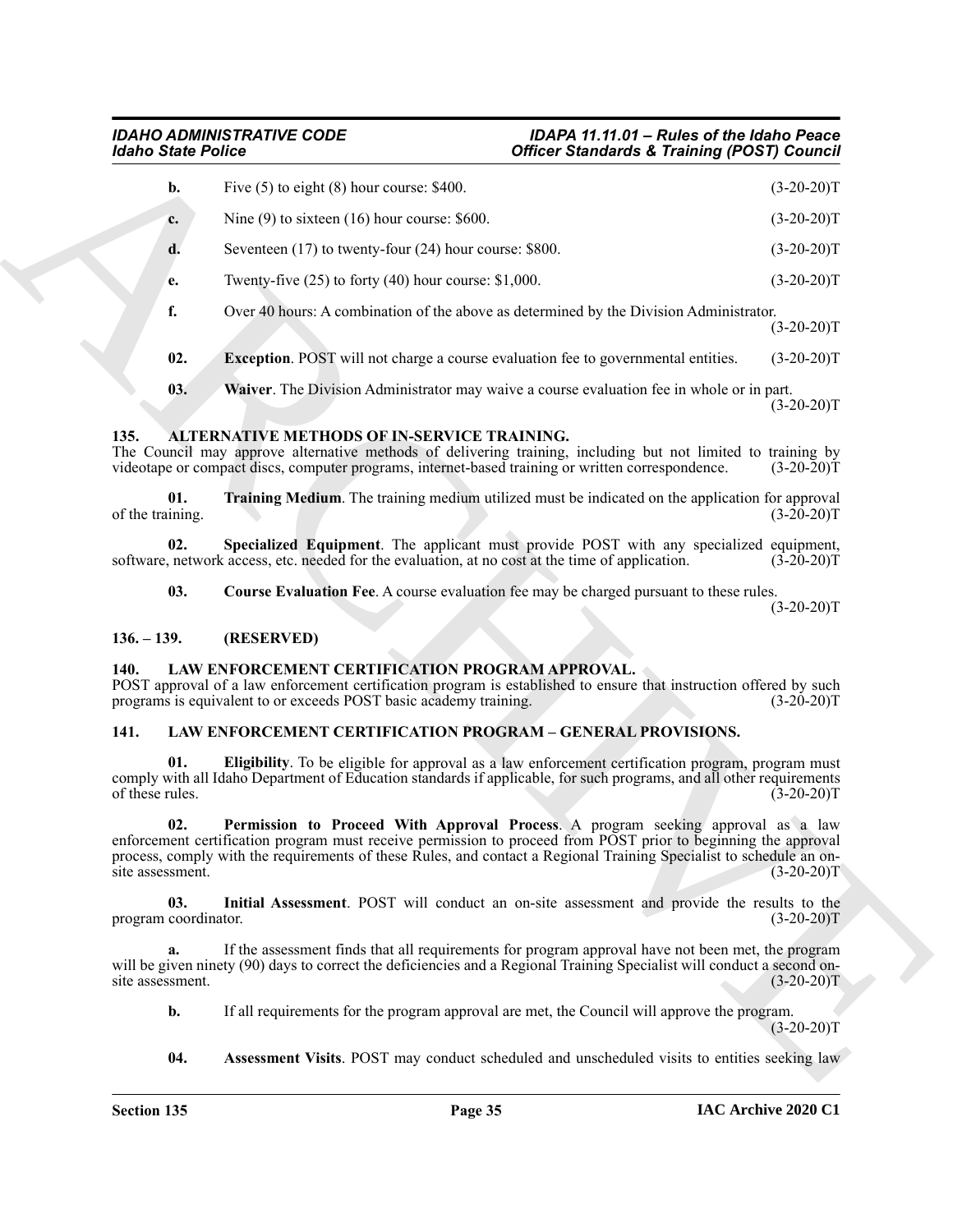enforcement certification program approval and currently- approved programs, to assess adherence to POST standards. (3-20-20) $T$  (3-20-20) $T$ 

# <span id="page-35-11"></span>**05. Expiration and Renewal of Certification**. (3-20-20)T

- **a.** Initial and subsequent law enforcement certification program approval is valid for two (2) years.  $(3-20-20)T$
- <span id="page-35-5"></span>**b.** Renewals must be completed prior to the program approval expiration date.  $(3-20-20)T$

# <span id="page-35-0"></span>**142. ADMINISTRATION OF COLLEGE OR UNIVERSITY PROGRAM.**

A college or university law enforcement certification program shall have an advisory committee comprised of the Division Administrator or his designee and criminal justice executives or their designees from several agencies representative of the region the program serves. (3-20-20)T

<span id="page-35-6"></span>**01. Chair and Vice-Chair; Selection; Term**. The advisory committee will elect a chair and vice-chair from among the committee members other than the Division Administrator or designee. The terms of office will be initially staggered. No chair or vice-chair may serve in that capacity for longer than four (4) consecutive years.

 $(3-20-20)T$ 

<span id="page-35-7"></span>**02. Duties of Chair and Vice-Chair**. The chair or vice-chair schedule meetings and set agendas for advisory committee, meetings, work with the program coordinator and the program's administration, and perform other duties as necessary. (3-20-20)T other duties as necessary.

### <span id="page-35-12"></span><span id="page-35-1"></span>**143. MAINTENANCE OF RECORDS.**

A law enforcement certification program must maintain: (3-20-20)T

<span id="page-35-13"></span>**01. Course File**. A file for each POST approved law enforcement training course it conducts, including curriculum, class schedules, attendance and discipline records, counseling records, tests with answer sheets, a course summary, and course evaluations. (3-20-20)T

<span id="page-35-15"></span>**02. Student Training File**. A training file for each student including sufficient records to determine whether the student has completed all performance objectives. (3-20-20)T

<span id="page-35-14"></span>**03. Instructor File**. A file for each instructor for the program including proof that the instructor is POST certified for each subject the instructor teaches, a copy of the instructor's student evaluations for the past year, and any other pertinent information related to the instructor's performance. (3-20-20) and any other pertinent information related to the instructor's performance.

### <span id="page-35-16"></span><span id="page-35-2"></span>**144. MINIMUM ATTENDANCE REQUIREMENTS.**

A law enforcement certification program may have no fewer than six (6) students in a required class. Training required for certification will not be conducted for a class of less than six (6) students. The Council may consider exceptions upon a written request from the program coordinator. (3-20-20)T

### <span id="page-35-17"></span><span id="page-35-3"></span>**145. POST-GRADUATION SELF-EVALUATION.**

A law enforcement certification program must conduct post-graduation evaluations of its entry-level training from six (6) to twelve (12) months after students leave the program, and must assess the relevance of the training to current law enforcement practices. (3-20-20)T

### <span id="page-35-8"></span><span id="page-35-4"></span>**146. INSTRUCTION.**

A law enforcement certification program must: (3-20-20)T

**EXAMPLE POINT COMPUTER CONTROLL CONTROLL CONTROLL CONTROLL CONTROLL CONTROLL CONTROLL CONTROLL CONTROLL CONTROLL CONTROLL CONTROLL CONTROLL CONTROLL CONTROLL CONTROLL CONTROLL CONTROLL CONTROLL CONTROLL CONTROLL CONTROLL Monitoring of Instruction**. Conduct periodic and random monitoring of instruction to ensure that lesson plans are being used, objectives are being addressed, appropriate instructional aids are available and being used properly, the instructor is in control and engaging the students; and classroom conditions such as lighting, noise<br>levels, and temperature are acceptable. (3-20-20) levels, and temperature are acceptable.

<span id="page-35-10"></span><span id="page-35-9"></span>**02.** Lesson Plans. Have a lesson plan on file for every training class and must review and update

*Officer Standards & Training (POST) Council*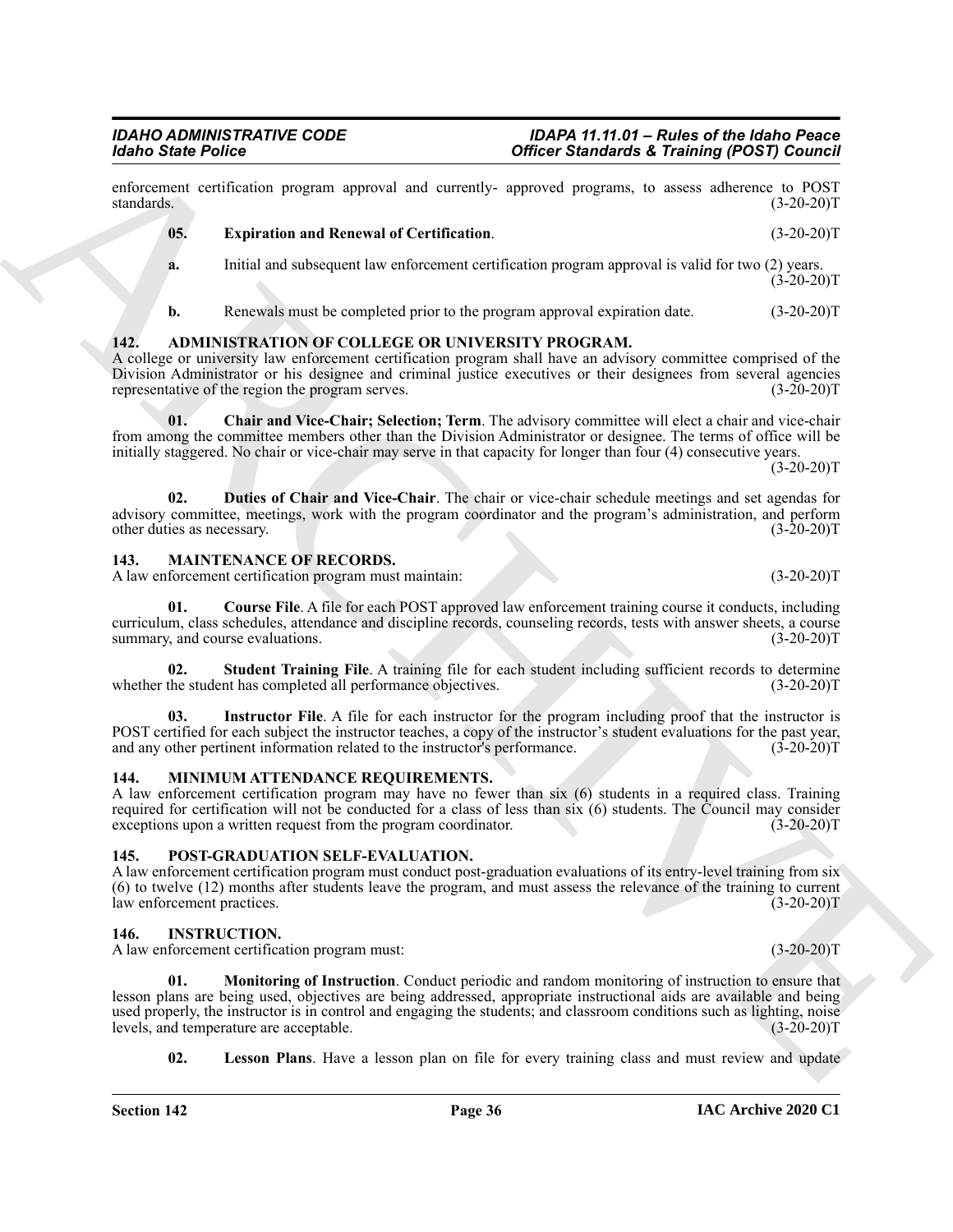lesson plans and curricula on a regular basis to ensure compliance with POST requirements. (3-20-20)T

<span id="page-36-4"></span><span id="page-36-3"></span>**03. Evaluation of Instructors**. Require students to complete written evaluations of every instructor.  $(3-20-20)T$ 

**04.** Student Complaints. Investigate any student complaint regarding an instructor or the training (3-20-20) process.  $(3-20-20)T$ 

### <span id="page-36-0"></span>**147. STANDARDS.**

<span id="page-36-8"></span>**01. Law Enforcement Certification Program Student**. Shall: (3-20-20)T

**a.** Meet the minimum standards for POST certification as set forth in these rules, with the exception of age.  $(3-20-20)T$ 

**b.** Attest that he has read, understands, and will abide by the Law Enforcement Code of Conduct as set hese rules. (3-20-20) forth in these rules.

### **02. Law Enforcement Certification Program**. Shall: (3-20-20)T

Monito State Polices<br>
1978 of States States of the States States of the States States of the States States of the States Control of the States Control of the States Control of the States Control of the States Control of t **a.** Have an integrity policy, which provides that dishonesty, including academic dishonesty, plagiarism and untruthfulness are grounds for disciplinary action and expulsion. All students shall review this policy<br>on entering the program. (3-20-20) on entering the program.

**b.** Have a policy prohibiting students from social contact, on or off campus, with staff members or instructors. Students and program staff or instructors shall maintain a professional relationship at all times.

 $(3-20-20)T$ 

**c.** Address other standards of conduct and behavior that reflect courtesy, consideration, and respect for others. Any conduct detrimental to the conduct, efficiency, or discipline of the program is prohibited. (3-20-20)T

### <span id="page-36-5"></span><span id="page-36-1"></span>**148. PERIODIC ASSESSMENT BY POST.**

<span id="page-36-6"></span>**01. Assessment**. POST will perform periodic on-site assessments of each law enforcement certification program. POST will provide the program coordinator with no less than two (2) weeks notice prior to the assessment, and notify the program coordinator of the results. (3-20-20)T

<span id="page-36-7"></span>**02. Failure to Comply With Standards; Reassessment**. If a law enforcement certification program does not meet all requirements for POST approval, the Council may suspend approval and direct corrective action.  $(3-20-20)T$ 

**a.** The program must remedy all deficiencies within ninety (90) days of the initial assessment unless the Council grants an extension of time. (3-20-20)T

**b.** After ninety (90) days, or the applicable period if an extension of time is granted, POST will conduct a reassessment of the program. If all deficiencies are corrected, the Council will approve the program.  $(3-20-20)$ T

**c.** If all standards are not met, POST will notify the program administrator and, if applicable, the chairman of the program's advisory committee of the continuing deficiencies. The Council will review the reassessment report and may grant additional time to correct the deficiencies. (3-20-20)T

**d.** If all deficiencies are not corrected, the Council will revoke approval. (3-20-20)

### <span id="page-36-2"></span>**149. – 999. (RESERVED)**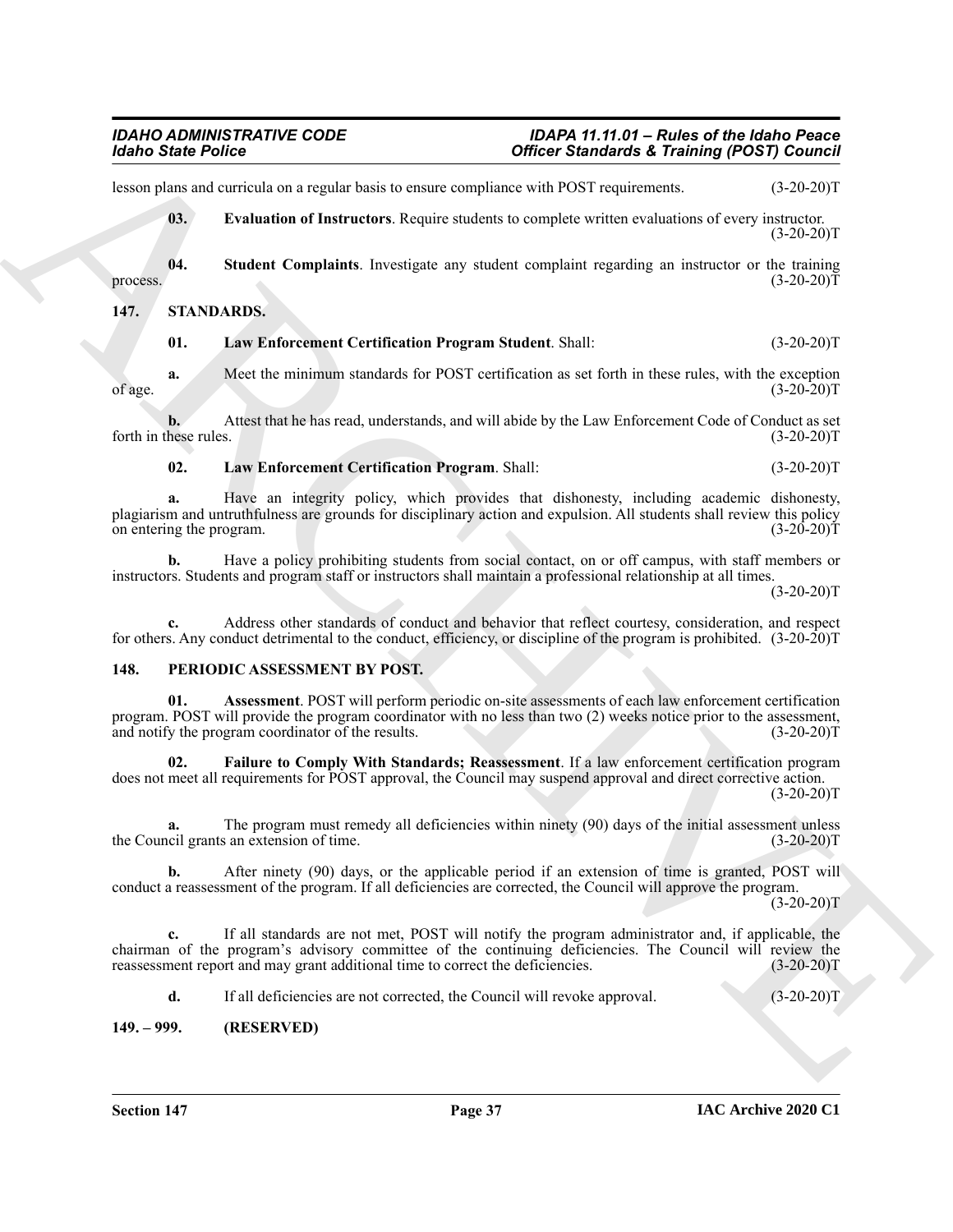# *Subject Index*

#### **A**

Administration Of College Or University Program 36 Chair & Vice-Chair 36 Duties of Chair & Vice-Chair 36 Age 11 Eighteen (18) Years of Age 11 Twenty-One (21) Years of Age 11 Agreement To Serve – Reimbursement Requirement 15 Agreement 15 Decertification 16 Fulfillment of Agreement 16 Multiple Basic Training Academies 16 Proration 16 Reimbursement 16 Relief from Obligation to Serve 16 Alternative Methods Of In-Service Training 35 Course Evaluation Fee 35 Specialized Equipment 35 Training Medium 35 Applications & Forms 4

# **B**

Basic Certification Of Law Enforcement Officers 9

### **C**

Canine Evaluator Certification 25 Certification 25 Eligibility 25 Retaining Certification 26 Revocation 26 Canine Team Certification 25 Areas of Certification 25 Eligibility 25 Evaluation 25 Expiration of Certification 25 Failed Evaluation 25 Mandatory Certification 25 Canine-Related Certifications 25 Certifications For Part-Time Officers 22 Decertification 23 Lapse of Certification 23 Requirements 22 Challenging A Basic Training Academy 15 Patrol & Detention Law Enforcement Certification Program or POST Academy Graduates 15 Requirements for Challenging a Basic Training Academy 15 Citizenship 10 Birth Certificate 10 Certificate of Citizenship 10 Consular Report of Birth Abroad or Certification of Birth 10 Naturalization Certificate 10 Passport 10 Course Evaluation Fee 34 Exception 35 Fee Schedule 34 Waiver 35

# **D**

Decertification 27 Discretionary Decertification 27 Effect of Decertification 28 Mandatory Decertification 27 Required Notifications by Officers & Agencies 28 Decertification Proceedings 28 Decision – Request for Hearing 29 Hearing & Order 29 Notice of Intent to Decertify 28 Petition for Review 29 Service 30 Definitions, IDAPA 11.11.01 4 Act 4 Adult Felony Probation & Parole Officer<sub>4</sub> Adult Misdemeanor Probation Officer 4 Agency 4 Agency Head 4 Applicant 5 Basic Training Academy 5 Canine Team 5 Canine Team Evaluator 5 Challenge Examination 5 College Credit 5 Conviction 5 Correction Officer 5 Council 5 County Detention Officer 5 Crime of Deceit 5 Division Administrator 6 Emergency Communications Officer 6 Field Training 6 Full Time 6 Hearing Board 6 Hearing Officer 6 In-Service Training 6 Juvenile Corrections Direct Care Staff 6 Juvenile Detention Center 6 Juvenile Detention Officer 6 Juvenile Probation Department 6

[AR](#page-14-2)[C](#page-27-3)[H](#page-3-11)[IV](#page-32-3)[E](#page-27-6) Juvenile Probation Officer 7 Law Enforcement Certification Program 7 Law Enforcement Certification Program Facility 7 Law Enforcement Profession 7 Marine Deputy 7 Misdemeanor Probation Department 7 Part-Time Employee 7 Peace Officer 7 POST Certified Instructor 7 Program Coordinator 7 Prosecutor 7 Public Safety Answering Point (PSAP) 7 Regional Training Specialist 7 Reserve Peace Officer 7 School 8 State 8 Student 8 Temporary/Seasonal 8 Trainee 8 Documentation – Copies 4 Citizenship, Education, Military & Criminal Records 4 Notice of Employment/ Termination 4 Training & Other Records 4 Documentation Of Criminal, Traffic, & Military Discharge Records 12 Criminal or Traffic Matters 12 Military Discharge 12 Documentation Of In-Service Training 33 Agency Responsibility to Ensure Accuracy of Training Records 33 Agency Retention of Training Records 33 College Courses 33 Notice of Non-Compliance 33 POST Training Credit 33 Due Process Procedures In Decertification Proceedings 28 Decertification Investigations 28 Legal Authority 28 Overview 28

# **E**

Education 10 Acceptable Education 10 Documentation of Education 10 Executive Certification 22 Position 22 Prior Certification 22 Training 22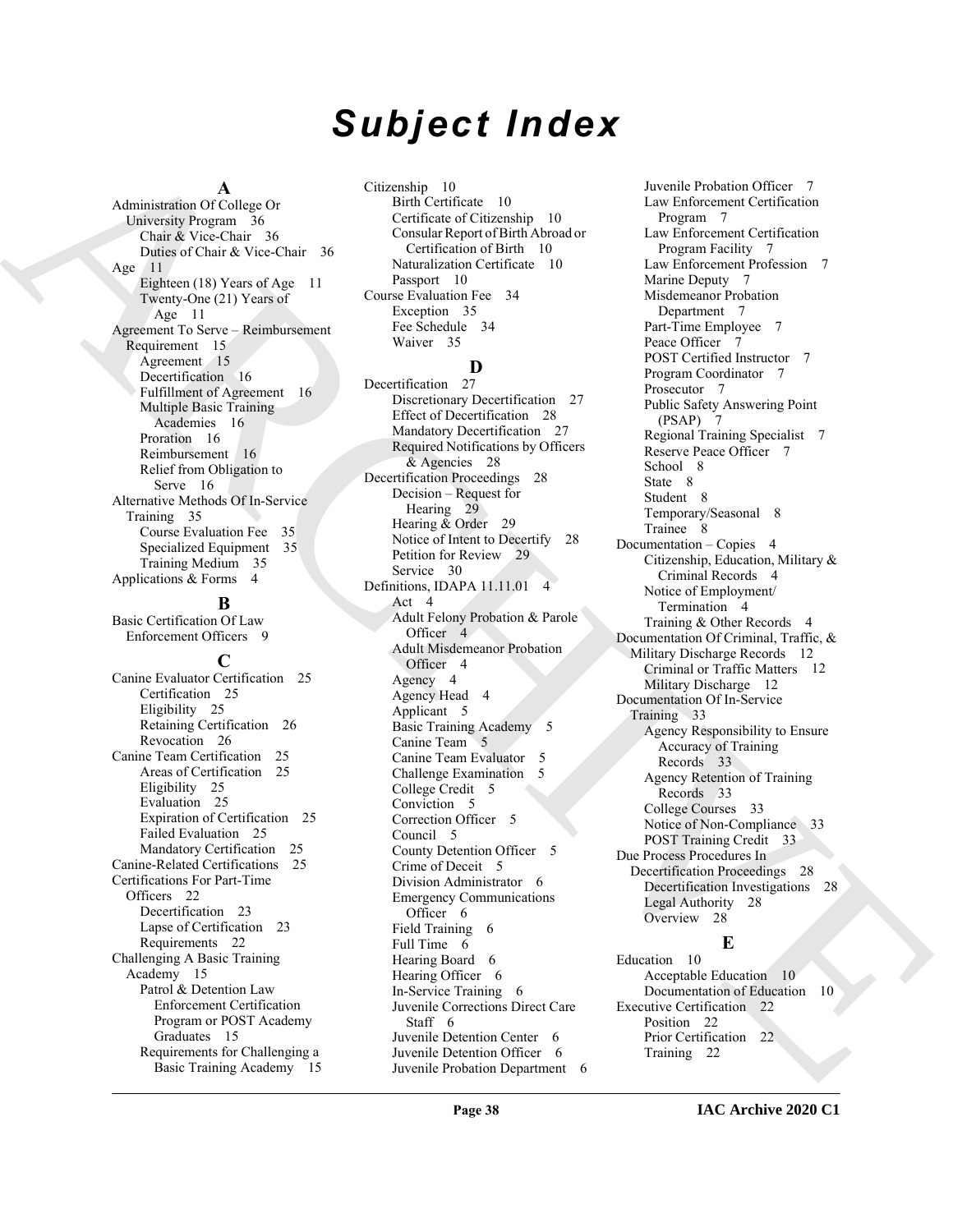#### *Subject Index (Cont'd)*

**G**

Graduate of Basic Police Academy 24

#### **H**

Higher Level Certification 17 Requirements 17 Types of Higher-Level Certification 17

# **I**

Ineligibility Based Upon Past Conduct 11 Criminal Conviction 11 Decertification or Denial of Certification 12 Driver's License 11 Marijuana 12 Military Discharge 12 Use of Prescription or Other Legally Obtainable Controlled Substance 12 Violations of Idaho Controlled Substances Act 12 In-Service Training Requirements 32 In-Service Training Requirements For Retaining Basic Certification 32 Emergency Communications Officers 33 Peace Officers & County Detention Officers 33 Tolling of Two-Year Period 33 Instruction 36 Evaluation of Instructors 37 Lesson Plans 36 Monitoring of Instruction 36 Student Complaints 37 Intermediate & Advanced Certification 18 Advanced Certification 20 Intermediate Certification 18 Probationary Period 21

### **L**

Lapse Of Basic Certification – Reinstatement 26 Exception for Officers Remaining With Agency 26 Lapse by Time 26 Reinstatement After Eight Years Absence 27 Reinstatement After Five Years to Eight Years Absence 26 Reinstatement After Three to Five Years Absence 26 Law Enforcement Certification Program – General Provisions 35 Assessment Visits 35 Eligibility 35

Expiration & Renewal of Certification 36 Initial Assessment 35 Permission to Proceed With Approval Process 35 Law Enforcement Certification Program Approval 35 Law Enforcement Experience, Military Experience, & College Credits For Purposes Of Higher Certification 17 College Credits 18 Emergency Communications Officer Experience 17 Juvenile Justice Experience 17 Law Enforcement Experience 17 Military Law Enforcement Service & Education 17 Legal Authority 4 Limit & Authority 23

#### **M**

[A](#page-16-5)[R](#page-11-8)[CH](#page-31-9)[I](#page-36-7)[V](#page-32-12)[E](#page-32-13) Maintaining POST Instructor Certifications & Endorsements 32 Lapse of POST Instructor Certification 32 Renewal of Canine Instructor Certification 32 Renewal of High Liability Endorsement 32 Renewal of Master Instructor Certification 32 Maintenance Of Records 36 Course File 36 Instructor File 36 Student Training File 36 Management Certification 21 Certification 22 Officers not Certified in Idaho 22 Police Chiefs, Agency Administrators 22 Position 21 Training 22 Mandatory & Voluntary Certification 9 Mandatory Certification 9 Voluntary Certification for Certain Officials 10 Voluntary Certification for Correctional Officers & Adult Probation & Parole Officers Employed Prior to July 1,  $2005 - 9$ Voluntary Certification for Emergency Communications Officers Employed Prior to July 1, 2012 10

Absence of Three Years 24 Appointment by Sheriff 24 Certified or Commissioned in Another Jurisdiction 24 Minimum Basic Training 24 Peace Officer Eligibility 24 Master Certification 21 Experience 21 Prior Certification 21 Training 21 Master Instructor Certification 31 Additional Training or Education 31 Compliance With Other POST Requirements 32 Exceptional Ability 32 Instruction 31 Maintain Certification 32 POST Instructor Certification 31 Recommendation 32 Minimum Attendance Requirements 36

#### **P**

Part-Time Juvenile Detention Officer Certification 24 Eligibility 24 Limitations on Certification & Authority 25 Requirements for Certification 24 Retaining Certification 24 Periodic 37 Periodic Assessment By POST 37 Assessment 37 Failure to Comply With Standards 37 Police 22 POST<sub>7</sub> POST Council 8 Compensation 8 Council Members Resignations 8 POST Credit For In-Service Training 33 Course Attendance Roster 34 Credit for POST In-Service Training Provided by a Post Certified Instructor in Idaho 33 Credit for POST In-Service Training Provided by an Organization or Vendor who is not POST Certified 33 Training Outside Idaho 34 POST Division Administrator 9 Administration 9 Responsibilities 9

Marine Deputy Certification 24